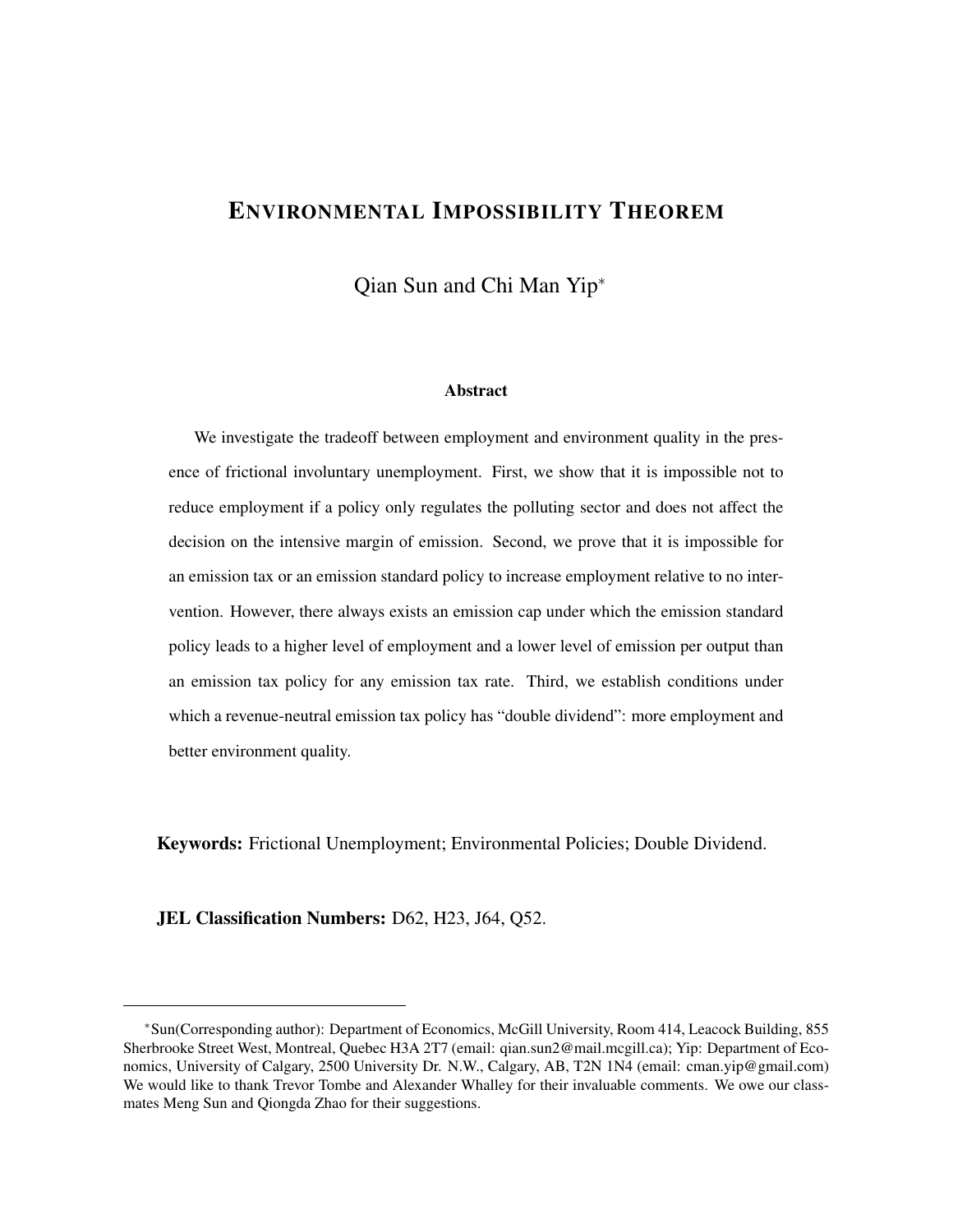## 1 Introduction

Environmental policies are often labelled "job-killing" policies. Concerns of adverse employment effect foster political forces that undermine environmental law making and enforcement. However, empirical supports on the adverse employment effect of environmental policies are mixed. While [Greenstone](#page-36-0) [\(2002\)](#page-36-0), [Walker](#page-39-0) [\(2011\)](#page-39-0), [Curtis](#page-35-0) [\(2014\)](#page-35-0), and [Yip](#page-39-1) [\(2017\)](#page-39-1) find that manufacturing employment declines substantially under various environmental policies, such reduction is found to be small or statistically insignificant in other situations [\(Berman and Bui,](#page-35-1) [2001;](#page-35-1) [Martin et al.,](#page-38-0) [2014;](#page-38-0) [Yamazaki,](#page-39-2) [2017;](#page-39-2) [Hafstead and Williams III,](#page-37-0) [2016\)](#page-37-0).<sup>[1](#page-1-0)</sup> Despite these political concerns and the extensive debates of the adverse employment effect of environmental policies, we lack a general theoretical framework to understand the employment effects of environmental policies.[2](#page-1-1)

This paper therefore purposes to answer two general theoretical questions underlying the employment-environment debate. First, *under what circumstances is the tradeoff between employment and environment quality inevitable?* Second, *can policies increase employment and improve environment quality simultaneously and what conditions are required to achieve these goals?*[3](#page-1-2) It is important to answer these questions for two reasons. First, the public and policymakers are mostly concerned about job loss, in addition to welfare loss, in policy debates. While a voluminous literature exists on the welfare analysis of various environmental policies, this paper, in contrast to maximizing specific welfare functions, identifies a broader class

<span id="page-1-2"></span><sup>3</sup>Here, "policies" means a broad class of policies that can shift the fundamental parameters of the economy, not limited to commonly seen environmental policies such as a simple emission tax, an emission standard, etc.

<span id="page-1-0"></span><sup>&</sup>lt;sup>1</sup>[Yamazaki](#page-39-2) [\(2017\)](#page-39-2) finds that revenue-neutral carbon taxes increase overall employment in British Columbia, Canada. [Hafstead and Williams III](#page-37-0) [\(2016\)](#page-37-0) calibrate a general-equilibrium two-sector search model to U.S. economy and find that the net effect on overall employment and unemployment can be small, even in the short run.

<span id="page-1-1"></span><sup>&</sup>lt;sup>2</sup>Most existing important theoretical works neglect the employment effects [\(Bovenberg and Goulder,](#page-35-2) [1996;](#page-35-2) [Parry et al.,](#page-38-1) [1999;](#page-38-1) [Bovenberg and Goulder,](#page-35-3) [2002;](#page-35-3) [Barrage,](#page-35-4) [2014;](#page-35-4) [Golosov et al.,](#page-36-1) [2014;](#page-36-1) [Ploeg and Withagen,](#page-38-2) [2014;](#page-38-2) [Konishi and Tarui,](#page-37-1) [2015;](#page-37-1) [Goulder et al.,](#page-36-2) [2016\)](#page-36-2). The model of [Hafstead and Williams III](#page-37-0) [\(2016\)](#page-37-0) relies on the parameter values to generate its quantitative predictions of employment effects and cannot provide a theoretical insight of the problem under general conditions.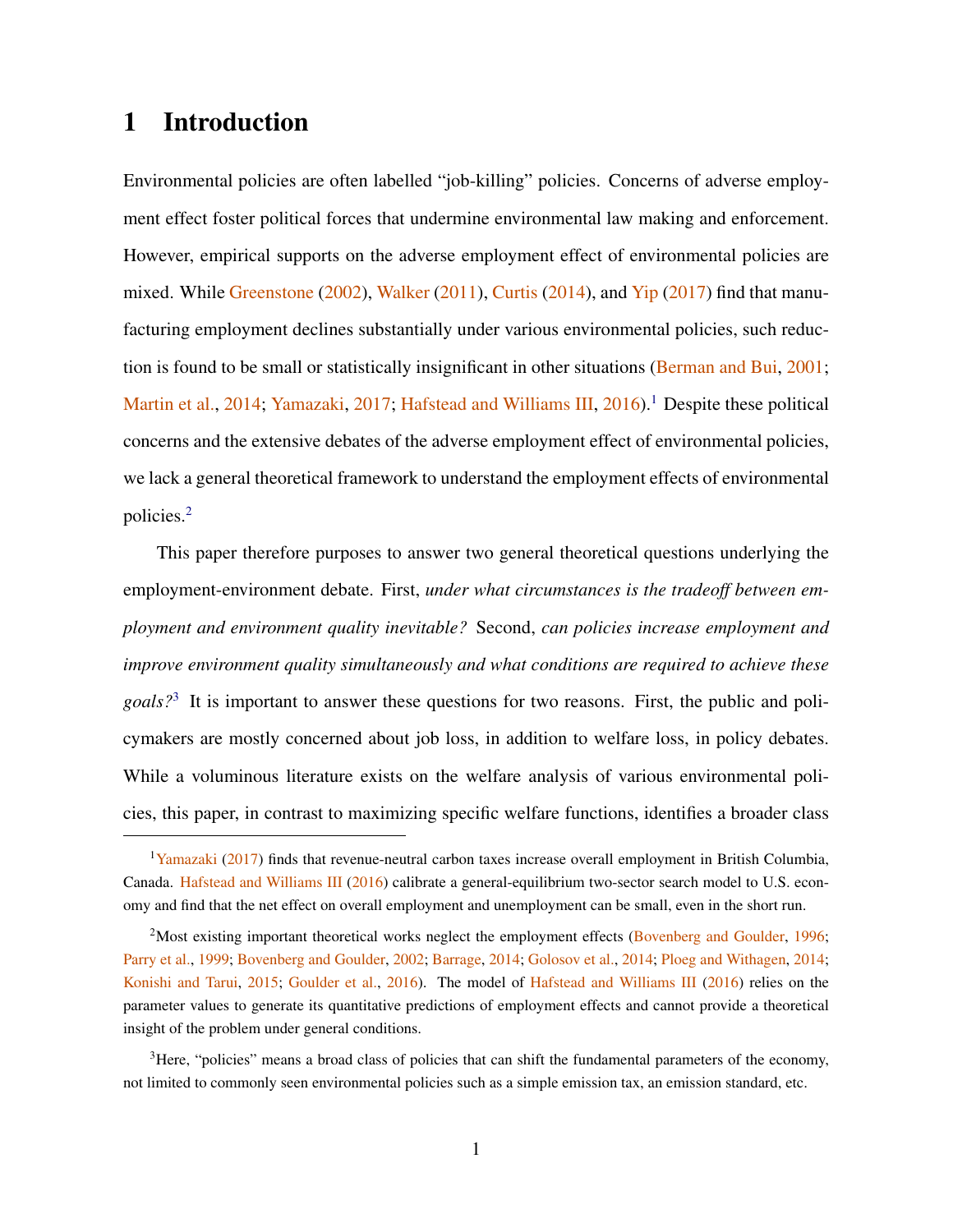of policies that achieve the two objectives: more employment and better environment quality. Second, answering the questions provides a different set of insights on environmental policies as policy tools. It sharpens our understanding of the functioning of various taxes in the labor market and eases the political concerns of the tradeoff between employment and environmental quality. Nevertheless, answering these questions are rather challenging; it requires us to establish general analytical conditions that are independent of particular scenarios or sets of values of parameters as in quantitative analyses in the literature.

This paper incorporates emission decisions on both the extensive and intensive margin of emission into a two-sector search equilibrium model [\(Acemoglu,](#page-35-5) [2001;](#page-35-5) [Rogerson et al.,](#page-38-3) [2005;](#page-38-3) [Chassamboulli and Palivos,](#page-35-6) [2014;](#page-35-6) [Hafstead and Williams III,](#page-37-0) [2016\)](#page-37-0) to investigate the relation-ship between employment and emission.<sup>[4](#page-2-0)</sup> In contrast to the existing welfare analyses [\(Fis](#page-36-3)[cher and Springborn,](#page-36-3) [2011;](#page-36-3) [Holland,](#page-37-2) [2012;](#page-37-2) [Heutel,](#page-37-3) [2012;](#page-37-3) [Holland and Yates,](#page-37-4) [2015;](#page-37-4) [Dissou and](#page-35-7) [Karnizova,](#page-35-7) [2016;](#page-35-7) [Shinkuma and Sugeta,](#page-39-3) [2016;](#page-39-3) [Goulder et al.,](#page-36-2) [2016;](#page-36-2) [Hafstead and Williams III,](#page-37-0) [2016\)](#page-37-0), this paper uses a different approach to select a policy: a policy is preferred to another one if it leads to a higher level of employment and a lower level of emission per output (Employment and Environment preferable, or EE preferable). This selection criterion is independent of the functional form assumptions of the social planner's preference, thus more flexible. Because the increase in employment and reduction in emission will in principle increase the value of a large class of social planner's objective function, our preferable policy will be preferred to a laissez-faire equilibrium under a variety of welfare functions. It should be noted, however, that our criterion does not imply the optimal solution to a social planner's welfare maximization problem. It is possible that a welfare maximizing policy is not EE preferable to a laissez-faire equilibrium because of the weight on employment or emission reduction. Even if the welfare maximizing policy is unique and EE preferable to a laissez-faire equilibrium, it is also possible to have a broader set of policy that is EE preferable. Without specifying a welfare function, it

<span id="page-2-0"></span><sup>&</sup>lt;sup>4</sup>The extensive margin of emission means the market shares of polluting sector and the intensive margin of emission means the level of emission per filled vacancy in the polluting sector.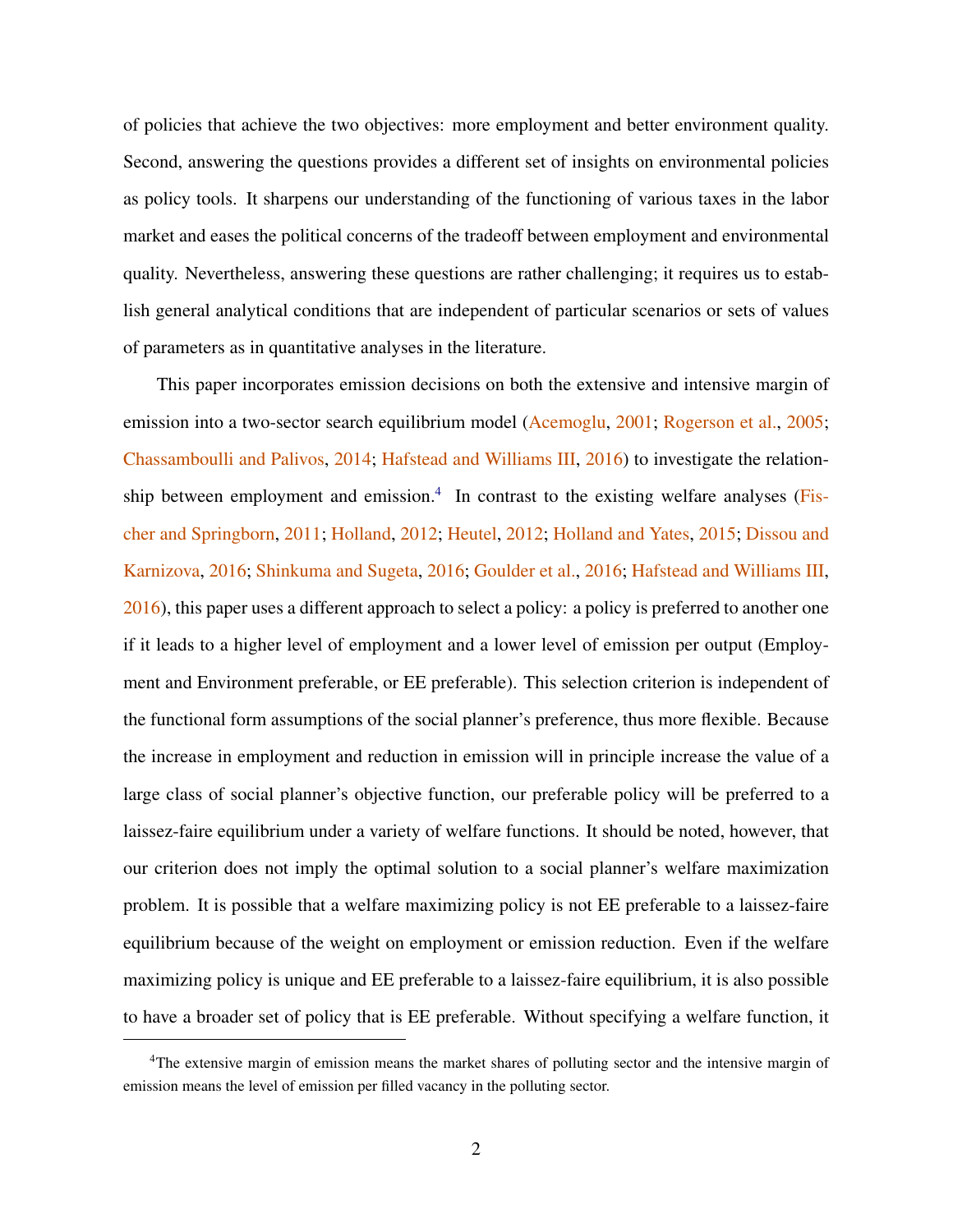is rather difficult to compare between policies selected by our criterion and policies selected by the welfare maximization criterion. Despite this drawback, several interesting findings emerge from our analysis.

First, we prove a theorem that, with job search frictions in the labor market, it is impossible to simultaneously increase employment and reduce emission without adjustment on the intensive margin of emission or intervention in the nonpolluting sector. Regulating the polluting sector increases firms' flow cost and decreases their flow profit, causing their supply of job openings to decline. This reduces the number of vacancies in the polluting sector relative to that in the nonpolluting sector, i.e., the extensive margin of emission. Because the expansion of the nonpolluting sector lowers its price hence profit expectation, firms in this sector will not open sufficient new jobs to offset the loss of jobs in the polluting sector. Consequently, both the employment rate and the extensive margin of emission decline: the tradeoff between employment and environment quality is inevitable. This theoretical relationship between employment and emission is novel and shows the importance of the intensive margin of emission. Nevertheless, the intensive margin of emission and frictional involuntary unemployment are rarely considered in the literature. For example, none of the works in the growing literature that compares between various environmental policies such as emission taxes, emission caps, and intensity targets in DSGE framework consider all the three elements: employment and extensive margin and intensive margin of emission [\(Fischer and Springborn,](#page-36-3) [2011;](#page-36-3) [Heutel,](#page-37-3) [2012;](#page-37-3) [Dissou and](#page-35-7) [Karnizova,](#page-35-7) [2016\)](#page-35-7).

Second, a number of commonly seen policies are not EE preferable to no intervention. Because there exists no policy that only regulates the polluting sector, does not alter the intensive margin of emission, and is EE preferable to no intervention, it is impossible for corporate taxes, wage taxes, capital taxes, and/or lump-sum taxes in the polluting sector to be EE preferable to a laissez-faire equilibrium. Furthermore, this paper shows that despite reducing the intensive margin of emission, none of the emission standards or simple linear emission taxes are EE preferable to the laissez-faire economy because both of them reduce employment. However, if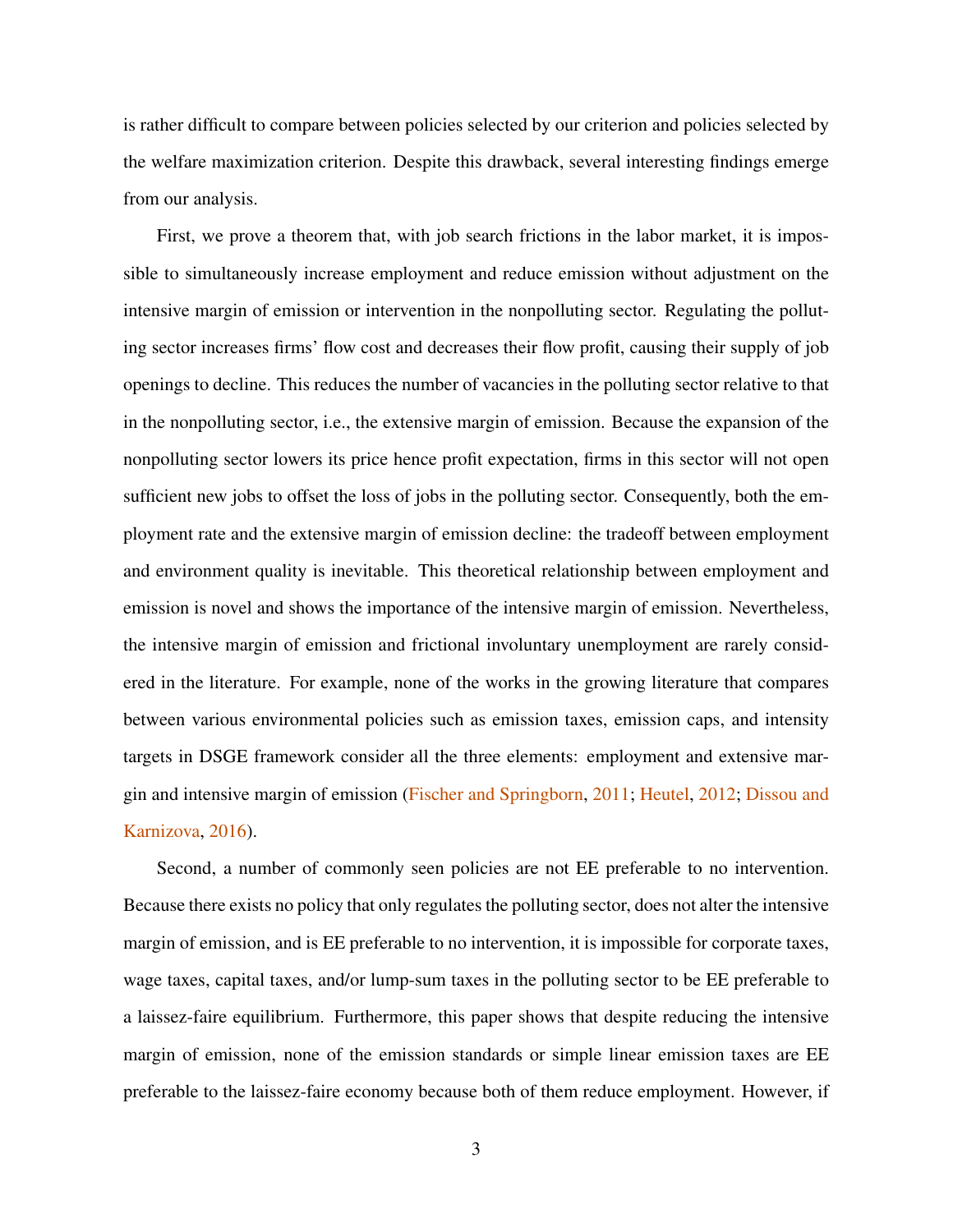policymakers have to select a policy between them, our theory indicates that for any positive emission tax rate there always exists an interval of the emission standards such that the emission standards are EE preferable to linear emission taxes.

Third, this paper demonstrates that a revenue-neutral emission tax could be EE preferable to no intervention. In other words, under certain intuitive conditions, there exists an emission tax rate under which a revenue-neutral emission taxation scheme reduces pollutant emission and simultaneously increases employment. On the one hand, the emission taxes shrink the polluting sector and the nonpolluting sector through the general equilibrium effect on the relative price. On the other hand, the transfer of the tax revenue increases profits and expands the nonpolluting sector. If the price elasticity of the clean goods with respect to the tax revenue is sufficiently low, the expansion effect dominates and employment increases in response to the revenueneutral emission tax. In addition, we show that a revenue-neutral emission tax is shown to be EE preferable to linear emission taxes for any positive tax rate but is only EE preferable to emission standards over certain intervals of the standards. Hence, this paper provides an analytical support for the "double dividend" hypothesis: a revenue-neutral emission taxation scheme increases employment and reduces emission.<sup>[5](#page-4-0)</sup>

Our work is closely related to [Wagner](#page-39-4) [\(2005\)](#page-39-4) and [Hafstead and Williams III](#page-37-0) [\(2016\)](#page-37-0), but differs with both papers in a number of ways. First, in addition to the purpose in [Wagner](#page-39-4) [\(2005\)](#page-39-4), which is to pin down the condition under which employment increases under a more stringent environmental policy, our paper aims to identify the circumstances under which the tradeoff between employment and the environment is inevitable. Our paper is also different from [Wagner](#page-39-4) [\(2005\)](#page-39-4) in the model assumption. First, [Wagner](#page-39-4) [\(2005\)](#page-39-4) shuts down the demand response in the goods market in response to environmental policies. However, this assumption is restrictive: [Rivers and Schaufele](#page-38-4) [\(2015\)](#page-38-4) provide empirical support on a large decline in gasoline demand under the British Columbia's revenue-neutral carbon taxes. Furthermore, we show that

<span id="page-4-0"></span><sup>&</sup>lt;sup>5</sup>In the literature, the "double dividend" of revenue-neutral emission taxation schemes refers to better environment quality and more consumption. In this paper, employment is viewed as the measure of welfare.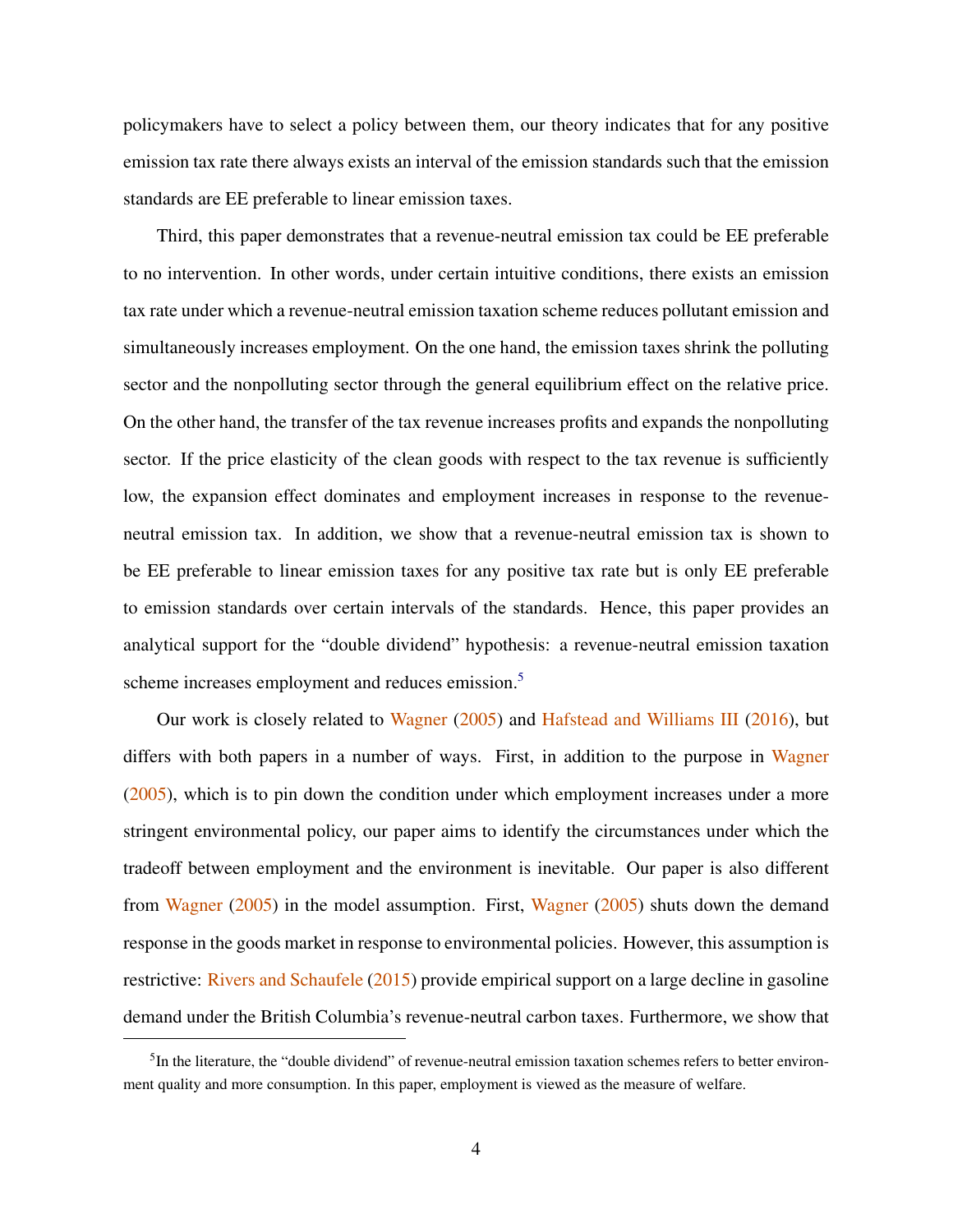the demand response is one of the key general equilibrium effects leading to an ambiguous employment effect under revenue-neutral emission taxes. Second, [Wagner](#page-39-4) [\(2005\)](#page-39-4) restricts the means of emission abatement to an independent abatement sector and shows that employment cannot increase under a low emission tax because the abatement sector is not big enough to employ all the workers that flow out of the regulated sector. On the contrary, our model does not restrict the means of abatement. We allow the polluting sector to abate the emission level by switching to a cleaner fuel source or employing emissions control technology. Our paper shows that even if emission abatement creates no new job, there still exists a positive emission tax rate such that a revenue-neutral emission taxation scheme could increase employment.

Second, unlike [Hafstead and Williams III](#page-37-0) [\(2016\)](#page-37-0), our paper provides theoretical predictions of the employment effect of a broad class of environmental policies under general conditions. The model of [Hafstead and Williams III](#page-37-0) [\(2016\)](#page-37-0) and this paper share identical essential ingredients, namely, labor market search friction and emission abatement decisions, and our theoretical predictions about the policies complement their paper. The advantage of our paper is that our results do not depend on specific calibrations and the results apply to a larger set of policies and situations than those considered in [Hafstead and Williams III](#page-37-0) [\(2016\)](#page-37-0). In addition, our results hold without adjustment on the margin of labor supply, i.e., under exogenous labor supply, suggesting that labor supply decisions of households, a feature of the model of [Hafstead and](#page-37-0) [Williams III](#page-37-0) [\(2016\)](#page-37-0), is not the key factor in considering the tradeoff between employment and environment quality.

This paper proceeds as follows. Section [2](#page-6-0) introduces the model. Section [3](#page-11-0) describes the steady state equilibrium, defines the criteria for which a policy is EE preferable, and establishes the relationship between employment and the extensive margin of emission. Section [4](#page-19-0) compares amongst emission taxes, emission standards, and no intervention. Section [5](#page-25-0) compares a revenue-neutral emission tax with emission taxes, emission standards, and no intervention. Section [6](#page-29-0) concludes the paper.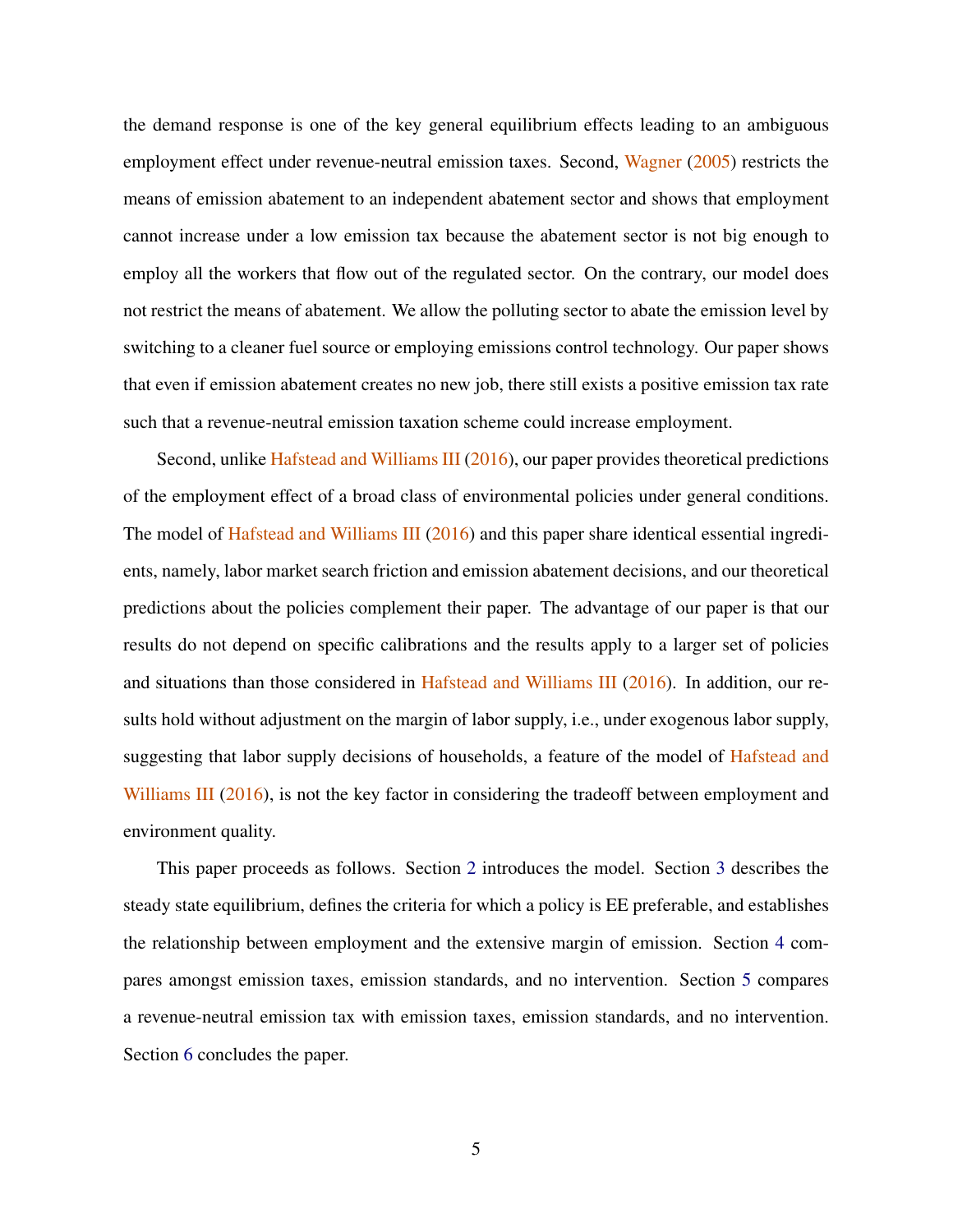### <span id="page-6-0"></span>2 The Basic Model

Our theory is presented through the workhorse of a search equilibrium model, where the frictional unemployment and the extensive and the intensive margin of emission are endogenized. We aim to construct a simple model to shed light on the mechanism through which policies influence the frictional unemployment and the extensive and the intensive margin of emission. Despite the abstraction of other non-essential goods and labor market features, our model is flexible and could be easily extended to incorporate those other features.

Our model is formulated in continuous time and assumes the steady state of the labor market environment. Consider an economy with a continuum of utility maximizing workers and profit maximizing vacancies. Both workers and vacancies are risk neutral and discount the future with an identical real interest rate  $r<sup>6</sup>$  $r<sup>6</sup>$  $r<sup>6</sup>$  Workers are identical and are infinitely lived, but unfilled vacancies can be destroyed according to its profit condition. Without loss of generality, the mass of workers is normalized to unity and the mass of vacancies is endogenized. All workers derive their utility from the final consumption good  $Y$  and maximize the present discounted value of their utility.

Good Market. We assume the final consumption good is a homogeneous composite good that aggregates sectoral heterogeneity.<sup>[7](#page-6-2)</sup> This allows us to interpret it as a utility index when appropriate.

Production of the final good requires input of two intermediate goods with technology given

<span id="page-6-1"></span><sup>&</sup>lt;sup>6</sup>This simplification is common in this literature [\(Mortensen and Pissarides,](#page-38-5) [1994;](#page-38-5) [Moen,](#page-38-6) [1997;](#page-38-6) [Moscarini,](#page-38-7) [2005;](#page-38-7) [Rogerson et al.,](#page-38-3) [2005;](#page-38-3) [Gonzalez and Shi,](#page-36-4) [2010;](#page-36-4) [Fujita and Ramey,](#page-36-5) [2012;](#page-36-5) [Michaillat,](#page-38-8) [2012\)](#page-38-8). Applications of the search and matching model also assume agents to be risk-averse, such as the literature that investigates the optimal unemployment benefits with search frictions [\(Fredriksson and Holmlund,](#page-36-6) [2006;](#page-36-6) [Guerrieri et al.,](#page-37-5) [2010\)](#page-37-5). Recent literature also investigates job search behaviors with the preference of ambiguity aversion [\(Chan and Yip,](#page-35-8) [2017\)](#page-35-8). Our model can be easily extended to incorporate agents' ambiguity aversion; we do not do so because the modification of agents' preference towards ambiguity complicates our model without providing a richer economic intuition in our context.

<span id="page-6-2"></span> $7$ This simplification is adopted in search and matching literature [\(Acemoglu,](#page-35-5) [2001;](#page-35-5) [Chassamboulli and Palivos,](#page-35-6) [2014\)](#page-35-6). A similar constant elasticity of substitution (CES) aggregation function is also used in [Hafstead and](#page-37-0) [Williams III](#page-37-0) [\(2016\)](#page-37-0).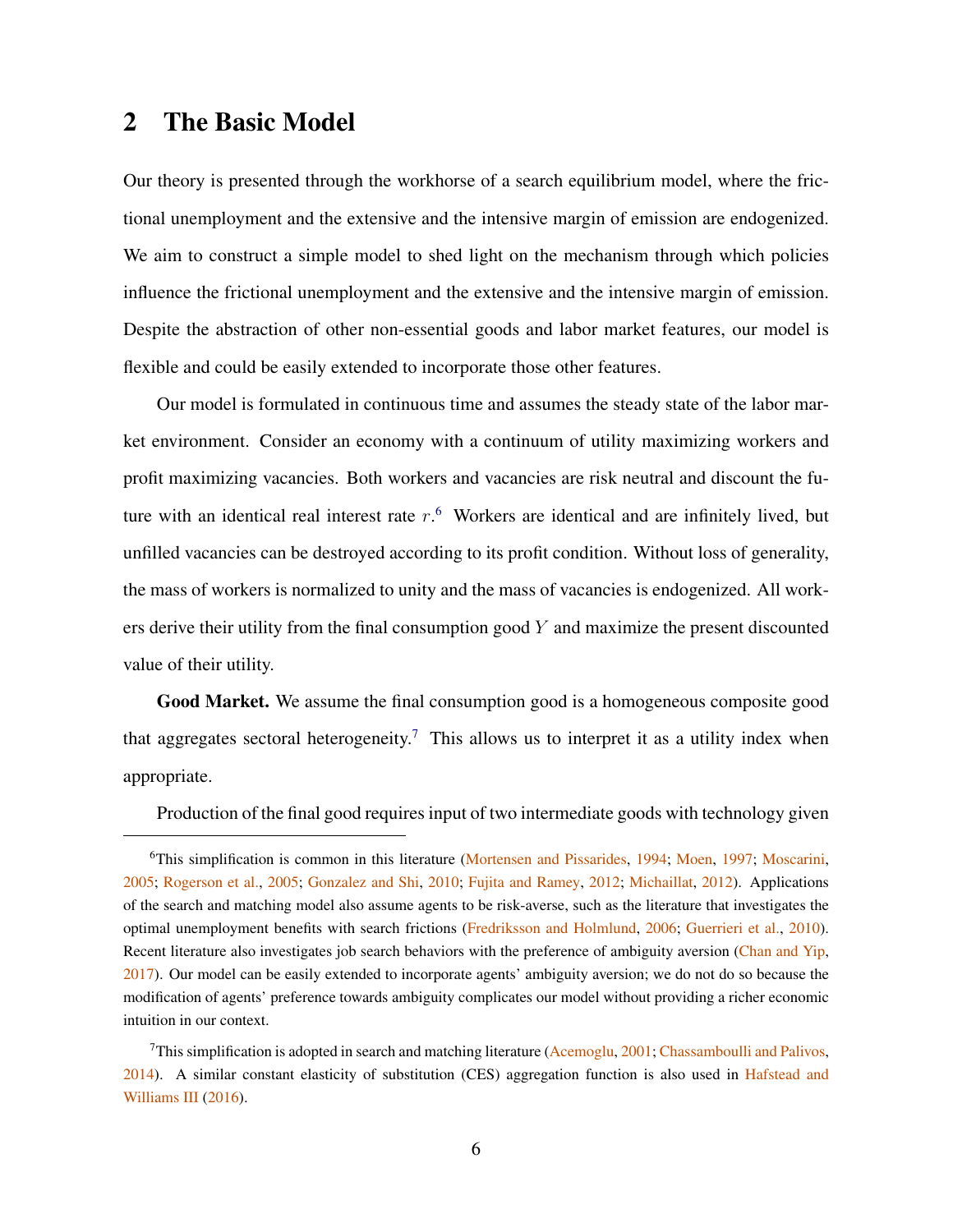by

<span id="page-7-1"></span>
$$
Y = \left(\alpha Y_d^{\rho} + (1 - \alpha)Y_g^{\rho}\right)^{\frac{1}{\rho}}
$$
\n<sup>(1)</sup>

where  $Y_j$  is the output of intermediate good j,  $j = d$  ( $j = g$ ) indexes output of the polluting "dirty" sector (the nonpolluting "green" sector). We will call  $Y_d$  the dirty good and  $Y_g$  the clean good for simplicity. The elasticity of technical substitution between  $Y_d$  and  $Y_g$  is constant and equal to  $1/(1 - \rho)$ , with  $\rho < 1$ .  $\alpha$  parameterizes the relative importance of  $Y_d$  in production of  $Y$ .

We assume the markets for the intermediate goods are perfectly competitive and normalize the price of  $Y$  to unity. Hence, the prices of the intermediate goods are

<span id="page-7-2"></span>
$$
p_d = \alpha \left(\frac{Y}{Y_d}\right)^{1-\rho}, \ p_g = (1-\alpha) \left(\frac{Y}{Y_g}\right)^{1-\rho} \tag{2}
$$

Hence,  $p_j$  declines when the supply of the corresponding intermediate goods  $Y_j$  increases.

Labour Market. Workers are either employed or unemployed. Each worker can at most work in one vacancy, and each vacancy can at most be filled by one worker.<sup>[8](#page-7-0)</sup>

Vacancies are either filled or unfilled and are created in either the polluting sector or the nonpolluting sector. To create a vacancy, sector-specific machinery is required so that vacancies, once created, are not allowed to switch between sectors. Machinery costs k regardless of sector. Since a vacancy can be filled by at most one worker, the machinery cost can be viewed as an sector-specific capital-labour ratio or capital intensity. Vacancies in the two sectors produce two different nonstorable intermediate goods.

<span id="page-7-0"></span><sup>&</sup>lt;sup>8</sup>The model assumes that no decision on labor supply, either the number of working hours or labor force participation, is made. This simplification is standard [\(Mortensen and Pissarides,](#page-38-5) [1994;](#page-38-5) [Shimer,](#page-39-5) [2005;](#page-39-5) [Hall,](#page-37-6) [2005;](#page-37-6) [Hagedorn and Manovskii,](#page-37-7) [2008;](#page-37-7) [Hall and Milgrom,](#page-37-8) [2008;](#page-37-8) [Fujita and Ramey,](#page-36-5) [2012;](#page-36-5) [Michaillat,](#page-38-8) [2012\)](#page-38-8), and is in line with empirical regularities: cyclical variations in total working hours (unemployment) basically arise from changes in the number of employment but not changes in working hours per worker (labor force participation) [\(Shimer,](#page-39-6) [2010\)](#page-39-6).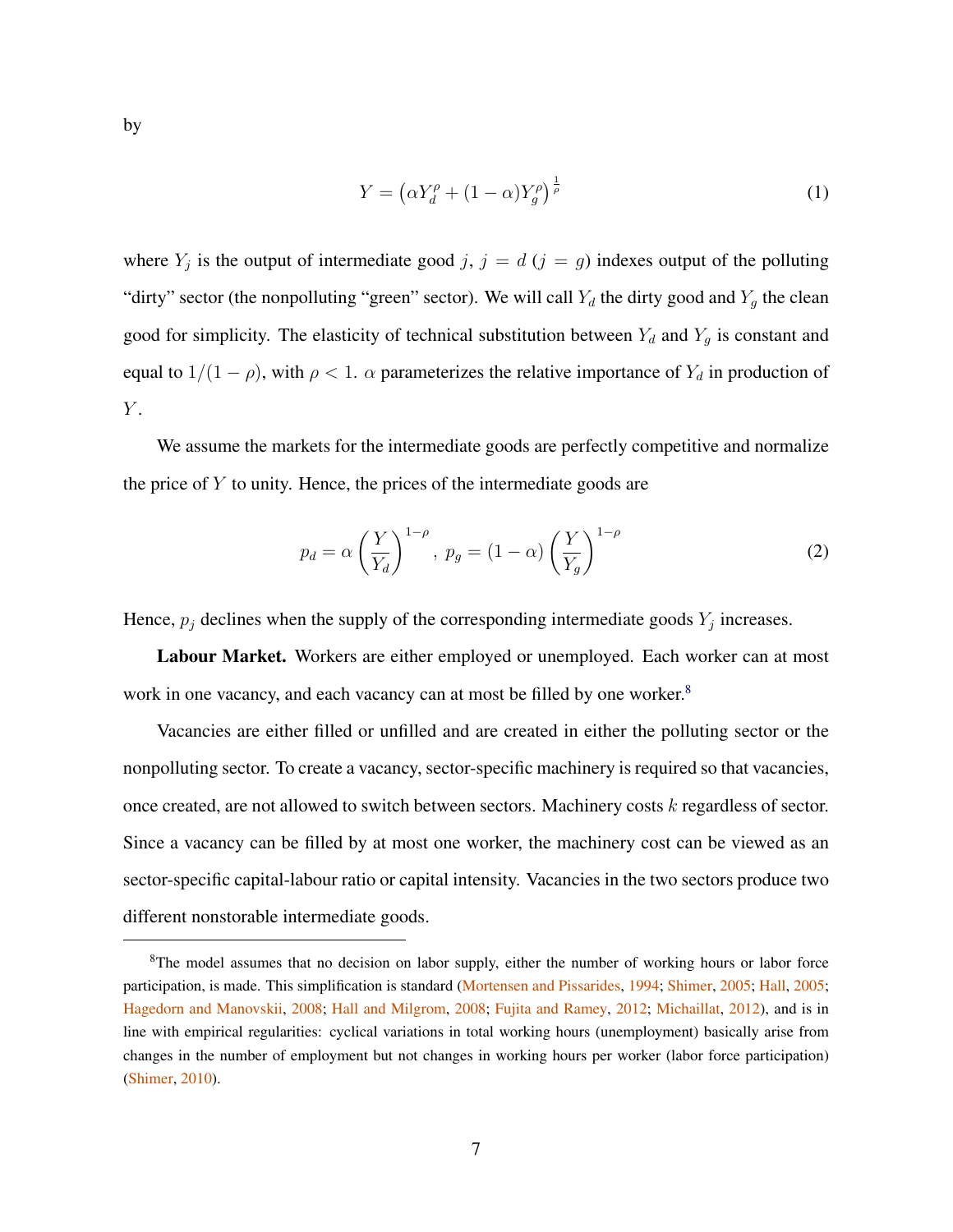Unemployed workers and unfilled vacancies come together via a matching technology  $M(u, v)$ , where u is the unemployment rate and v is the measure of unfilled vacancies. Following the literature, we assume  $M(u, v)$  is twice differentiable and increasing in both its arguments, and exhibits constant returns to scale. In each instant, the flow rate of match for an unfilled vacancy is  $q(\theta) \equiv M(u, v)/v$ , where  $q(\theta)$  is a differentiable decreasing function, and  $\theta \equiv v/u$  is market tightness. It follows immediately that  $M(u, v)/u = \theta q(\theta)$  is the flow rate of match for an unemployed worker. It can be shown that  $\theta q(\theta)$  is increasing in  $\theta$ . The standard Inada-type assumptions on  $M(u, v)$  is made so that  $\lim_{\theta \to 0} q(\theta) = \infty$ ,  $\lim_{\theta \to \infty} q(\theta) = 0$ ,  $\lim_{\theta \to 0} \theta q(\theta) = 0$ , and  $\lim_{\theta \to \infty} \theta q(\theta) = \infty$ .

Upon matching, the employed worker and the filled vacancy bargain on the wage rate  $w_j$ . After bargaining, production starts in the next instant. Each vacancy in sector  $\dot{\eta}$  produces A units of  $Y_j$ , sells the product for price  $p_j$ , and pays the worker the wage rate  $w_j$ . The match pair continues to produce until a separation shock arrives.

**Bellman Equations.** Let  $J_j^E$  be a worker's value of employment in sector j and  $J^U$  his value of unemployment. In sector j, an employed worker receives a wage  $w_j$ . Each match separates at a rate  $\lambda$ . When the separation shock arrives, the employed worker becomes unemployed. Then,  $J_j^E$  can be written as

<span id="page-8-1"></span>
$$
rJ_j^E = w_j + \lambda (J^U - J_j^E) \tag{3}
$$

An unemployed worker receives unemployment benefits  $z$  and matches with an unfilled vacancy at the rate  $\theta q(\theta)$ .<sup>[9](#page-8-0)</sup>

<span id="page-8-2"></span>
$$
rJ^{U} = z + \theta q(\theta) \left[ \phi (J_d^{E} - J^{U}) + (1 - \phi)(J_g^{E} - J^{U}) \right]
$$
 (4)

where  $\phi$  is the proportion of unfilled vacancies that are in sector d among all vacancies.

<span id="page-8-0"></span><sup>&</sup>lt;sup>9</sup>Endogenizing search intensity in this model is simple but would not result in a richer economic intuition. No results in this paper would be altered by endogenizing search intensity.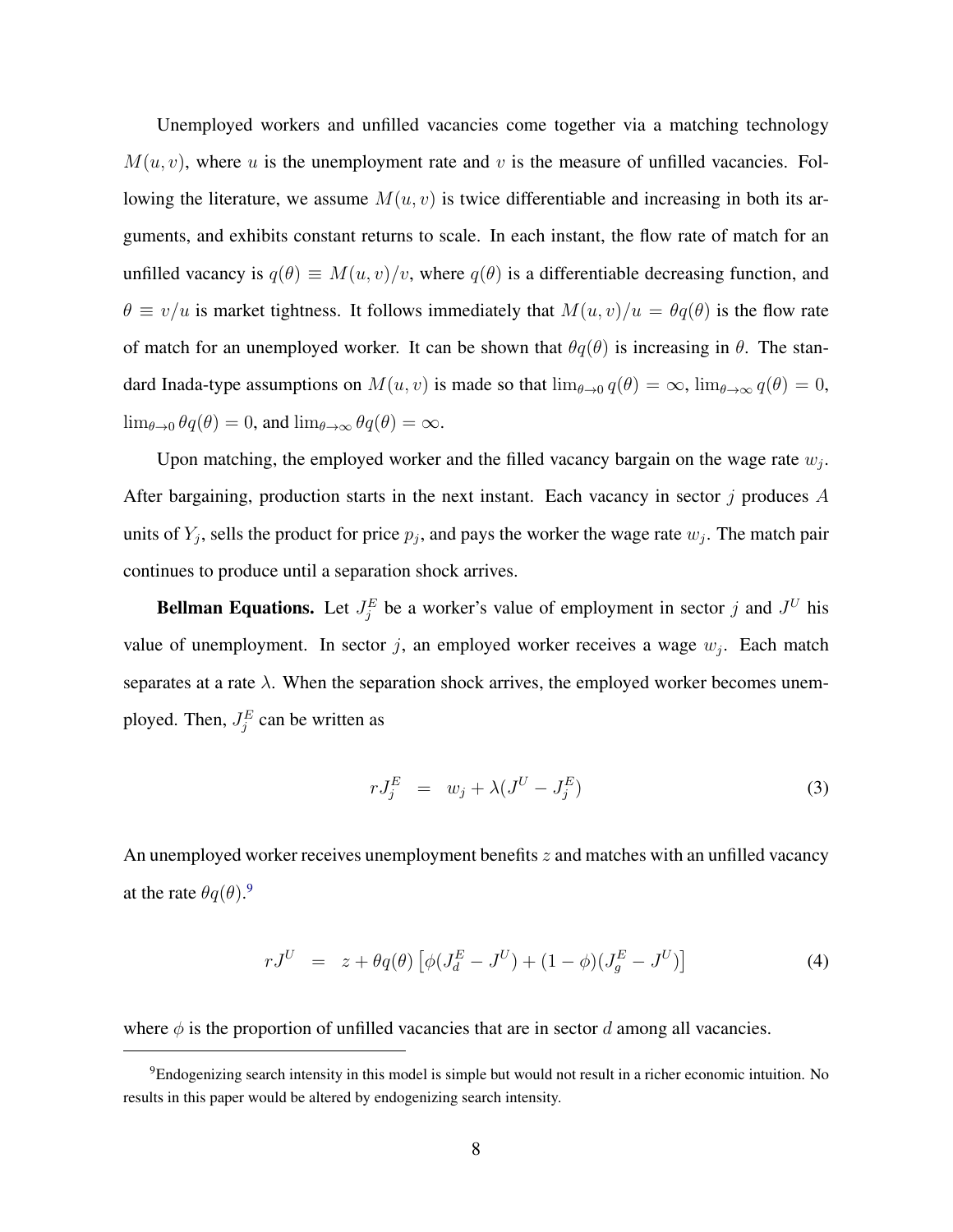Let  $J_j^F$  and  $J_j^V$  be respectively the asset value of a filled and an unfilled vacancy in sector j. A filled vacancy receives revenue  $p_jA$ , pays a wage  $w_j(1 + \tau_w)$ , and separates with the paired worker at a rate of  $\lambda \in (0,1)$ , where A is the productivity, and  $\tau_w \in [0,1)$  is the wage tax rate.<sup>[10](#page-9-0)</sup> The filled vacancy in sector d also pays an emission tax  $T_x(x)$  and an abatement cost  $c(\bar{x} - x)$ , where x is the emission level,  $T_x(x)$  is the total tax on emission, and  $\bar{x} - x$  is the level of abatement.<sup>[11](#page-9-1)</sup> Denote  $\tau_x(x)$  the effective emission tax rate,  $\tau_x(x) = T_x(x)/x$ ; that is,  $\tau_x(x)$  is the average emission tax for emission level  $x$ . In a linear tax scheme, this is also the marginal tax rate on emission; when the tax scheme is nonlinear,  $\tau_x(x)$  is the average of marginal tax rates in different ranges of emission level. Thus our presentation accommodates all emission tax schemes.<sup>[12](#page-9-2)</sup> The filled vacancy in sector d also receives an abatement subsidy  $S(\bar{x} - x)$ . It chooses its abatement level  $\bar{x} - x$  to maximize this value. Hence, the asset value of a filled vacancy in sector  $j$  is given by

<span id="page-9-3"></span>
$$
rJ_d^F = \max_x \left\{ p_d A - w_d (1 + \tau_w) - c(\bar{x} - x) - \tau_x(x)x + S(\bar{x} - x) + \lambda (J_d^V - J_d^F) \right\}
$$
  
\n
$$
rJ_g^F = p_g A - w_g (1 + \tau_w) + \lambda (J_g^V - J_g^F)
$$
\n(5)

We make assumptions on the abatement cost function, the emission tax rate function, and the subsidy function. First, the abatement cost function  $c : [0, \bar{x}] \longmapsto \mathbb{R}_+$  is twice differentiable. The cost is equal to zero in the absence of abatement; hence,  $c(0) = 0$ . Also, the abatement cost and its marginal cost increase with the level of abatement. That is,  $c'(\bar{x} - x) > 0$  and

<span id="page-9-0"></span><sup>&</sup>lt;sup>10</sup>The model assumes that workers are hired only for production. Readers who are interested in theoretical frameworks in which workers engage in recruitment are referred to [Hafstead and Williams III](#page-37-0) [\(2016\)](#page-37-0).

<span id="page-9-1"></span><sup>&</sup>lt;sup>11</sup>The choice of abatement method is not explicitly modelled because it will complicate the model without providing richer economic intuitions. Hence, our model does not restrict the means of abatement. In practice, the emission level could be abated by switching to a cleaner fuel source or employing emissions control technology. Interested readers are referred to [Wagner](#page-39-4) [\(2005\)](#page-39-4).

<span id="page-9-2"></span> $12$ Our model does not include a consumption tax, but could be easily extended to consider the consumption tax effect. The welfare analysis on the emission tax/emission standard and consumption tax combination is examined in [Fullerton](#page-36-7) [\(1997\)](#page-36-7) and [Holland](#page-37-2) [\(2012\)](#page-37-2).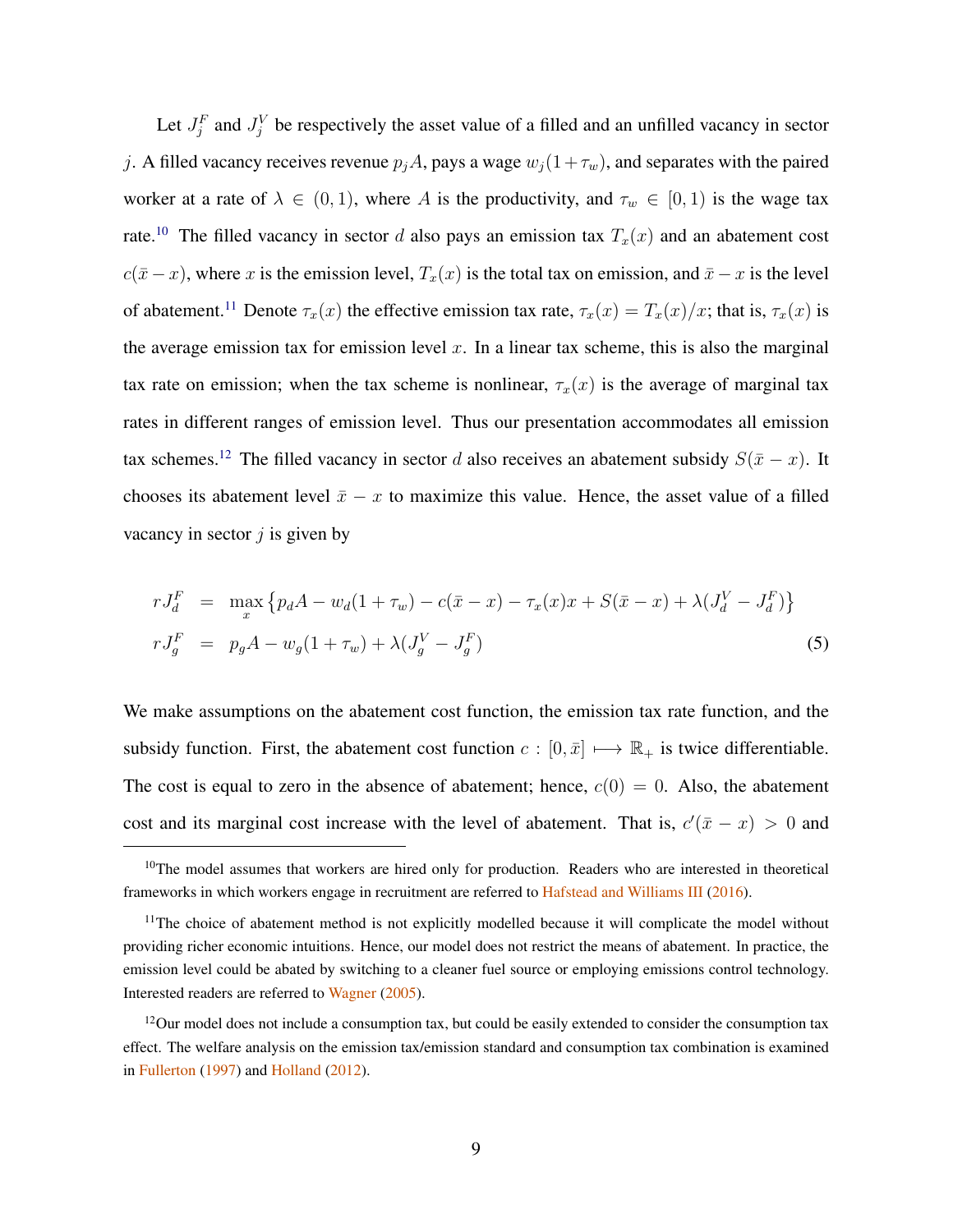$c''(\bar{x} - x) > 0$ . The standard Inada-type assumption is also made so that  $\lim_{x \to \bar{x}} c'(\bar{x} - x) = 0$ and  $\lim_{x\to 0} c'(\bar{x}-x) = \infty$ .

Second, we assume that  $\tau'_x(x) \geq 0$  and  $\tau''_x(x) \geq 0$  in light of the convexity/progressivity of the popular emission tax scheme. If  $\tau'_x(x) = 0$ , the tax rate is linear.<sup>[13](#page-10-0)</sup> Third, the abatement subsidy function  $S : [0, \bar{x}] \longmapsto \mathbb{R}_+$  is twice differentiable. A vacancy cannot claim any subsidy if the abatement level is zero. That is,  $S(0) = 0$ . Also, we assume  $S'(\bar{x} - x) \ge 0$  to capture the potential progressivity in abatement subsidy. Assume  $S'(\bar{x} - x) < c'(\bar{x} - x)$  and  $S''(\bar{x} - x) <$  $c''(\bar{x} - x)$  for all  $x \in [0, \bar{x}]$  to ensure that the abatement subsidy will be claimed up to the abatement cost. That is, the net cost of abatement is nonnegative.

To maximize the value function, a vacancy in sector  $d$  chooses the optimal emission level  $x^*$  that solves the following first order equation:

<span id="page-10-2"></span>
$$
\underbrace{c'(\bar{x} - x^*) - S'(\bar{x} - x^*)}_{\text{Marginal Abatement Cost}} = \underbrace{\tau'_x(x^*)x^* + \tau_x(x^*)}_{\text{Marginal Abatement Benefit}} \tag{6}
$$

where  $x^*$  is the optimal emission level per vacancy. Intuitively, an additional unit of abatement increases abatement cost, but the cost is partially subsidized by the government. So,  $c'(\bar{x}$  –  $x^*$ ) –  $S'(\bar{x} - x^*)$  is the net marginal cost of abatement paid by a vacancy. On the right side, a marginal increase in abatement at emission level  $x^*$  reduces the total tax payment up to  $x^*$  by  $\tau'_x(x^*)x^*$  plus saves  $\tau_x(x^*)$ , which is the tax payment on the marginal emission unit at  $x^*$ . The optimal  $x^*$  thus equates marginal cost of abatement to its marginal benefit.

An unfilled vacancy matches an unemployed worker at rate  $q(\theta)$ . Hence, we have

<span id="page-10-1"></span>
$$
rJ_j^V = q(\theta) \left( J_j^F - J_j^V \right) \tag{7}
$$

<span id="page-10-0"></span> $13\tau_x(x)$  sums the information on differential marginal tax rates. Suppose a taxation scheme is  $\tau_1$  for  $x \in [0, x_0]$ and  $\tau_2$  for additional units of emission if  $x > x_0$ . For emission level  $x \in [0, x_0]$ ,  $T(x) = \tau_1 x$  and  $\tau_x(x) = \tau_1$ ; for  $x > x_0$ ,  $T(x) = \tau_1 x_0 + \tau_2 (x - x_0)$ ,  $\tau_x(x) = \tau_2 + \frac{x_0(\tau_1 - \tau_2)}{x}$ .  $\tau'_x(x) = -\frac{x_0(\tau_1 - \tau_2)}{x^2}$  if  $0 \le \tau_1 < \tau_2$  (progressive scheme).  $\tau'_x(x) = 0$  if  $\tau_1 = \tau_2$  (linear scheme). Thus, we only need the sign of  $\tau'_x$  to determine tax progressivity.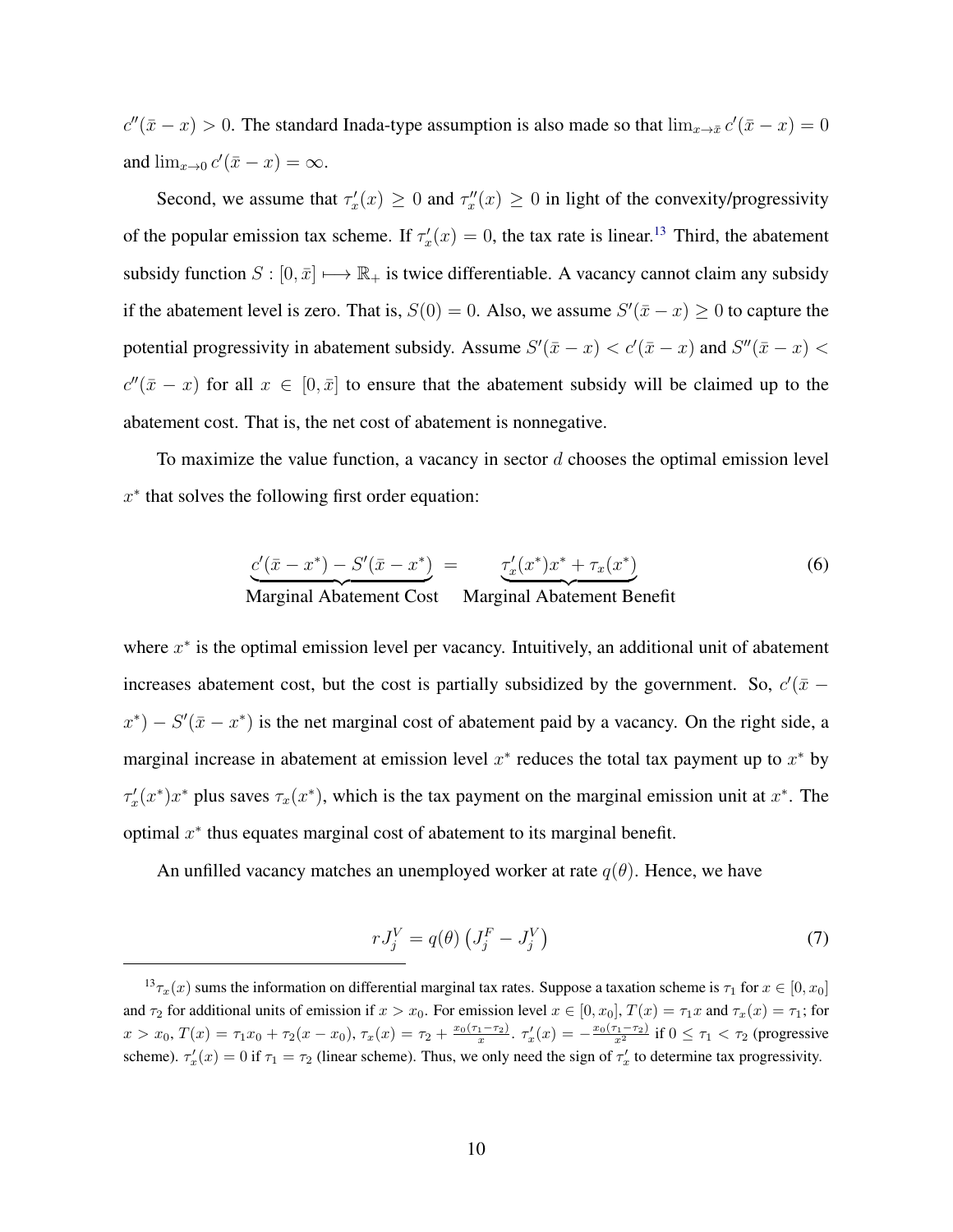When a worker and a vacancy meet, they bargain on the wage to maximize the generalized Nash product as follows:

$$
w_j \equiv \arg \max \left( J_j^E - J^U \right)^\beta \left( J_j^F - J_j^V \right)^{1-\beta}
$$

where  $\beta \in (0, 1)$  is the worker's bargaining power. Using equations [\(3\)](#page-8-1) and [\(5\)](#page-9-3), the wage is a solution of the following sharing rule:

<span id="page-11-1"></span>
$$
(1 + \tau_w)(1 - \beta)(J_j^E - J^U) = \beta(J_j^F - J_j^V)
$$
\n(8)

Intuitively, a worker's matching surplus,  $J_j^E - J^U$ , is a fraction of the total matching surplus. An assumption of free entry and exit condition ensures that the asset value of an unfilled vacancy equals its opening cost. Thus,

<span id="page-11-2"></span>
$$
J_j^V = k \tag{9}
$$

where  $k$  is the machinery cost.

In a steady state, the flow out of employment equals the flow into employment. Hence, the steady state employment  $e$  and unemployment  $u$  are given by

<span id="page-11-3"></span>
$$
e = \frac{\theta q(\theta)}{\lambda + \theta q(\theta)}, \ u = \frac{\lambda}{\lambda + \theta q(\theta)} \tag{10}
$$

### <span id="page-11-0"></span>3 Characterization of the Steady-State Equilibrium

This section characterizes the steady state equilibrium of our model, defines the measurements of the environment quality and various policy spaces, and provides economic intuitions behind the relation between employment and the extensive margin of emission. In the end of this section, we will present our Environmental Impossibility Theorem and discuss its implication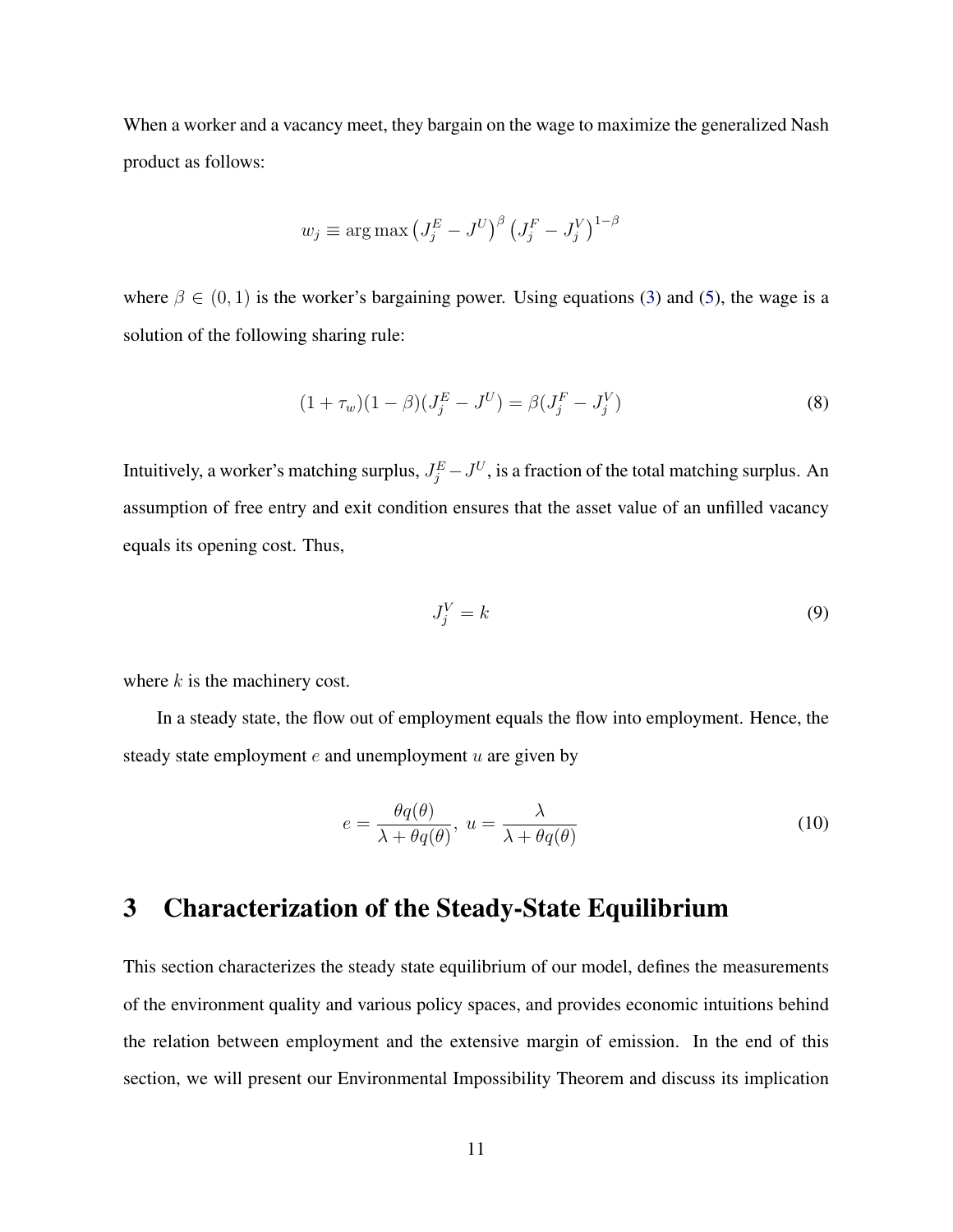in practice.

### 3.1 Existence of A Unique Steady-State Equilibrium

This section shows the existence of a unique steady-state equilibrium in our economy. We begin by defining the steady state equilibrium.

<span id="page-12-0"></span>**Definition 1.** A steady state equilibrium is defined as  $\{Y, p_j, w_j, x, e, u, \phi, \theta, J_j^E, J^U, J_j^F, J_j^V\}$ such that for  $j = \{d, g\}$ ,

- *1. (Production of Final Goods):* Y *satisfies equation [\(1\)](#page-7-1);*
- 2. *(Goods Market Clearing):*  $p_j$  *satisfies equation [\(2\)](#page-7-2);*
- 3. *(Value Functions):*  $J_j^E$ *,*  $J^U$ *,*  $J_j^F$ *, and*  $J_j^V$  *satisfy equations [\(3\)](#page-8-1), [\(4\)](#page-8-2), [\(5\)](#page-9-3), and [\(7\)](#page-10-1);*
- *4. (Optimal Emission Level):* x *satisfies equation [\(6\)](#page-10-2);*
- 5. *(Rent Sharing):*  $w_j$  *satisfies the sharing rule [\(8\)](#page-11-1)*;
- *6. (Free Entry and Exit):*  $\phi$  *and*  $\theta$  *satisfy equation [\(9\)](#page-11-2);*
- *7. (Steady-State Accounting):* e *and* u *satisfy equation [\(10\)](#page-11-3).*

Since both types of vacancies separate with workers at the same rate,  $Y_d = e\phi A$  and  $Y_g =$  $e(1 - \phi)A$  in the steady state. Recall that  $\phi$  is the proportion of unfilled vacancies that are in sector d among all vacancies. In the steady state, there are  $\phi e$  filled vacancies in sector d. Hence,  $\phi = Y_d/(Y_d + Y_g)$  can also be viewed as the market share of sector d. Using equation [\(2\)](#page-7-2), the steady state price levels are given by

<span id="page-12-1"></span>
$$
p_d(\phi) = \alpha \left\{ \frac{\left[ \alpha \phi^{\rho} + (1 - \alpha)(1 - \phi)^{\rho} \right]^{\frac{1}{\rho}}}{\phi} \right\}^{1 - \rho}
$$
  

$$
p_g(\phi) = (1 - \alpha) \left\{ \frac{\left[ \alpha \phi^{\rho} + (1 - \alpha)(1 - \phi)^{\rho} \right]^{\frac{1}{\rho}}}{1 - \phi} \right\}^{1 - \rho}
$$
 (11)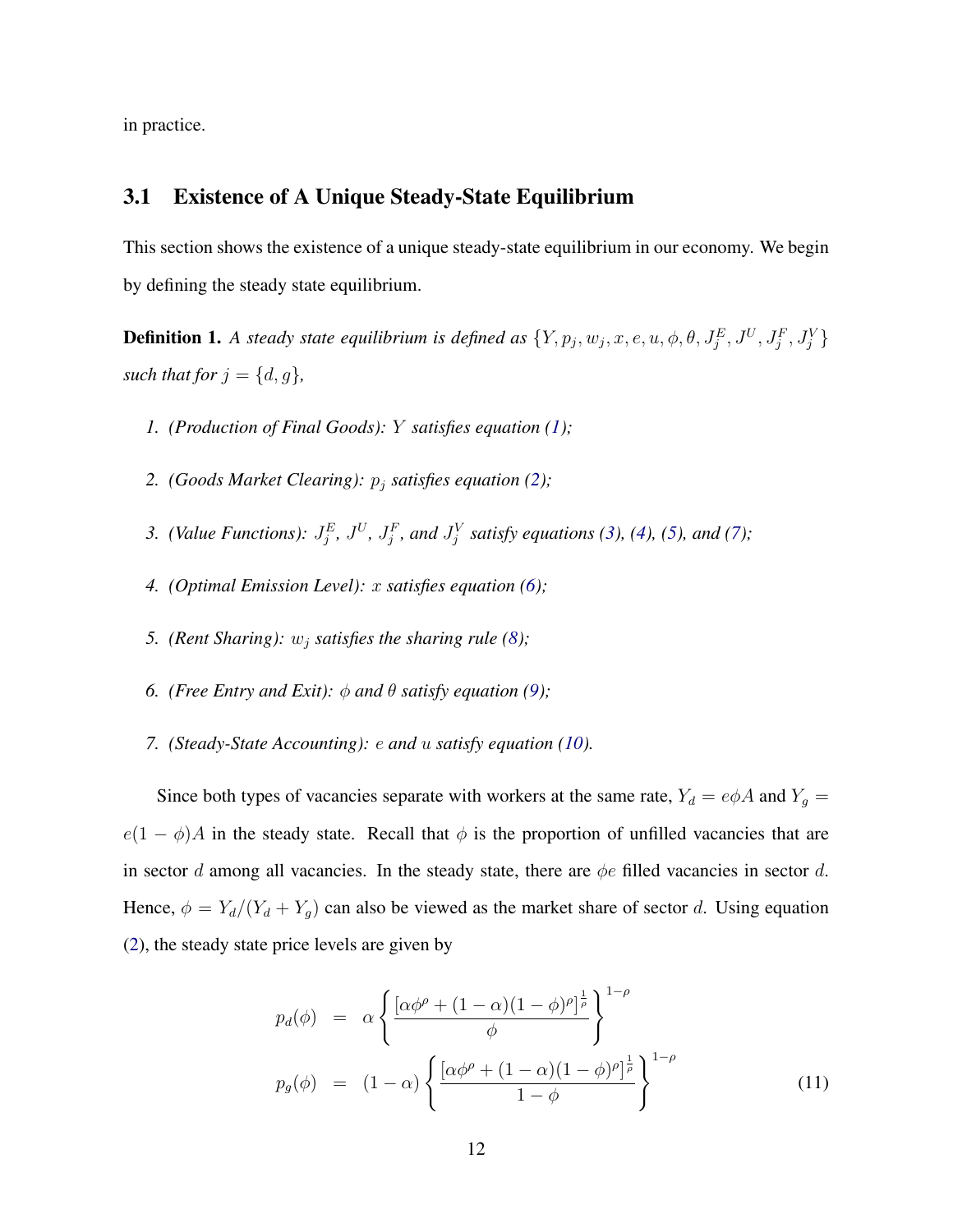Unsurprisingly,  $p_d$  is strictly decreasing in  $\phi$  and  $p_g$  is strictly increasing in  $\phi$  because the higher is  $\phi$ , the more abundantly the dirty good is supplied in the steady state relative to the clean good, lowering its price relative to the price of the clean good.

Using equations  $(3)$ ,  $(5)$ ,  $(8)$ , and  $(9)$ , the wage equation is given by

<span id="page-13-0"></span>
$$
(1 + \tau_w)w_d = (1 + \tau_w)(1 - \beta)rJ^U + \beta (p_d A - c(\bar{x} - x^*) + S(\bar{x} - x^*) - \tau_x(x^*)x^* - rk)
$$
  

$$
(1 + \tau_w)w_g = (1 + \tau_w)(1 - \beta)rJ^U + \beta (p_g A - rk)
$$
 (12)

where  $x^*$  is the optimal emission level that solves equation [\(6\)](#page-10-2). A worker is compensated with an outside option value plus a fraction of the flow profit in the corresponding sector. Using equations  $(4)$ ,  $(7)$ ,  $(8)$ , and  $(9)$ , we have

<span id="page-13-1"></span>
$$
rJ^U = z + \theta \frac{\beta}{(1 + \tau_w)(1 - \beta)} r k. \tag{13}
$$

 $rJ^U$  is increasing in both  $\theta$  and k. Intuitively, higher market tightness shortens unemployment spell, increasing a worker's outside option value. A zero-profits condition ensures that a rise in the capital-labour ratio  $k$  increases a vacancies' outside option value, and thus the expected flow profits. Since a worker is rewarded with a fraction of the flow profit and  $rJ^U$  is a function of the expected wage, an increase in the capital-labour ratio will improve  $rJ^U$  in the steady state equilibrium.

Using equations  $(7)$ ,  $(8)$ ,  $(12)$ , and  $(13)$ , the zero-profits conditions are as follows:

<span id="page-13-2"></span>
$$
rk = \frac{q(\theta)(1-\beta)}{r+\lambda} \{p_d(\phi)A - c(\bar{x} - x^*) + S(\bar{x} - x^*) - \tau_x(x^*)x^* - rk - (1+\tau_w)[z + \theta \frac{\beta}{(1+\tau_w)(1+\beta)}rk] \}
$$
(14)

<span id="page-13-3"></span>
$$
rk = \frac{q(\theta)(1-\beta)}{r+\lambda} \left( p_g(\phi)A - rk - (1+\tau_w) \left( z + \theta \frac{\beta}{(1+\tau_w)(1+\beta)} rk \right) \right) \tag{15}
$$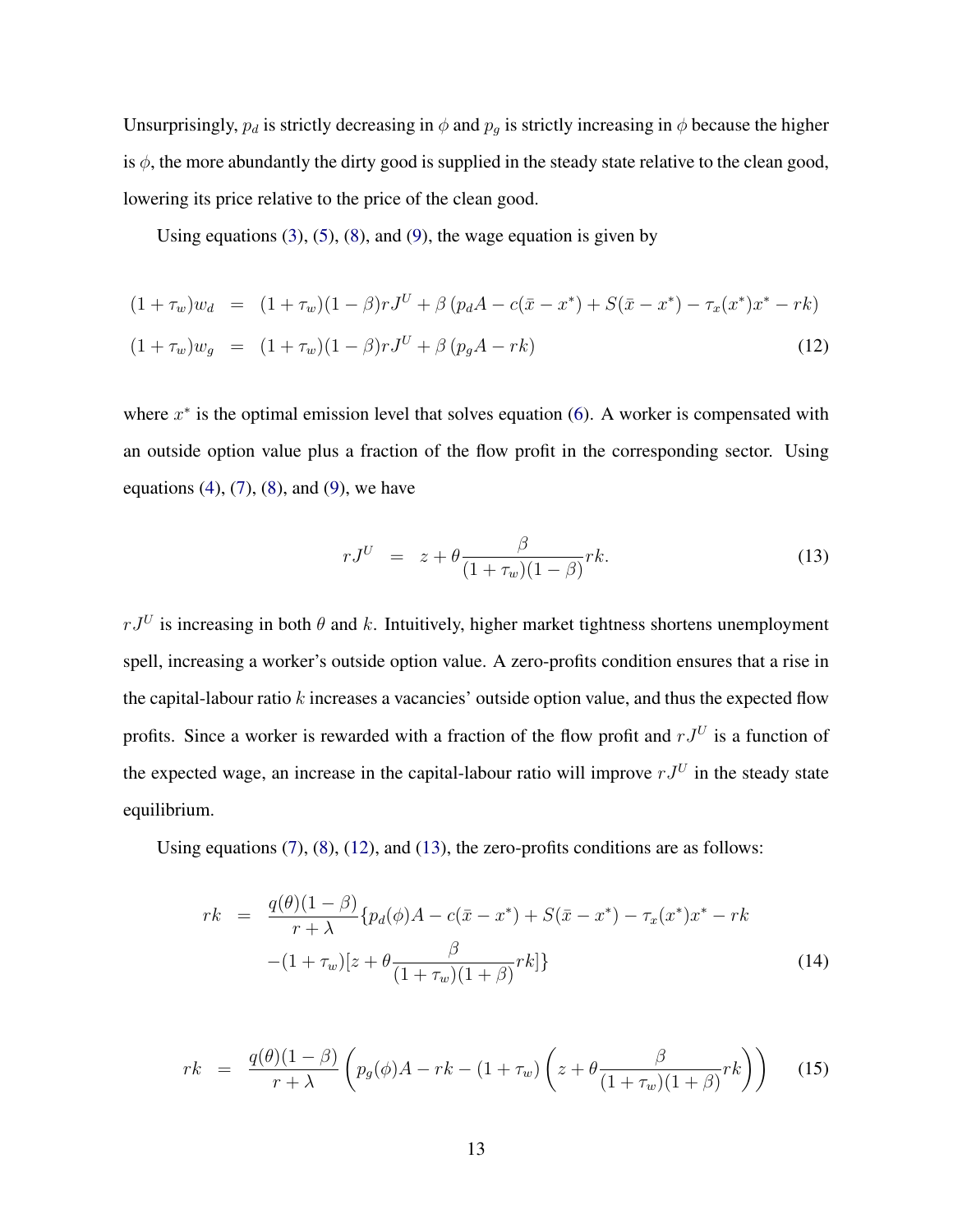Along each locus, vacancies in the corresponding sector make zero profits. Using the two zeroprofits conditions [\(14\)](#page-13-2) and [\(15\)](#page-13-3), the revenue differential between the two sectors is given by

<span id="page-14-1"></span>
$$
\Lambda(\phi^*) \equiv p_d(\phi^*)A - p_g(\phi^*)A = \underbrace{\underbrace{\begin{array}{c} \text{Abatement Cost} & \text{Abatement Subsidy} \\ \hline c(\bar{x} - x^*) & - & \overbrace{S(\bar{x} - x^*)}^{K(\bar{x} - x^*)} \\ \hline \text{Expenditure on Abatement} & \text{Emission Tax} \end{array}}_{\text{Emission Tax}}
$$

which is positive. Since the flow cost is higher in sector  $d$ , its revenue has to be higher in the steady state equilibrium to ensure the zero-profits conditions.

The next proposition shows the existence of a unique steady state equilibrium.

<span id="page-14-2"></span>Proposition 1. *There exists a unique steady state equilibrium, as defined in Definition [1.](#page-12-0) In the*  $\epsilon$ *equilibrium,*  $p_d(\phi^*) > p_g(\phi^*)$ .

*Proof.* See Appendix.

### 3.2 Environment Measures and Environmental Policies

This section introduces two measures on the quality of the environment, and defines the criteria to select a policy.

In the steady state equilibrium, there are  $\phi^*e^*$  filled vacancies in sector d, and each of them emits at the level of  $x^*$ . Hence, the total emission level  $\chi$  is given by

<span id="page-14-0"></span>
$$
\chi \equiv x\phi e \tag{17}
$$

This is an absolute measure of emission. Given the number of filled vacancies in sector  $d$ , an increase in the emission level per vacancy  $x^*$  results in a higher level of total emission. Analogously, the more the number of filled vacancies ( $\phi e$ ) in sector d, the higher is the level of total emission. x is the intensive margin of emission, and  $\phi$  the extensive margin of emission.

In fact, a rise in the total emission level can also be a consequence of the increase in output (i.e. employment rate) even if both the extensive margin  $\phi$  and the intensive margin x

 $\Box$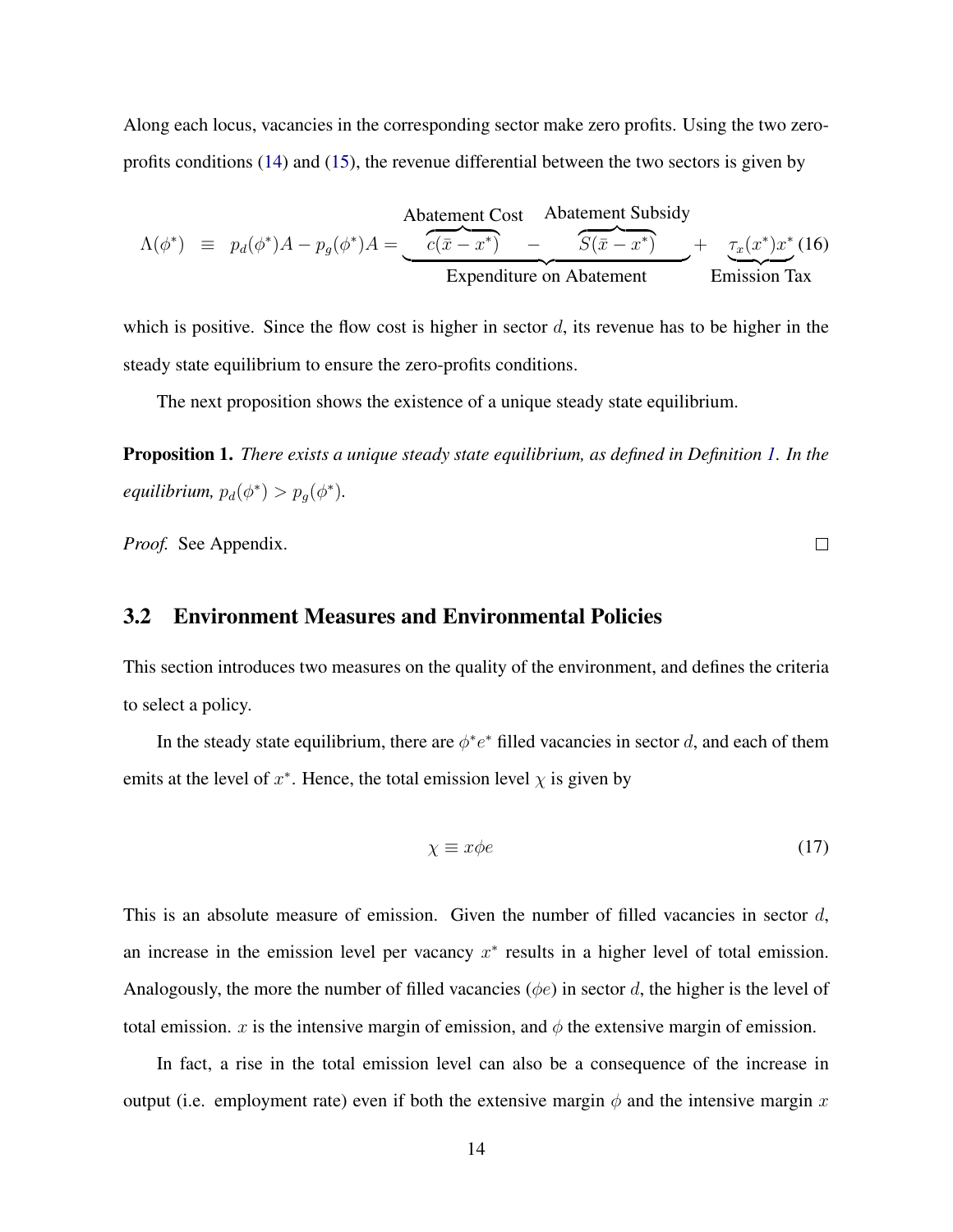of the emission level remain unchanged. In this case, the rise in the total emission level has both positive and negative effect on welfare. To take out the output effect, we need a measure in relative terms. Thus, we introduce another measure of the quality of the environment as follows:

$$
\varphi \equiv \frac{\chi}{Y} \tag{18}
$$

which is emission per output. Therefore,  $\varphi$  could be a better measure of the quality of the environment that takes the total output level into account. Using equations [\(1\)](#page-7-1) and [\(17\)](#page-14-0), we have

<span id="page-15-1"></span>
$$
\varphi = \frac{x\phi e}{\left(\alpha Y_d^{\rho} + (1-\alpha)Y_g^{\rho}\right)^{\frac{1}{\rho}}} = \frac{x\phi}{A\left(\alpha\phi^{\rho} + (1-\alpha)(1-\phi)^{\rho}\right)^{\frac{1}{\rho}}}
$$
(19)

where  $\varphi(x, \phi)$  increases with x and  $\phi$  in a steady state equilibrium.

Before we select the preferred environmental policy, we define the concept of *prefer to* and *strictly prefer to* as follows.

<span id="page-15-0"></span>Definition 2. *A policy* P *is Employment and Environment preferable (EE preferable) to another* policy Q iff  $e^*_\mathcal{P} \ge e^*_\mathcal{Q}$  and  $\varphi^*_\mathcal{P} \le \varphi^*_\mathcal{Q}$ , but not both equal. A policy  $\mathcal P$  is strictly EE preferable to another policy  $\mathcal Q$  iff  $e^*_{\mathcal P} \geq e^*_{\mathcal Q}$  and  $\chi^*_{\mathcal P} \leq \chi^*_{\mathcal Q}$ , but not both equal.

By Definition [2,](#page-15-0) a policy is *strictly* EE preferable if the policy leads to a higher level of employment and a lower level of *total emission*. Analogously, a policy is EE preferable if the policy results in a higher level of employment and a lower level of *emission per output*. It is straightforward to show that the relation *strictly prefer to* implies *prefer to*, and is summarized in the following lemma.

<span id="page-15-2"></span>**Lemma 1.** If a policy  $P$  is strictly EE preferable to a policy  $Q$ , the policy  $P$  is EE preferable *to the policy* Q*.*

*Proof.* See Appendix.

 $\Box$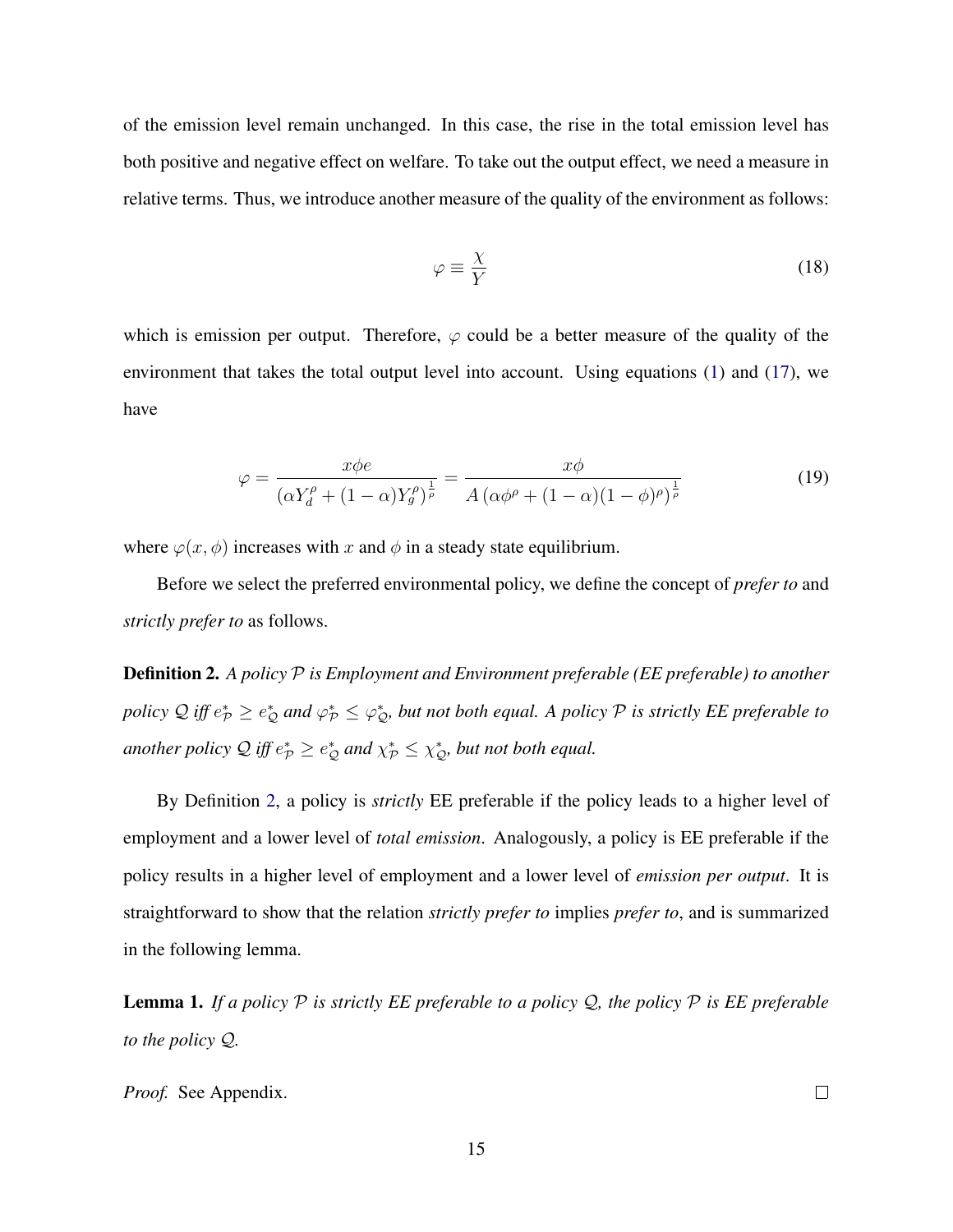Lastly, in order to understand whether a policy is better or worse than no intervention, we define the situation where the government chooses not to intervene an economy as follows.

Definition 3. *A null policy* ∅ *is defined as the situation where the government does not intervene an economy.*

In fact, a null policy is one of the policies that can be chosen by the government. Under the null policy,  $\tau_x(x) = 0 \,\forall x \ge 0$  and  $\tau_w = 0$ . We denote  $\Omega_{\emptyset} \equiv \{x^*_{\emptyset}, \phi^*_{\emptyset}, \theta^*_{\emptyset}, \chi^*_{\emptyset}, e^*_{\emptyset}\}$  as the set of variables of our interest under the policy  $\varnothing$ . It is straightforward to see from equation [\(6\)](#page-10-2) that  $x^*_{\varnothing} = \bar{x}$ ,  $c(\bar{x} - x^*_{\varnothing}) = 0$  and  $S(\bar{x} - x^*_{\varnothing}) = 0$ .  $\phi^*_{\varnothing}$  solves the revenue differential equation  $\Lambda(\phi) = 0$ .  $\Lambda'(\phi) < 0$  implies that  $\phi^*_{\alpha}$  is unique. Given  $\phi^*_{\alpha}$ ,  $\theta^*_{\alpha}$  solves the zero-profits condition [\(15\)](#page-13-3). Using equation [\(10\)](#page-11-3), a unique  $e^*_{\sigma}$  is pinned down with  $\theta^*_{\sigma}$ . Therefore, all elements in  $\Omega_{\sigma}$ are solved. Hence, an economy with no government intervention is a special case of this model. We will show that not many environmental policies are EE preferred to ∅.

#### 3.3 Tradeoff between Employment and Environment

In this section, we establish the relationship between employment and the emission on its extensive margin in a steady state equilibrium. In fact, the equilibrium can also be represented using the system of zero-profits equations [\(14\)](#page-13-2) and [\(15\)](#page-13-3) rather than via the revenue differential [\(16\)](#page-14-1).

When market tightness increases, it exerts two forces on expected profits. A rise in  $\theta$  reduces the transition rate for a vacancy from being unfilled to being filled; therefore, it lowers unfilled vacancies' expected profits. Meanwhile, a larger  $\theta$  increases the job finding rate, shortening the unemployment spell and thus improving unemployed workers' outside option. As a result, filled vacancies are to pay higher wages to workers to compensate for a higher  $J^U$ . This further lowers profits for filled vacancies. The combination of these two forces hence shrinks the expected profits regardless of sector.

An increase in the share of vacancies in sector d decreases (increases)  $p_d$  ( $p_g$ ) and thus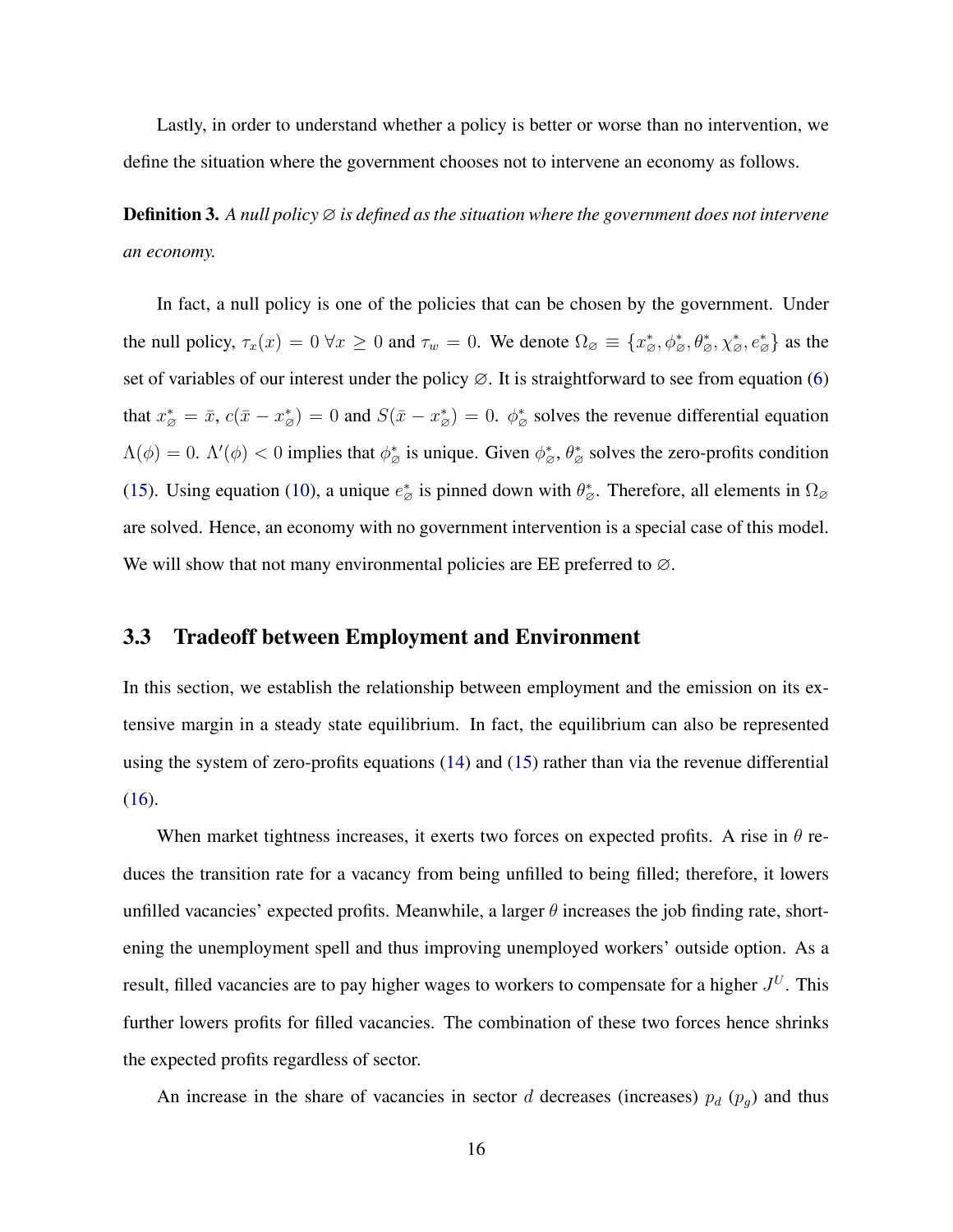<span id="page-17-0"></span>

Figure 1: Equilibrium Determination in the  $\theta$ - $\phi$  Plane

decreases (increases) the revenue in sector d (sector g). In response to an increase in  $\theta$ ,  $\phi$  has to fall to maintain the zero-profits condition [\(14\)](#page-13-2) but rise to maintain the condition [\(15\)](#page-13-3). Hence, the loci [\(14\)](#page-13-2) and [\(15\)](#page-13-3) slope downward and upward, respectively, in the  $\theta$ - $\phi$  plane as demonstrated in Figure [1.](#page-17-0) When  $\phi$  tends to zero,  $\theta$  approaches positive infinity in locus [\(14\)](#page-13-2) but zero in locus [\(15\)](#page-13-3). On the other hand, when  $\phi$  approaches 1,  $\theta$  approaches zero in locus [\(14\)](#page-13-2) and positive infinity in locus [\(15\)](#page-13-3). By the continuity of the two functions, the two loci intersect only once, where  $\phi^* \in (0, 1)$ . This is a graphical proof of the first component of Proposition [1.](#page-14-2)

Employment is strictly increasing in  $\theta$  according to equation [\(10\)](#page-11-3). Moreover, e tends to one (zero) when  $\theta$  approaches positive infinity (zero). We can therefore map the equilibrium conditions [\(14\)](#page-13-2) and [\(15\)](#page-13-3) from the  $\theta$ - $\phi$  plane to the  $e$ - $\phi$  plane as shown in Figure [2,](#page-18-0) where the loci [\(14\)](#page-13-2) and [\(15\)](#page-13-3) slope download and upward, respectively. Any policy that only regulates sector d shifts locus [\(14\)](#page-13-2), not the locus [\(15\)](#page-13-3). As a result, the steady state equilibrium moves along locus [\(15\)](#page-13-3), which positively relates  $e$  to  $\phi$ , and thus  $e$  to  $\phi e$ . This is the primary force that trades employment e off against the extensive margin of the total emission level  $\phi e$ .

The following theorem summarizes the relationship between employment and the extensive margin of emission.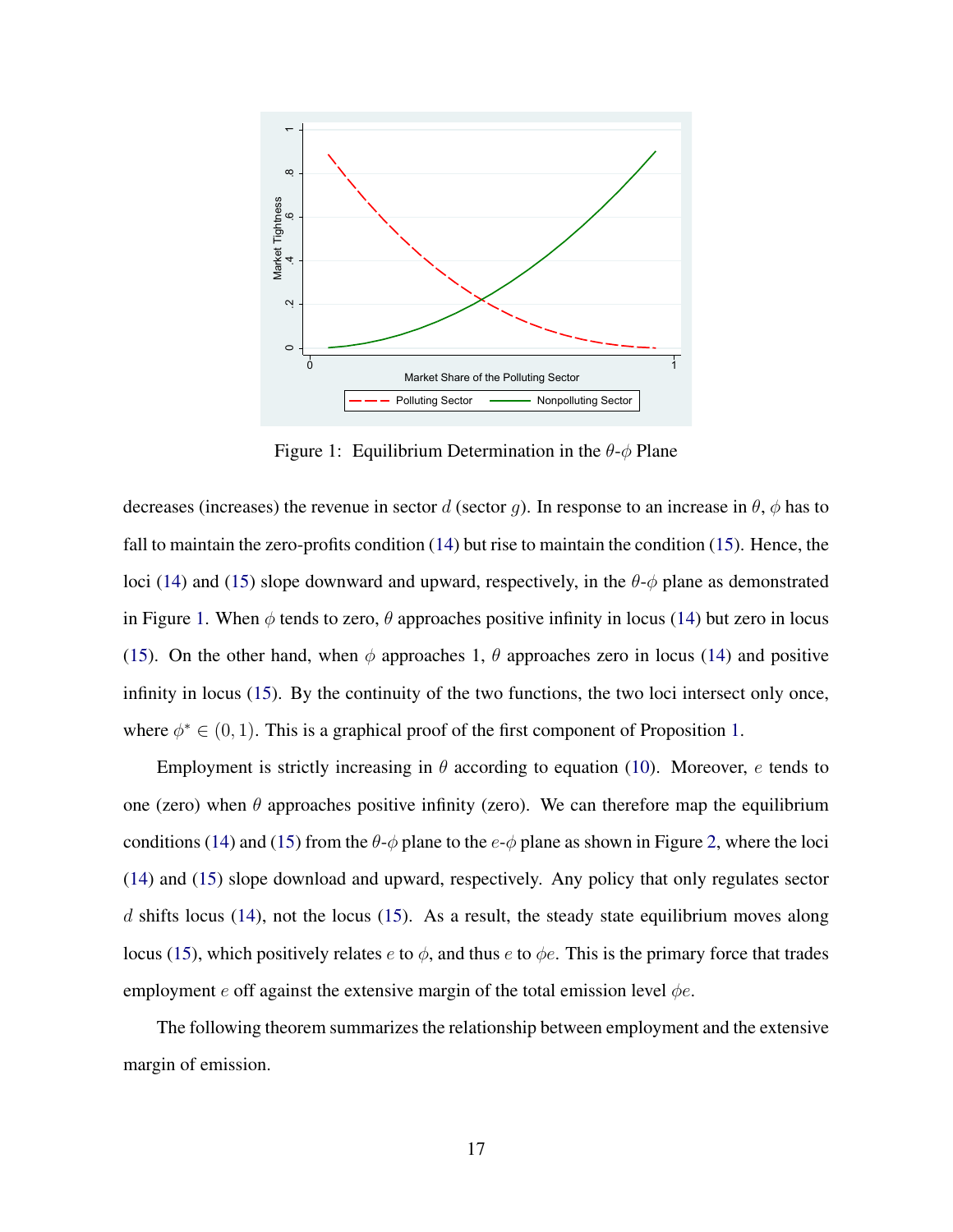<span id="page-18-0"></span>

Figure 2: Equilibrium Determination in the  $e$ - $\phi$  Plane

<span id="page-18-1"></span>Theorem 1. *(Employment-Environment Tradeoff Theorem) Denote* Ψ *as a class of all policies* P *that do not regulate the nonpolluting sector and do not alter* x. Then, for all  $P \in \Psi$ *, either*  $e^*_{\mathcal{P}} \geq e^*_{\varnothing}$  and  $\phi^*_{\mathcal{P}} \geq \phi^*_{\varnothing}$  or  $e^*_{\mathcal{P}} < e^*_{\varnothing}$  and  $\phi^*_{\mathcal{P}} < \phi^*_{\varnothing}$ .

 $\Box$ 

*Proof.* See the discussion above.

Theorem [1](#page-18-1) is important (even crucial) in understanding the impacts of any environmental regulation on the environment and employment. Consider a model that shuts down firms' emission decision on its intensive margin. That is,  $x > 0$  is exogenously given. According to Theorem [1,](#page-18-1) any environmental policy that changes the flow cost in the polluting sector will shift the locus [\(14\)](#page-13-2) along the locus [\(15\)](#page-13-3). The tradeoff between the environment and the employment is destined in the model regardless of the measure of the quality of the environment. The theorem illustrates that the intensive margin of emission, which is often ignored in the literature, is an essential ingredient for the tradeoff between environment and employment. Thus, it is essential for a theoretical model to endogenize the emission level from both its intensive and extensive margin to fully understand the consequences of a policy. Without adjustment on the intensive margin, all policies that only regulate the polluting sector will trade employment off against the quality of environment. Moreover, such tradeoff also leads to the following theorem.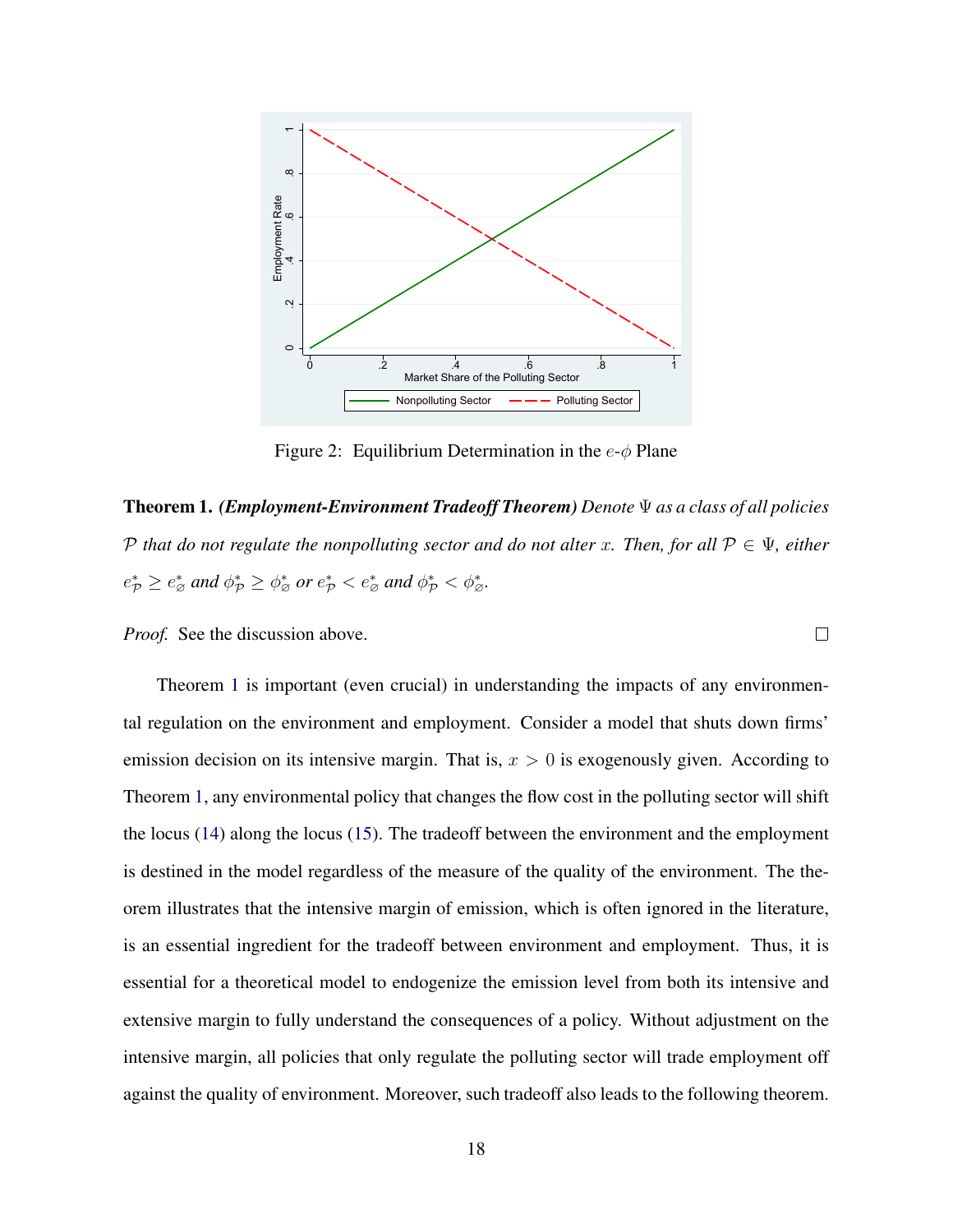Theorem 2. *(Environmental Impossibility Theorem) Denote* Ψ *as a class of policies* P*, all of which do not regulate the nonpolluting sector, and result in the same emission level on the intensive margin in the polluting sector. Then,*  $P$  *is not EE preferable to*  $Q$ *, for all*  $P$ *,*  $Q \in \Psi$ *. In particular, if*  $\emptyset \in \Psi$ *, there exists no*  $\mathcal{P} \in \Psi$  *such that*  $\mathcal{P}$  *is EE preferable to*  $\emptyset$ *.* 

This theorem indicates that if two environmental instruments regulate only the polluting sectors and yield the same emission per vacancy, they are not EE preferable to each other. In other words, these classes of policies either have a lower employment level or a higher measure of emission than one another. In particular, if a class of environmental instruments that yield an identical emission per vacancy as  $\varnothing$ , they are not EE preferable to  $\varnothing$ . Notice that yielding the same emission per vacancy as  $\varnothing$  simply means the policies do not alter the intensive margin of emission. Therefore, the employment-environment tradeoff theorem and the impossibility theorem imply that only the policies that depress the emission level on its intensive margin could be preferred to  $\varnothing$ . In practice, the commonly used policy instruments, such as the imposition of higher corporate taxes, wage taxes, capital taxes or lump-sum taxes on the polluting sector, do not regulate the nonpolluting sector or alter the optimal emission level per vacancy; thus, the impossibility theorem predicts that these policies are not EE preferable to  $\varnothing$ .

However, if a policy alters the intensive margin of emission, it does not necessarily imply that the policy is EE preferable to  $\varnothing$ . We will show that the two commonly seen environmental policies are not EE preferable to  $\varnothing$ ; neither a simple emission taxation scheme nor an emission standard is EE preferable to  $\varnothing$  even though both of them reduce the intensive margin of emission.

### <span id="page-19-0"></span>4 Emission Tax and Emission Standard

Up to this point, we have compared the equilibria under various classes of policies to a laissezfaire equilibrium. In fact, our defined preferences, namely EE preferable, can be widely used to compare various policies to the null policy and to compare between two different classes of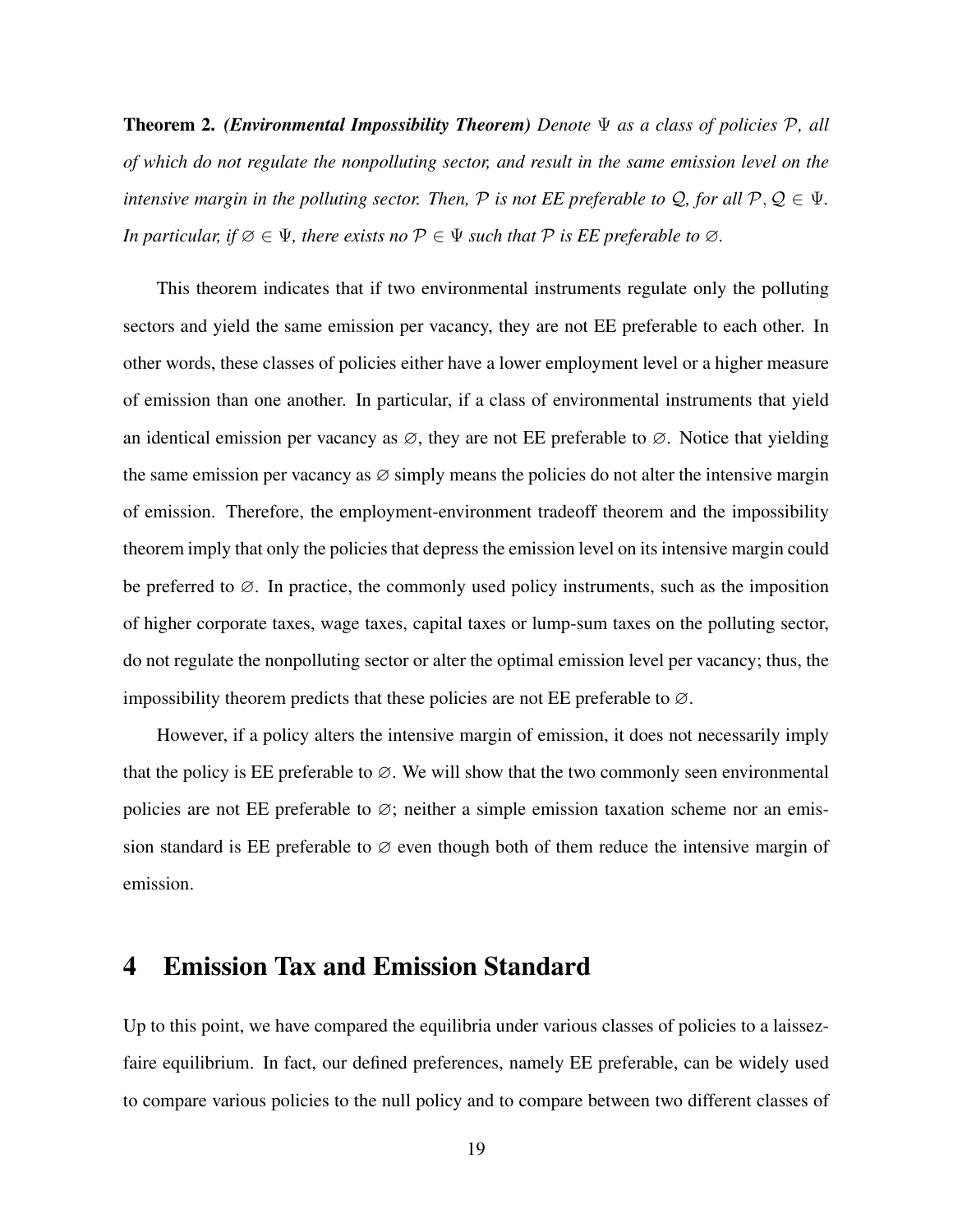policies. In particular, this section compares the impacts of emission taxes and emission standards using the two criteria, employment and environment quality, and compare the variables of interest under the two classes of policies to understand the differences in the mechanism through which the two policies affect the labor market.

In this section, we first show that both the emission taxes and the emission standards, even though reducing the intensive margin of emission, are not EE preferable to a laissez-faire equilibrium. Second, we demonstrate that for all positive emission taxes, there always exists an interval of emission caps under which an emission standard policy is EE preferable to an emission tax policy.

#### 4.1 Emission Tax

We examine the effects of the levy of a linear emission tax on the otherwise laissez-faire equilibrium. We denote  $\mathcal{ET}(\tau_x)$  as the collection of all linear emission tax policies with  $\tau_x \in \mathbb{R}_{++}$ . To minimize  $c(\bar{x} - x) + \tau_x x$ , the optimal emission level solves the following first order condition:

<span id="page-20-0"></span>
$$
c'(\bar{x} - x_{ET}^*) = \tau_x \tag{20}
$$

Using similar arguments as in equation [\(6\)](#page-10-2), there exists a unique  $x_{ET}^* \in (0, \bar{x})$  that solves the first order condition [\(20\)](#page-20-0). As shown before,  $x^*_{\varnothing} = \bar{x}$  and thus we can conclude that  $x^*_{ET} < x^*_{\varnothing}$ . The revenue differential analogous to equation [\(16\)](#page-14-1) is:

<span id="page-20-1"></span>
$$
\Lambda(\phi_{ET}^*) = \underbrace{c(\bar{x} - x_{ET}^*)}_{\text{Abatement Cost}} + \underbrace{\tau_x x_{ET}^*}_{\text{Emission Tax}} \tag{21}
$$

The differential stems from the abatement cost and the emission tax. Totally differentiating equation [\(21\)](#page-20-1), we have

$$
\frac{d\phi^*}{d\tau_x} = x_{ET}^* \left(\Lambda'(\phi_{ET}^*)\right)^{-1} < 0\tag{22}
$$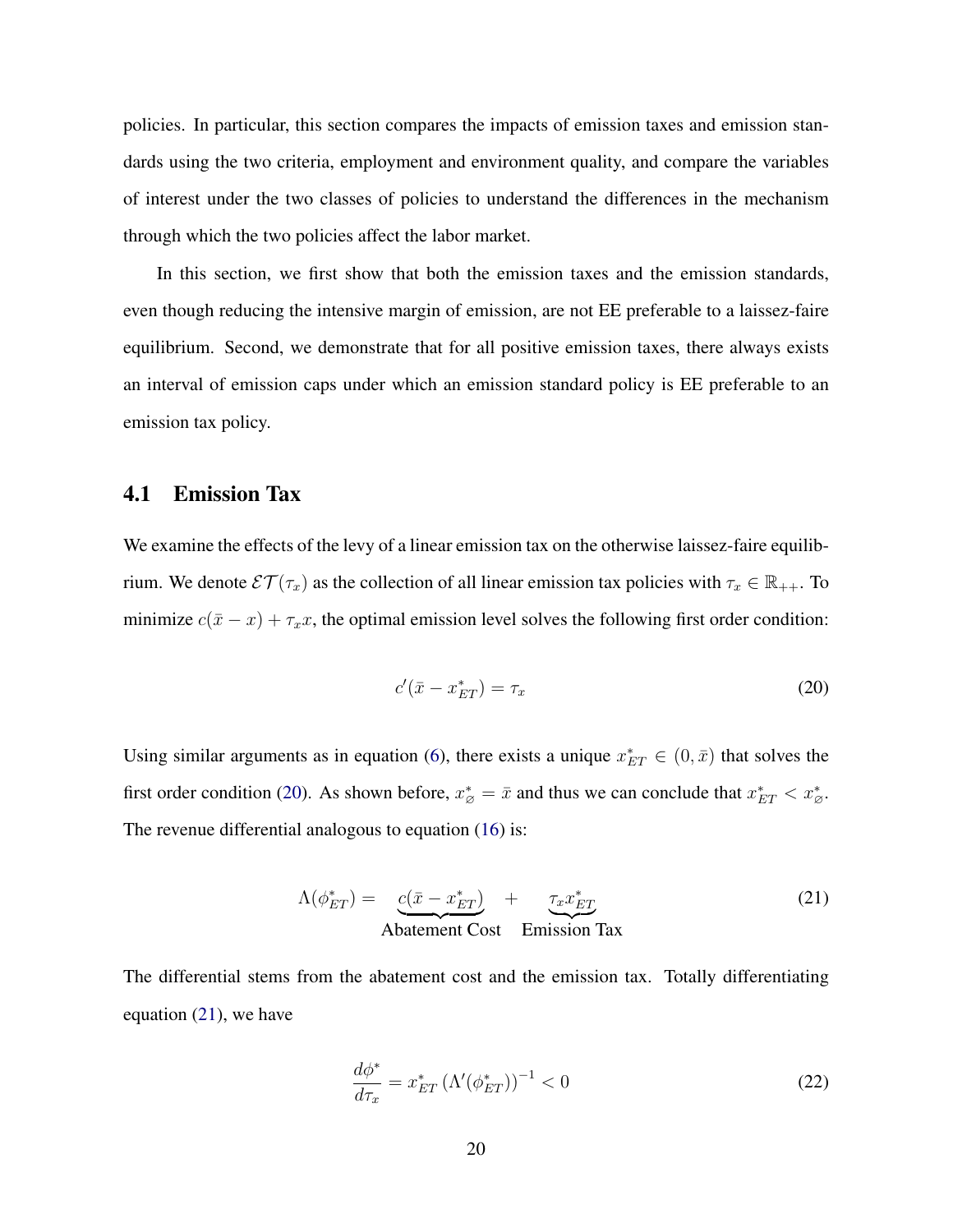A rise in the emission tax increases the flow cost of vacancies in sector  $d$ , lowering their flow profit, and thus depreciating the value of  $J_d^V$ . Hence, some of the unfilled vacancies in sector d leave the market until  $J_d^V$  equals k. Consequently, the fraction of vacancies in the polluting sector falls. Theorem [1](#page-18-1) implies that employment declines.

In response to the increase in the emission tax, the change in the total emission level is given by

Substitution Effect  
\n
$$
\frac{d\chi^*}{d\tau_x} = \phi^* e^* \frac{dx^*}{d\tau_x} + \frac{\chi^* e^* \frac{d\phi^*}{d\tau_x}}{d\tau_x} + \frac{\chi^* e^* \frac{d\phi^*}{d\tau_x}}{d\tau_x}
$$
\n(23)  
\nEffect on Intensive Margin  
\nEffect on Extensive Margin

The emission tax lowers the total emission level from both its intensive and extensive margin. The presence of a positive emission tax increases the cost of emission, giving incentives for the filled vacancy in sector d to abate the emission level. As a result, the total emission level drops from its intensive margin.

The extensive margin exerts two effects on the total emission level, namely, the substitution effect and the scale effect. The emission tax payment and abatement cost incur a higher flow cost for the filled vacancies in sector  $d$ , depressing their flow profits and thus the supply of the vacancies in  $d$ . With a smaller supply of vacancies in  $d$ , the supply of vacancies, hence the supply of goods, in sector q becomes more abundant than before relative to that in sector  $d$ . This general equilibrium effect results in a fall in the price  $p_g$ , thus exerting a pressure for the supply of vacancies in sector  $g$  to also decrease. Because the supplies of vacancies in both sectors decline, total vacancies decrease, and the market tightness decreases. Consequently, it becomes harder for the unemployed workers to get a job, thereby lengthening the unemployment spell and increasing the unemployment rate. The overall effect of the emission tax is a shrink in the employment level (the scale effect) and a shrink in the market share of the polluting sector (the substitution effect), both of which reduce the level of emissions in sector  $d$ . Consequently, the quality of environment improves regardless of the measure. Lemma [2](#page-22-0) summarizes the results.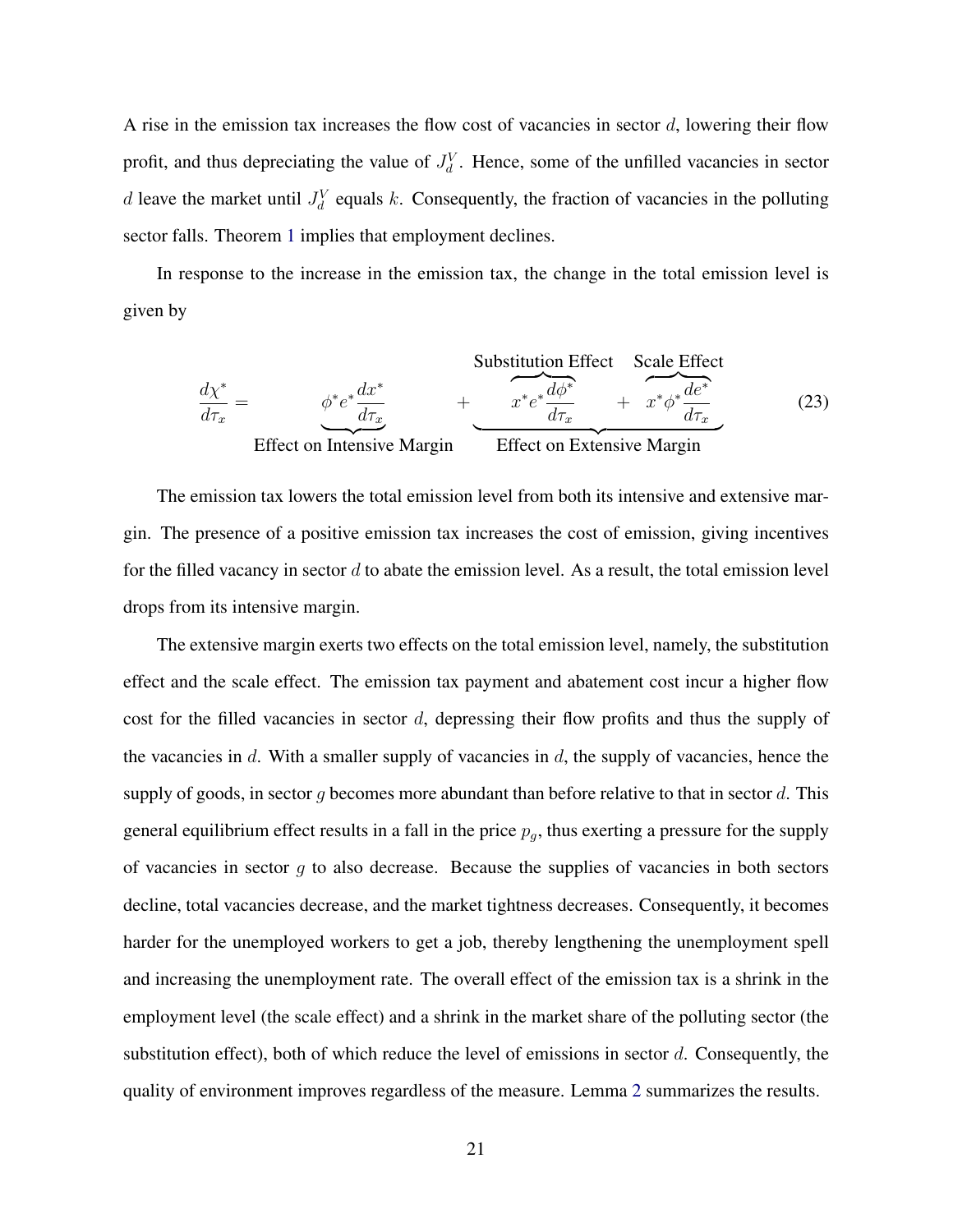<span id="page-22-0"></span>**Lemma 2.** For all  $\tau_x \in \mathbb{R}_{++}$ ,  $\frac{dx_{ET}^*}{d\tau_x} < 0$ ,  $\frac{d\phi_{ET}^*}{d\tau_x} < 0$ ,  $\frac{d\phi_{ET}^*}{d\tau_x} < 0$ , and  $\frac{dx_{ET}^*}{d\tau_x} < 0$ .

Using Definition [2](#page-15-0) and Lemma [2,](#page-22-0) a proposition follows.

<span id="page-22-4"></span>**Proposition 2.** *(Emission Tax) For all*  $\tau_x \in \mathbb{R}_{++}$ *, there exists no policy*  $\mathcal{ET}(\tau_x)$  *that is EE preferable to* ∅*.*

#### 4.2 Emission Standard

We now analyze the impacts of emission standard  $\hat{x} \in \mathbb{R}_{+}$ .<sup>[14](#page-22-1)</sup> We denote  $\mathcal{EC}(\hat{x})$  as the collection of all emission standards policies with a cap  $\hat{x}$ , and denote  $\Omega_{EC}$  as the set of endogenous variables in the presence of emission cap in a steady state equilibrium. Suppose filled vacancies in sector d are permitted to emit at a level no more than  $\hat{x} \geq \bar{x}$ . Since the constraint is unbinding, the policy does not affect the economy. That is,  $\Omega_{EC} = \Omega_{\emptyset}$ .

Consider another case in which filled vacancies in sector d are allowed to emit at a level no more than  $\hat{x} < \bar{x}$ . That is, the cap is binding. Because abatement incurs a strictly positive cost, filled vacancies have no incentive to abate emission below  $x_{EC}^* = \hat{x}$ . That is,  $x_{EC}^* = \hat{x}$  $\bar{x} = x^*_{\varnothing}$ . Due to the emission constraint, filled vacancies have to pay an abatement cost equal to  $c(\bar{x} - \hat{x})$ . Since the cost is only applied to vacancies in sector d, the revenue differential is equivalent to the abatement cost, and thus

<span id="page-22-2"></span>
$$
\Lambda(\phi_{EC}^*) = \underbrace{c(\bar{x} - \hat{x})}_{\text{Abatement Cost}}
$$
\n(24)

Using  $\Lambda'(\phi) < 0$ ,  $c'(\cdot) > 0$ ,  $x_{EC}^* = \hat{x}$ , equations [\(17\)](#page-14-0), [\(19\)](#page-15-1), and [\(24\)](#page-22-2), and applying Theorem [1,](#page-18-1) the next lemma follows.

<span id="page-22-3"></span>**Lemma 3.** For all  $\hat{x} \in [0, \bar{x})$ ,  $\frac{dx^*_{EC}}{d\hat{x}} > 0$ ,  $\frac{d\phi^*_{EC}}{d\hat{x}} > 0$ ,  $\frac{d\phi^*_{EC}}{d\hat{x}} > 0$ , and  $\frac{dx^*_{EC}}{d\hat{x}} > 0$ .

<span id="page-22-1"></span><sup>&</sup>lt;sup>14</sup>Since the number of workers and the productivity level are fixed in each vacancy, regulating x can be viewed as the regulation on externality or externality per  $A$  unit of output. For detailed descriptions of various emission standards in practice, see [Holland](#page-37-2) [\(2012\)](#page-37-2).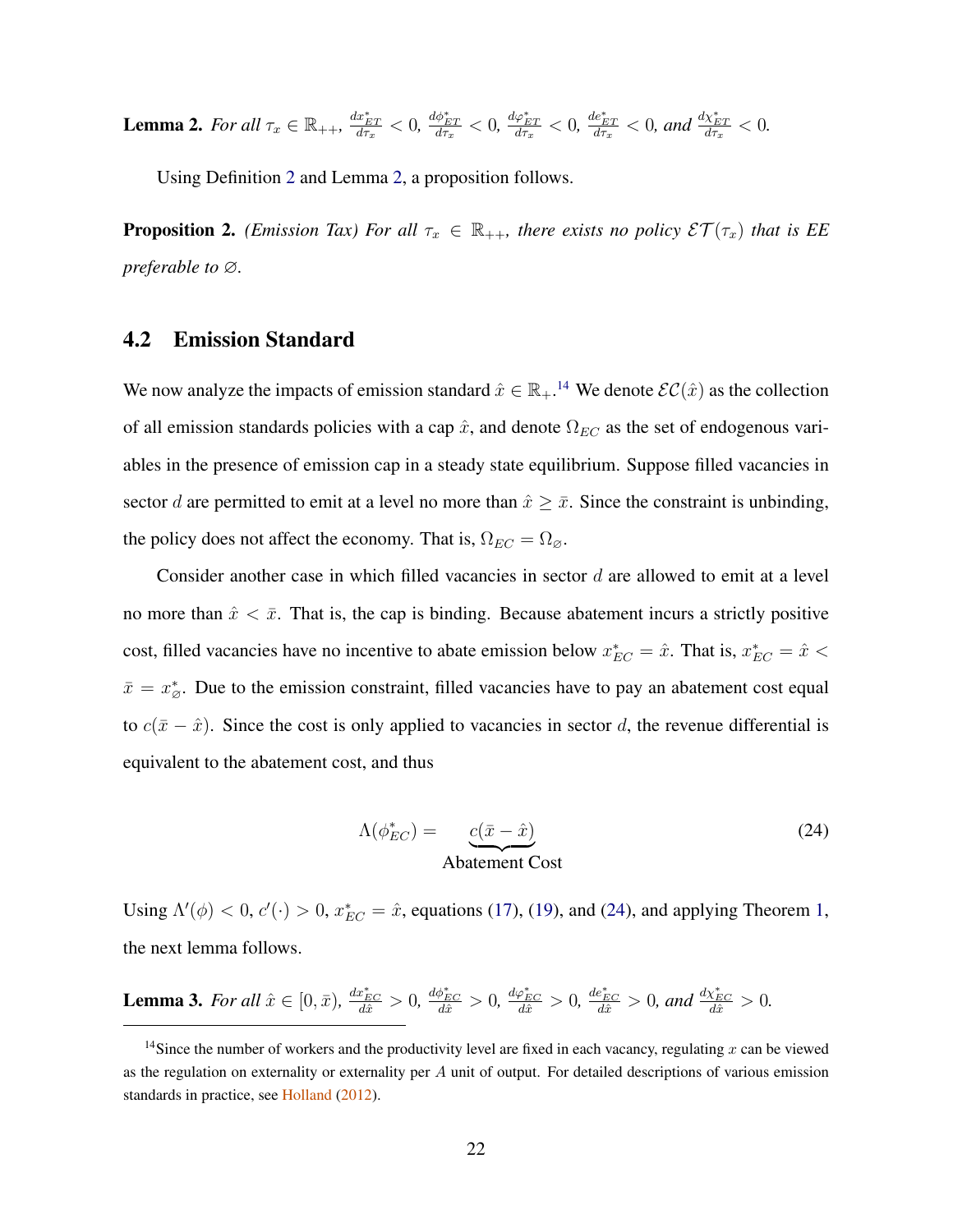Using Definition [2,](#page-15-0) Lemma [3](#page-22-3) and the assumption that  $\hat{x} < \bar{x}$ , a proposition follows.

<span id="page-23-0"></span>**Proposition 3.** *(Emission Standard) For all*  $\hat{x} \in [0, \bar{x})$ *, there exists no policy*  $\mathcal{EC}(\hat{x})$  *that is EE preferable to* ∅*.*

#### 4.3 Comparison between Emission Tax and Emission Standard

According to Proposition [2](#page-22-4) and [3,](#page-23-0) employment is lower under the two policies, relative to  $\varnothing$ . Although both policies improve the environment quality, none of them are preferred to  $\varnothing$ .

Next, we compare the impacts of the two polices. Without loss of generality, fix the emission tax rate  $\tau_x \in \mathbb{R}_{++}$ , and denote the corresponding set of variables by  $\Omega_{ET}$ .

First, consider the policy in which the cap is set to  $\hat{x} \in [x_{ET}^*(\tau_x), \bar{x})$ , where  $\tau_x$  is the emission tax rate associated with the optimal emission level  $x_{ET}^*(\tau_x)$ .<sup>[15](#page-23-1)</sup> Since  $\hat{x} \in [x_{ET}^*(\tau_x), \bar{x})$ is binding, Proposition [3](#page-23-0) predicts that  $x_{EC}^* = \hat{x}$ . Hence,  $x_{EC}^* \in [x_{ET}^*, \bar{x})$ .  $x_{EC}^* = x_{ET}^*$  only if  $\hat{x} = x_{ET}^*$ . Using equations [\(21\)](#page-20-1) and [\(24\)](#page-22-2) and  $x_{EC}^* \in [x_{ET}^*, \bar{x})$ , we have

$$
\Lambda(\phi_{EC}^*) = c(\bar{x} - x_{EC}^*) \le c(\bar{x} - x_{ET}^*) < c(\bar{x} - x_{ET}^*) + \tau_x x_{ET}^* = \Lambda(\phi_{ET}^*).
$$

 $\Lambda'(\phi) < 0$  and  $\Lambda(\phi_{EC}^*) < \Lambda(\phi_{ET}^*)$  imply  $\phi_{EC}^* > \phi_{ET}^*$  and thus  $\varphi_{EC}^* > \varphi_{ET}^*$ . Applying Theorem [1,](#page-18-1) we have  $e_{EC}^* > e_{ET}^*$  and thus  $\chi_{EC}^* > \chi_{ET}^*$ .

Intuitively, vacancies in  $d$  are required to pay the same amount of abatement cost under the two policies. But they do not have to pay the emission tax, equal to  $\tau_x x_{ET}^*(\tau_x) > 0$ , under the emission standard. Therefore, if  $\hat{x} = x_{ET}^*(\tau_x)$ , the imposition of the emission tax will require vacancies in sector d to pay a higher cost than the cost incurred by emission standard. Therefore, the supply and thus the market share of vacancies in sector  $d$  are smaller under the emission tax. That is,  $\phi_{EC}^* > \phi_{ET}^*$ . If the cap is set at  $\hat{x} > x_{ET}^*(\tau_x)$ , the required abatement cost is still lower, and the market share of sector d is still higher than that under a cap  $\hat{x} = x_{ET}^*(\tau_x)$ . Therefore, it is straightforward to see that  $\phi_{EC}^* > \phi_{ET}^*$  for all  $\hat{x} \in [x_{ET}^*(\tau_x), \bar{x})$ .

<span id="page-23-1"></span><sup>&</sup>lt;sup>15</sup> According to Proposition [2,](#page-22-4)  $x_{ET}^*(\tau_x) < \bar{x}$ ,  $\forall \tau_x \in \mathbb{R}_{++}$ .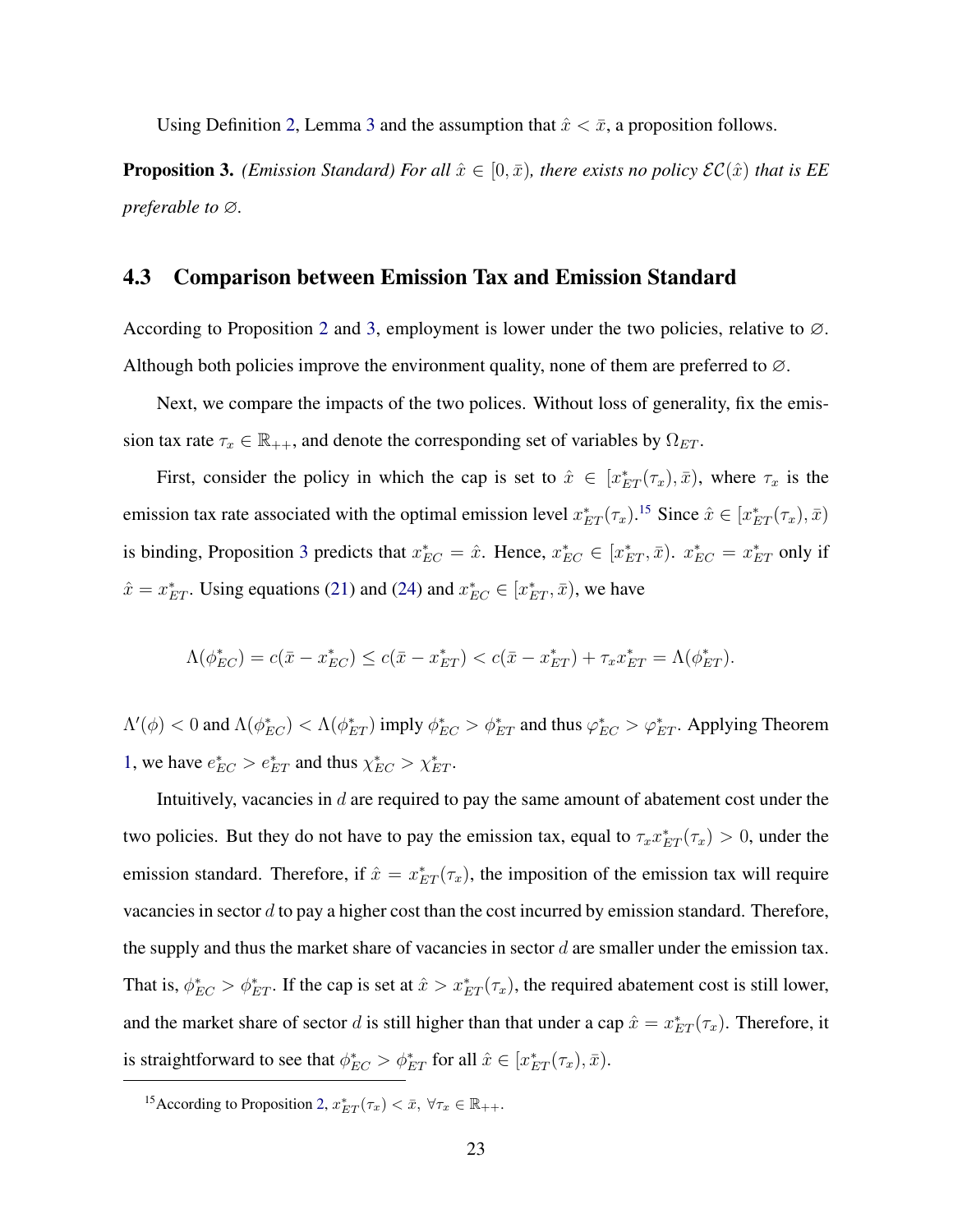Next, consider the case where  $\hat{x} \in [0, x_{ET}^*]$ . Before proceeding, we define a critical value  $x_{\phi}(\tau_x)$  as the emission level that solves the following equation:<sup>[16](#page-24-0)</sup>

<span id="page-24-1"></span>
$$
\Lambda(\phi_{ET}^*(\tau_x)) = c(\bar{x} - x_{\phi}(\tau_x))
$$
\n(25)

where  $\phi_{ET}^*(\tau_x)$  is the market share of sector d in the presence of emission tax  $\tau_x$ . It is not difficult to see that  $\phi_{EC}^*(x_\phi) = \phi_{ET}^*(\tau_x)$ . That is,  $x_\phi(\tau_x)$  is the emission cap such that the market shares of sectors under an emission standard policy with this cap are identical to those under an emission tax policy with emission tax  $\tau_x$ . Using equation [\(21\)](#page-20-1), we have

$$
c(\bar{x} - x_{\phi}) = \Lambda(\phi_{ET}^*) = c(\bar{x} - x_{ET}^*) + \tau_x x_{ET}^* > c(\bar{x} - x_{ET}^*)
$$

Hence,  $x_{\phi} < x_{ET}^*$ .

We start with the case in which the government sets the cap to  $\hat{x} \in [0, x_{\phi}]$ . Since  $\hat{x} \in$  $[0, x_{\phi}] \subset [0, x_{ET}^* ) \subset [0, \bar{x}]$ , Proposition [3](#page-22-3) implies that  $x_{EC}^* = \hat{x}$ . Using Lemma 3 and equation [\(25\)](#page-24-1), we have  $\phi_{EC}^* \leq \phi_{ET}^* \ \forall \hat{x} \in [0, x_{\phi}]$ , and  $\phi_{EC}^* = \phi_{ET}^*$  only if  $\hat{x} = x_{\phi}$ . Therefore, we have  $\varphi_{EC}^* < \varphi_{ET}^*$ . Theorem [1](#page-18-1) implies that  $e_{EC}^* \leq e_{ET}^* \,\forall \hat{x} \in [0, x_{\phi}]$  and  $e_{EC}^* = e_{ET}^*$  only if  $\hat{x} = x_{\phi}$ . Since  $\hat{x} \le x_{\phi} < x_{ET}^*$ ,  $\phi_{EC}^* \le \phi_{ET}^*$ , and  $e_{EC}^* \le e_{ET}^*$ ,  $\chi_{EC}^* < \chi_{ET}^*$   $\forall \hat{x} \in [0, x_{\phi}]$ .

We are left with the case  $\hat{x} \in (x_{\phi}, x_{ET}^*)$ . Following a similar argument, it is straightforward to show that  $x_{EC}^* = \hat{x} \in (x_{\phi}, x_{ET}^*), \ \phi_{EC}^* > \phi_{ET}^*, \ e_{EC}^* > e_{ET}^*$  for all  $\hat{x} \in (x_{\phi}, x_{ET}^*).$  The following proposition summarizes the results.

<span id="page-24-2"></span>Proposition 4. *(Comparison between Emission Tax and Emission Standard) Suppose a government sets an effective emission cap*  $\hat{x} \in [0, \bar{x})$ *. Then,*  $x^*_{EC} = \hat{x}$ *. In addition,* 

- For all  $\hat{x} \in [0, x_{\phi}]$ ,  $x_{EC}^* < x_{ET}^*$ ,  $\phi_{EC}^* \leq \phi_{ET}^*$ ,  $\varphi_{EC}^* < \varphi_{ET}^*$ ,  $e_{EC}^* \leq e_{ET}^*$ , and  $\chi_{EC}^* < \chi_{ET}^*$ ; *and*
- For all  $\hat{x} \in [x_{ET}^*, \bar{x}), x_{EC}^* \ge x_{ET}^*, \phi_{EC}^* > \phi_{ET}^*, \varphi_{EC}^* > \varphi_{ET}^*, e_{EC}^* > e_{ET}^*$  and  $\chi_{EC}^* > \chi_{ET}^*$ .

<span id="page-24-0"></span> $^{16}x_{\phi}(\tau_x)$  is dependent on  $\tau_x$ .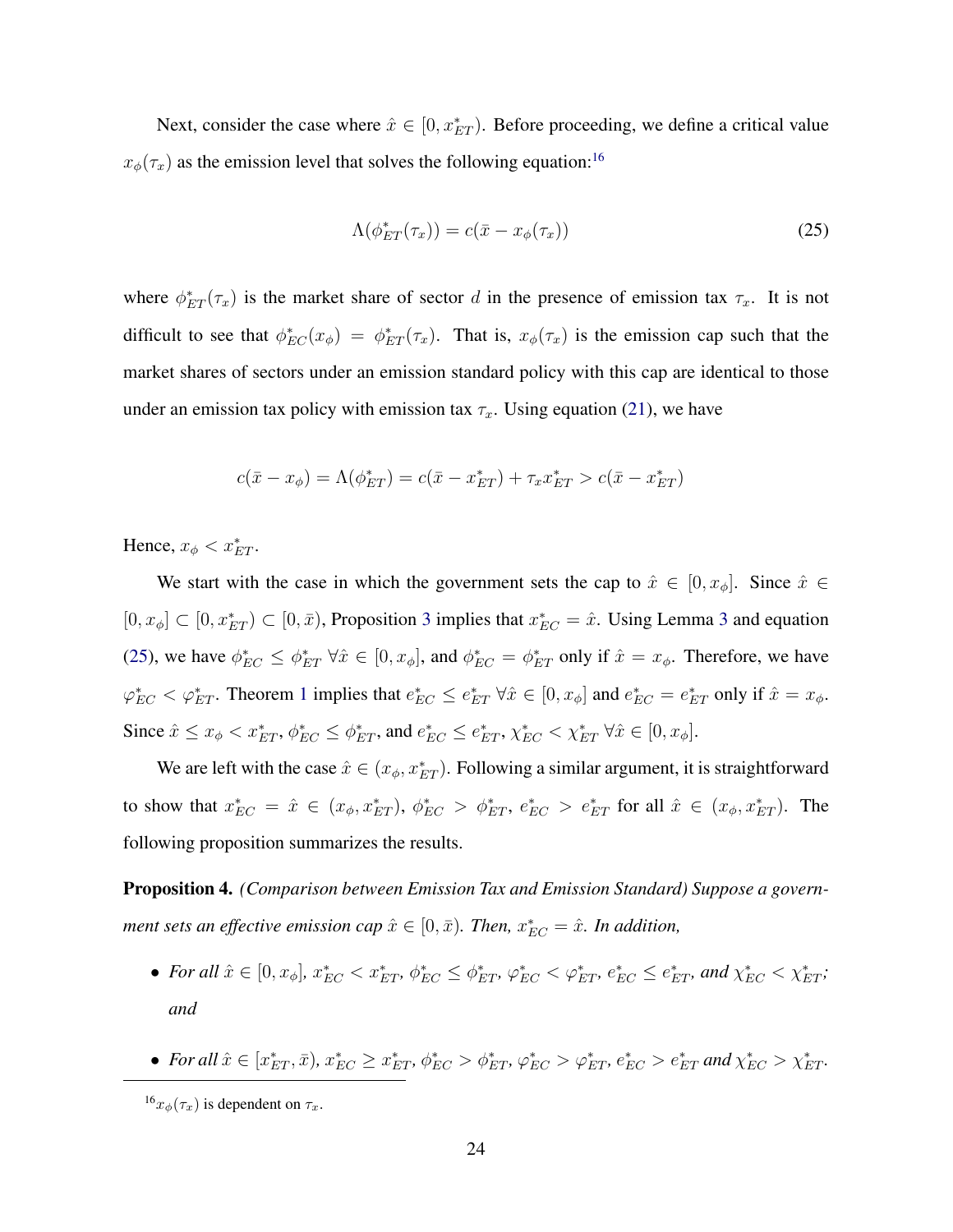*where*  $x_{\phi}$  *solves equation [\(25\)](#page-24-1). Furthermore, there exists a unique critical emission standard*  $x^c \in (x_\phi, x^*_{ET})$  such that

- For all  $\hat{x} \in (x_{\phi}, x^c)$ ,  $x_{EC}^* < x_{ET}^*$ ,  $\phi_{EC}^* > \phi_{ET}^*$ ,  $\varphi_{EC}^* < \varphi_{ET}^*$  and  $e_{EC}^* > e_{ET}^*$ ;
- For all  $\hat{x} \in [x^c, x^*_{ET})$ ,  $x^*_{EC} < x^*_{ET}$ ,  $\phi^*_{EC} > \phi^*_{ET}$ ,  $\varphi^*_{EC} \geq \varphi^*_{ET}$  and  $e^*_{EC} > e^*_{ET}$ .

*Proof.* See Appendix.

Using Definition [2,](#page-15-0) Proposition [4,](#page-24-2) and the assumption that  $\hat{x} < \bar{x}$ , a theorem follows.

 $\Box$ 

<span id="page-25-1"></span>**Theorem 3.** *(Unpreferred Emission Tax Theorem) For all*  $\tau_x, \hat{x} \in \mathbb{R}_{++}$ *, there exists no*  $\mathcal{ET}(\tau_x)$ *such that*  $\mathcal{ET}(\tau_x)$  *is EE preferable to*  $\mathcal{EC}(\hat{x})$ *. In addition, for all*  $\tau_x \in \mathbb{R}_{++}$ *, there always exists a*  $corresponding$  interval  $\tilde{x}(\tau_x)\in (x_\phi(\tau_x),x^c(\tau_x))$  such that for all  $\hat{x}=\tilde{x}$ ,  $\mathcal{EC}(\hat{x})$  is EE preferable to  $\mathcal{E}\mathcal{T}(\tau_x)$ , where  $\phi_{EC}^*(x_\phi) = \phi_{ET}^*(\tau_x)$  and  $x_\phi(\tau_x) < x^c < x_{ET}^*(\tau_x)$ .

Theorem [3](#page-25-1) predicts that if employment and environment quality are the only variables of interest, there always exist some emission caps under which an emission standard policy is preferred to an emission tax policy. That is, for any emission tax rate of an emission tax policy, one can always find an emission cap under which the emission standard policy leads to a higher level of employment and a lower emission per output than the taxation scheme. The policy implication is that the public and policymakers should not introduce emission tax whenever they can use emission standard policies.

It is noteworthy that the above result relies on one important assumption: the use of the emission tax revenue is irrelevant in the policy selection process. The next section will investigate the case where an emission tax policy is used, and the tax revenue is redistributed to subsidize filled vacancies.

### <span id="page-25-0"></span>5 Revenue-Neutral Emission Taxes and Other Policies

In the past few decades, the literature suggests that the environmental tax revenue could be redistributed to subsidize filled vacancies. The motivation of this suggestion is that such redis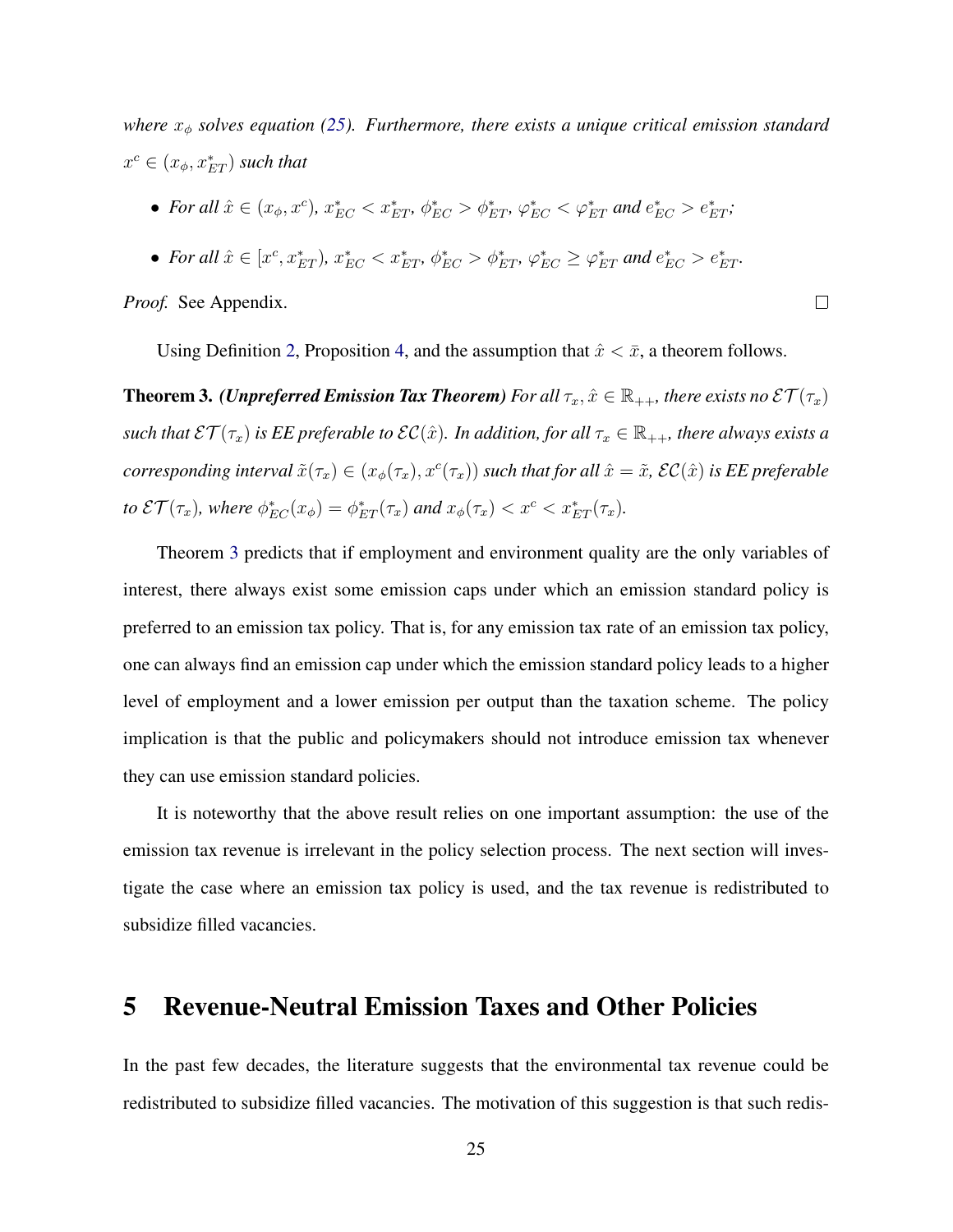tribution scheme can improve the environment and simultaneously reduce the distortion cost of taxation. This is the "double dividend hypothesis".<sup>[17](#page-26-0)</sup> Although normative analysis is not the focus of this paper, inspired by the idea of double dividend hypothesis, this section investigates the situation in which the emission tax revenue is recycled to subsidize filled vacancies.

Denote  $\mathcal{RN}(\tau_x)$  as a revenue-neutral emission taxation scheme with the tax revenue equally redistributed to all filled vacancies in a lump-sum fashion.<sup>[18](#page-26-1)</sup> Also denote  $\Omega_{RN}$  as the corresponding set of variables of our interest under this policy.

Suppose a government subsidizes  $h_j$  to each filled vacancy in sector j in a lump-sum fashion. Taking  $h_i$  as given, the asset values of filled vacancies are

<span id="page-26-2"></span>
$$
rJ_d^F = \max_x \left\{ p_d A - w_d (1 + \tau_w) - c(\bar{x} - x) - \tau_x x + \lambda (J_d^V - J_d^F) + h_d \right\}
$$
  
\n
$$
rJ_g^F = p_g A - w_g + \lambda (J_g^V - J_g^F) + h_g
$$
\n(26)

With a wage tax, the sharing rule is identical to the rule  $(8)$ . Using equations  $(3)$ ,  $(8)$ , and  $(26)$ , the wages are given by

<span id="page-26-3"></span>
$$
(1 + \tau_w)w_d = (1 + \tau_w)(1 - \beta)rJ^U + \beta (p_d A - c(\bar{x} - x^*) - \tau_x x^* - rk + h_d)
$$
  

$$
(1 + \tau_w)w_g = (1 + \tau_w)(1 - \beta)rJ^U + \beta (p_g A - rk + h_g)
$$
 (27)

Using equations  $(7)$ ,  $(8)$ ,  $(9)$ , and  $(27)$ , the two zero-profits conditions are given by

$$
rk = \frac{q(\theta)(1-\beta)}{r+\lambda} \left( p_d(\phi)A - c(\bar{x} - x^*) - \tau_x x^* - (1+\tau_w)z - rk\left(1 + \frac{(1+\tau_w)\theta\beta}{1-\beta}\right) + h_d \right)
$$
  

$$
rk = \frac{q(\theta)(1-\beta)}{r+\lambda} \left( p_g(\phi)A - (1+\tau_w)z - rk\left(1 + \frac{(1+\tau_w)\theta\beta}{1-\beta}\right) + h_g \right)
$$
(28)

<span id="page-26-0"></span><sup>17</sup>See [Goulder](#page-36-8) [\(1995\)](#page-38-9), [Parry](#page-38-9) (1995), [Parry and Bento](#page-38-10) [\(2000\)](#page-38-10), [Bento and Jacobsen](#page-35-9) [\(2007\)](#page-35-9), [Manresa and Sancho](#page-37-9) [\(2005\)](#page-37-9), [Chiroleu-Assouline and Fodha](#page-35-10) [\(2006\)](#page-35-10), [Dissou and Sun](#page-36-9) [\(2013\)](#page-36-9), and [Williams et al.](#page-39-7) [\(2015\)](#page-39-7).

<span id="page-26-1"></span> $18$ Most of the results in this section remain unchanged if the tax revenue is redistributed in a lump-sum fashion, or via a reduction in corporate taxes and/or wage taxes.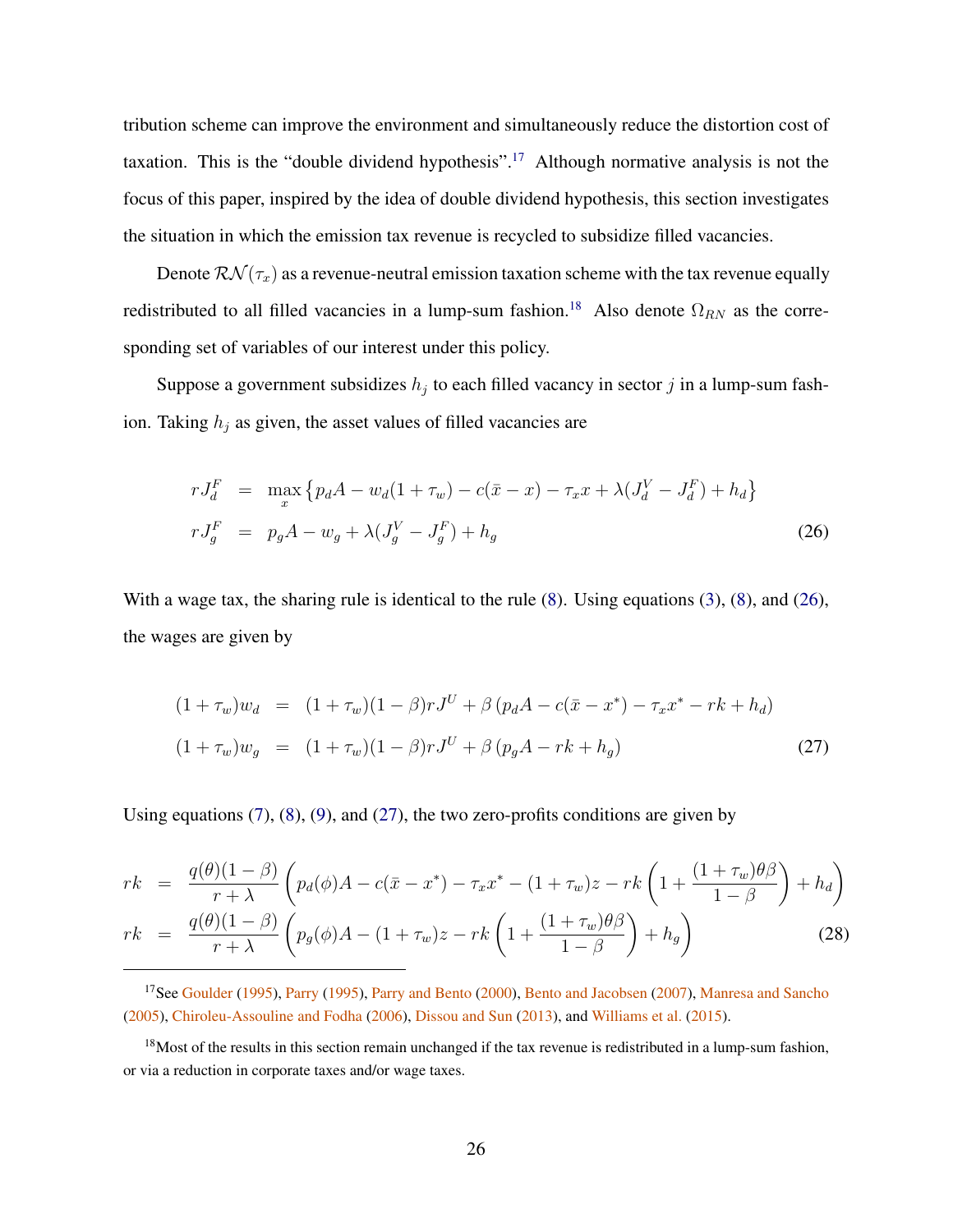In a steady state equilibrium, the total emission tax revenue is equal to  $\tau_x x^* e^* \phi^*$ . Suppose that the total emission revenue is recycled to subsidize all filled vacancies regardless of sector type. Then,  $h_d = h_g = \tau_x x^* e^* \phi^* / e^* = \tau_x x^* \phi^*$ . Taking  $h_j$  as given, the optimal emission level  $x^*_{RN}$  is unaffected and solves the first order condition [\(20\)](#page-20-0). That is,  $x_{RN}^* = x_{ET}^*$ . Since the revenue is equally distributed amongst filled vacancies, the redistribution of the tax revenue does not alter the revenue differential between the two sectors, and the revenue differential is thus expressed in the same way as [\(21\)](#page-20-1). So, the market share of each sector type is unaffected. That is,  $\phi_{RN}^* = \phi_{ET}^*$ . Since the redistribution of the tax revenue does not alter the intensive margin of emission or the substitution effect, recycling the tax revenue does not affect the emission per output. With the transfer, the flow profits rise; hence, the supplies of vacancies of both types increase. Consequently,  $e_{RN}^* > e_{ET}^*$ , and  $\chi_{RN}^* > \chi_{ET}^*$ . The higher level of the total emission under  $\mathcal{RN}(\tau_x)$  is driven by the rise of the employment level. But  $\varphi_{RN}^* = \varphi_{ET}^*$  because of equation [\(19\)](#page-15-1).

Next, we compare between  $\Omega_{RN}$  and  $\Omega_{\varnothing}$ . According to Proposition [2,](#page-22-4)  $x_{RN}^* = x_{ET}^* < x_{\varnothing}^*$ because the lump-sum transfer does not affect the emission decision on the intensive margin but the introduction of the emission tax lowers the emission per vacancy. Similarly, we have  $\phi_{RN}^* = \phi_{ET}^* < \phi_{\varnothing}^*$ . While the transfer does not alter the revenue differential between two sectors, the emission tax increases the differential. As a result, the market share of polluting sector is lower under  $\mathcal{RN}(\tau_x)$  than under  $\emptyset$ . Summarizing these predictions and applying Proposition [2](#page-22-4) yield the following proposition.

<span id="page-27-0"></span>**Proposition 5.** *Suppose a government introduces an emission tax*  $\tau_x$  *and equally rebates the tax revenue to filled vacancies in a lump-sum transfer. Then,*

- $x_{RN}^* = x_{ET}^*$ ,  $\phi_{RN}^* = \phi_{ET}^*$ ,  $e_{RN}^* > e_{ET}^*$ ,  $\varphi_{RN}^* = \varphi_{ET}^*$ , and  $\chi_{RN}^* > \chi_{ET}^*$ ;
- $x_{RN}^* < x_{\varnothing}^*$ , and  $\phi_{RN}^* < \phi_{\varnothing}^*$ .

According to this proposition,  $\mathcal{RN}(\tau_x)$  is EE preferable to  $\mathcal{ET}(\tau_x)$ . Under  $\mathcal{RN}(\tau_x)$ , the emission per output is lower for two reasons. First, the emission tax increases the cost of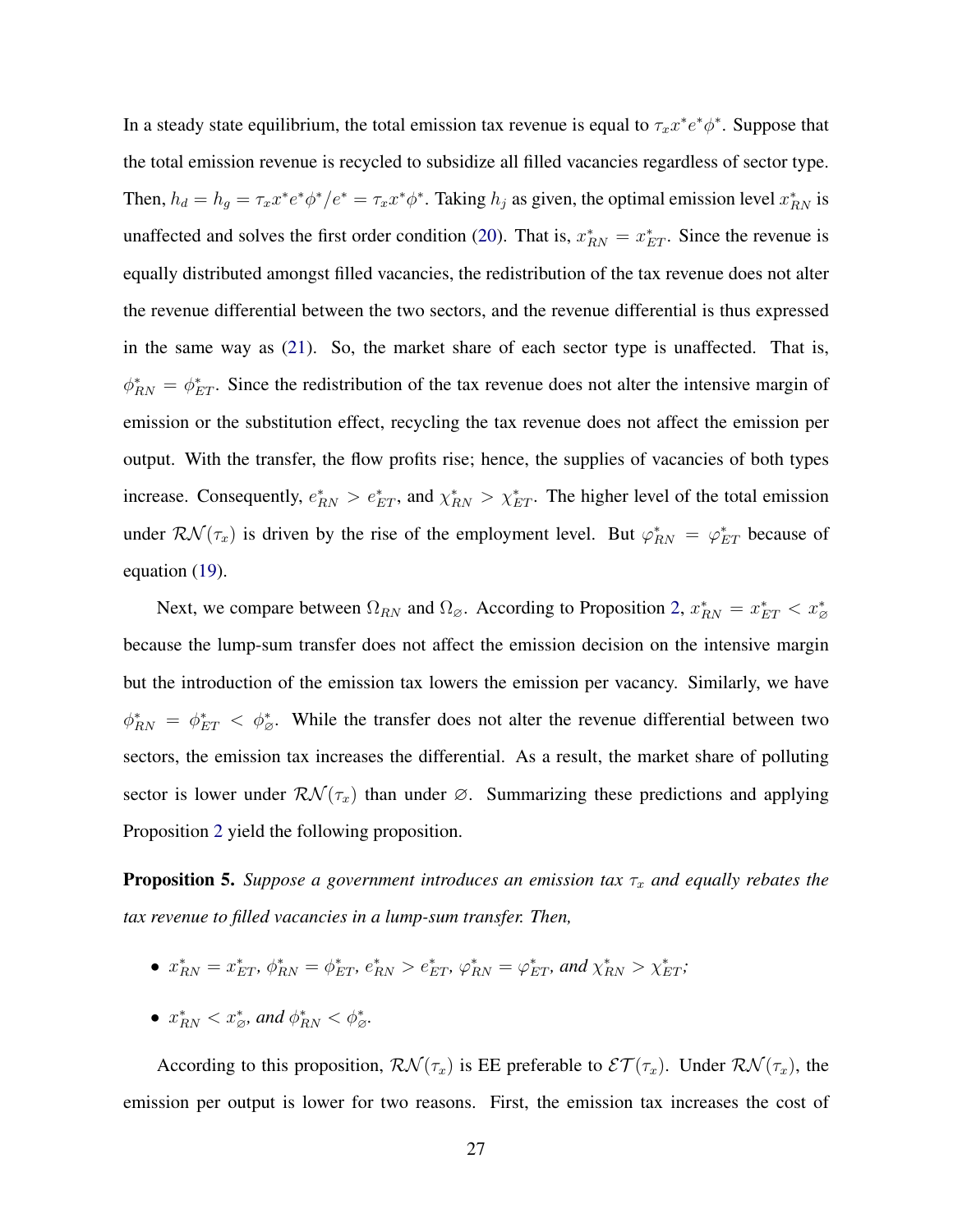emission, decreasing the intensive margin of emission. Second, the increased cost generates the revenue differential, thereby decreasing the market share of polluting sector in the steady state equilibrium. These two forces lower the emission per output.

Nevertheless, we are uncertain whether  $\mathcal{RN}(\tau_x)$  is preferred to  $\varnothing$  or not. The following theorem states that under certain circumstances, there always exists a  $\tau_x \in \mathbb{R}_{++}$  such that employment is larger under  $\mathcal{RN}(\tau_x)$  than under  $\varnothing$ .

#### <span id="page-28-1"></span>Theorem 4. *(Revenue-Neutral Emission Tax)*

- *1.* For all  $\tau_x \in \mathbb{R}_{++}$ ,  $\mathcal{RN}(\tau_x)$  is EE preferable to  $\mathcal{ET}(\tau_x)$ .
- *2. If the following condition [\(29\)](#page-28-0) is satisfied, there exists at least one*  $\tau_x \in \mathbb{R}_{++}$  *such that*  $\mathcal{RN}(\tau_x)$  *is EE preferable to*  $\varnothing$ *.*

<span id="page-28-0"></span>
$$
\frac{(1-\gamma)|\varepsilon_{p_g,\tau_x}|}{\gamma|\varepsilon_{p_d,\tau_x}|+(1-\gamma)|\varepsilon_{p_g,\tau_x}|} \leq \alpha \text{ or } \frac{\gamma|\varepsilon_{p_d,\tau_x}|}{\gamma|\varepsilon_{p_d,\tau_x}|+(1-\gamma)|\varepsilon_{p_g,\tau_x}|} \geq 1-\alpha \quad (29)
$$

*where*  $\gamma \equiv \frac{\phi^{\rho}}{\phi^{\rho}+(1-\phi)}$  $\overline{\phi^{\rho}+(1-\phi)^{\rho}}$  $\Big|_{\phi=\phi_{\varnothing}^*}$ and  $\varepsilon_{p_j,\tau_x}\equiv \frac{dp_j}{d\tau_x}$  $d\tau_x$  $\tau_x$  $p_j$  $\bigg|_{\tau_x=0}$ *is the price elasticity of good* j *with respect to*  $\tau_x$  *evaluated at*  $\tilde{\tau}_x = 0$ *.* 

*3. If the condition [\(29\)](#page-28-0) is satisfied,*  $\mathcal{RN}(\tau_x)$  *is EE preferable to*  $\mathcal{EC}(\hat{x})$  *for all*  $\tau_x \in \Theta$  *and*  $\hat{x} \in [x_{ET}^*, \bar{x}]$ , where  $\Theta$  is the collection of  $\tau_x$  such that  $\mathcal{RN}(\tau_x)$  is EE preferable to  $\varnothing$ . *Furthermore,*  $\mathcal{RN}(\tau_x)$  *is not EE preferable to*  $\mathcal{EC}(\hat{x})$ *, and*  $\mathcal{EC}(\hat{x})$  *<i>is not EE preferable to*  $\mathcal{RN}(\tau_x)$  for all  $\tau_x \in \mathbb{R}_{++}$  and  $\hat{x} \in [0, x_{\phi}]$ .

 $\Box$ 

*Proof.* See Appendix.

Intuitively,  $\phi^*$  falls because of the introduction of the emission tax. Therefore, the clean goods become relatively more abundant. This general equilibrium effect reduces the relative price of clean goods, depressing their vacancy supply. Hence, employment declines in the presence of emission tax. On the other hand, the transfer to filled vacancies induces the supply of vacancies in both sectors, causing the employment rate to rise. Therefore, whether employment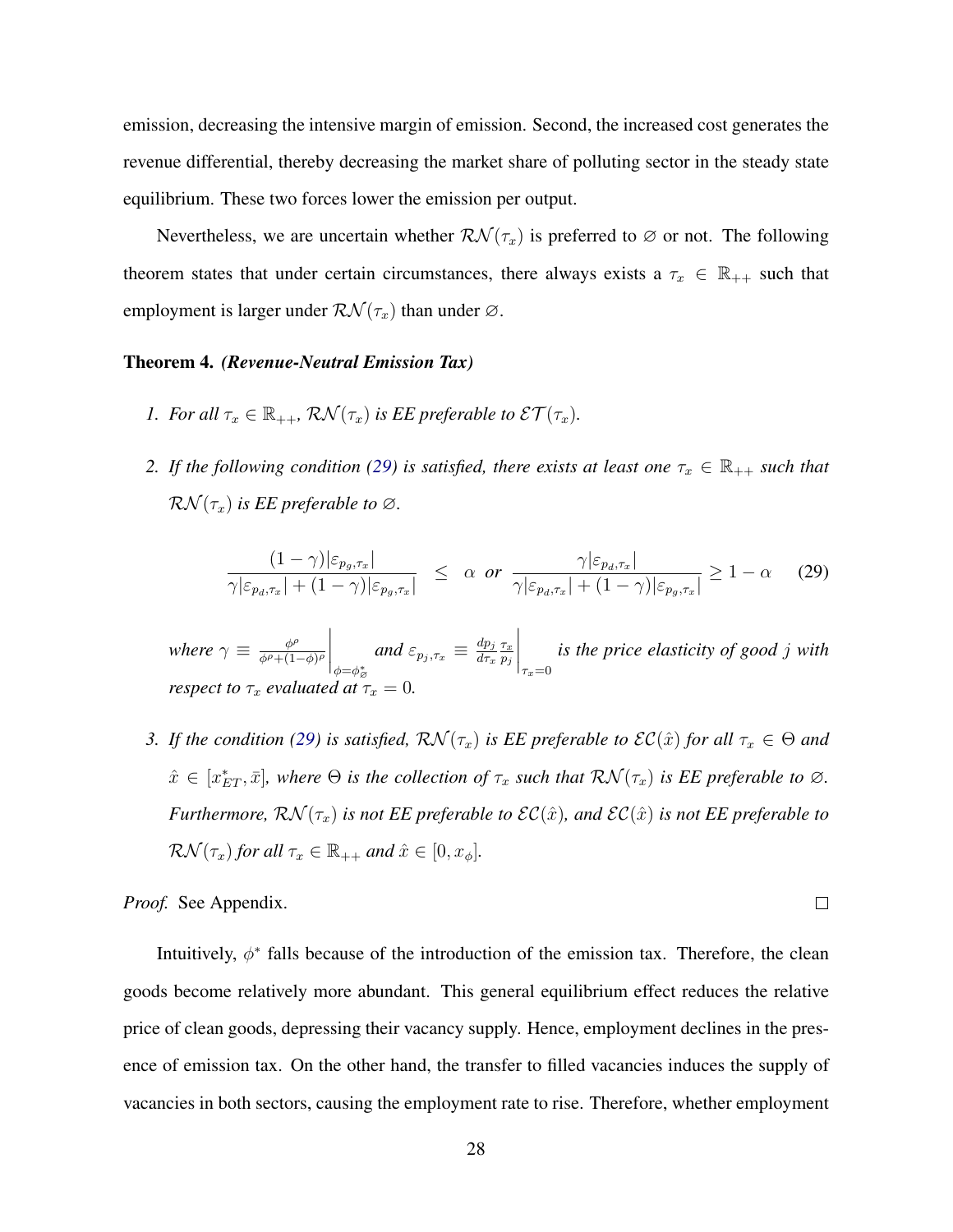increases under  $\mathcal{RN}(\tau_x)$  relative to null policy is inconclusive. The condition [\(29\)](#page-28-0) ensures that the responsiveness of the price of clean goods with respect to the emission tax is low. As such, the decline in employment from the general equilibrium effect is small enough and is outweighed by the rise in employment from the direct effect of the transfer on the vacancies' flow profit. Hence, if the condition [\(29\)](#page-28-0) is satisfied,  $\mathcal{RN}(\tau_x)$  is EE preferable to  $\varnothing$ .

## <span id="page-29-0"></span>6 Conclusion

This paper constructs a two-sector model that endogenizes frictional unemployment, and both the extensive and the intensive margin of pollutant emission. The model is an analytically tractable tool and can be easily extended to analyze the economic consequence of various commonly seen environmental policies on labor market outcomes and the quality of the environment. Several interesting analytical results emerge as follows.

The main contribution to the literature is the theorem of impossibility to avoid tradeoff between employment and the extensive margin of emission under policies that only regulate the polluting sector and do not decrease the intensive margin of emission. In the spirit of this result, our model shows that a number of environmental policies are not Employment and Environment (EE) preferable to no intervention. For example, there exists no policy that regulates the polluting sector only, does not alter the intensive margin of emission, and is EE preferable to no intervention. Therefore, it is impossible to impose any corporate tax, wage tax, capital tax, and/or lump sum tax in the polluting sector and yield an equilibrium that is EE preferable to a laissez-faire equilibrium. These policies will lead to either lower employment level or poorer environment quality. Furthermore, this paper indicates that if policymakers have to select either emission standards or linear emission taxes, there always exists an interval of emission standards in which the emission standard is EE preferable to linear emission taxes for all positive tax rates.

Second, this paper is the first theoretical paper to demonstrate that a revenue-neutral emis-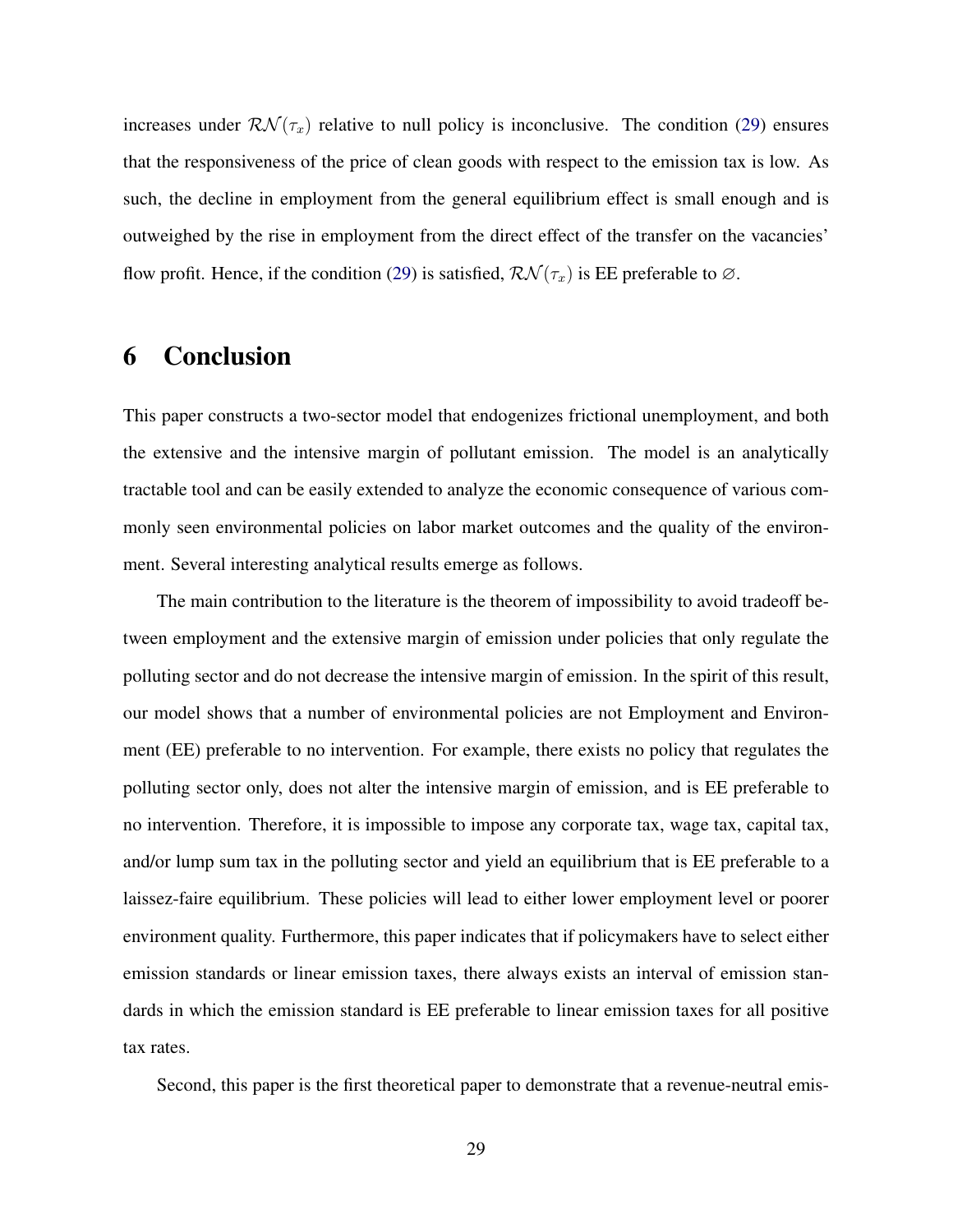sion tax could be EE preferable to no intervention. In other words, we demonstrate that under a condition there always exists an emission tax rate under which the revenue-neutral emission taxation scheme improves the environment quality and simultaneously increases employment. On the one hand, it provides sufficient incentive for a decentralized economy to cut emission, correcting the distortion generated by externality. More importantly, by recycling the tax revenue to subsidize job opening, the policy is shown to increase employment, thereby boosting the economy and easing the public concern of job loss. On the other hand, it does not increase the fiscal burden because of its nature of revenue-neutrality. In addition, a revenue-neutral emission tax is shown to be EE preferable to linear emission taxes for all positive tax rates, and also EE preferable to emission standards over certain intervals of emission caps. Hence, this paper provides theoretical support for revenue-neutral emission taxes and the double dividend hypothesis when involuntary unemployment on the equilibrium is considered.

### 7 Appendix: Proof

### 7.1 Proof of Proposition [1](#page-14-2)

When  $x^*$  tends to zero  $(\bar{x})$ , the LHS approaches positive infinity (zero) in equation [\(16\)](#page-14-1). For all  $x^* \in [0, \bar{x}]$ , the RHS is nonnegative finite. The intermediate value theorem ensures that there exists  $x^* \in (0, \bar{x})$  such that equation [\(6\)](#page-10-2) is satisfied. Since  $-c''(\bar{x} - x^*) + S''(\bar{x} - x^*) < 0$  and  $\tau''_x(x^*)x^* + 2\tau'_x(x^*) \ge 0$  for all  $x_d^* \in (0, \bar{x})$ , there exists a unique  $x^*$  such that equation [\(6\)](#page-10-2) is satisfied.

Rewrite the revenue differential [\(16\)](#page-14-1), we have

$$
\Lambda(\phi) = c(\bar{x} - x^*) - S(\bar{x} - x^*) + \tau_x(x^*)x^*
$$

where the unique  $x^*$  is pinned down by equation [\(6\)](#page-10-2). Hence, the RHS of the above equation is positive and independent of  $\phi$ . When  $\phi$  approaches zero (one), the LFS tends to pos-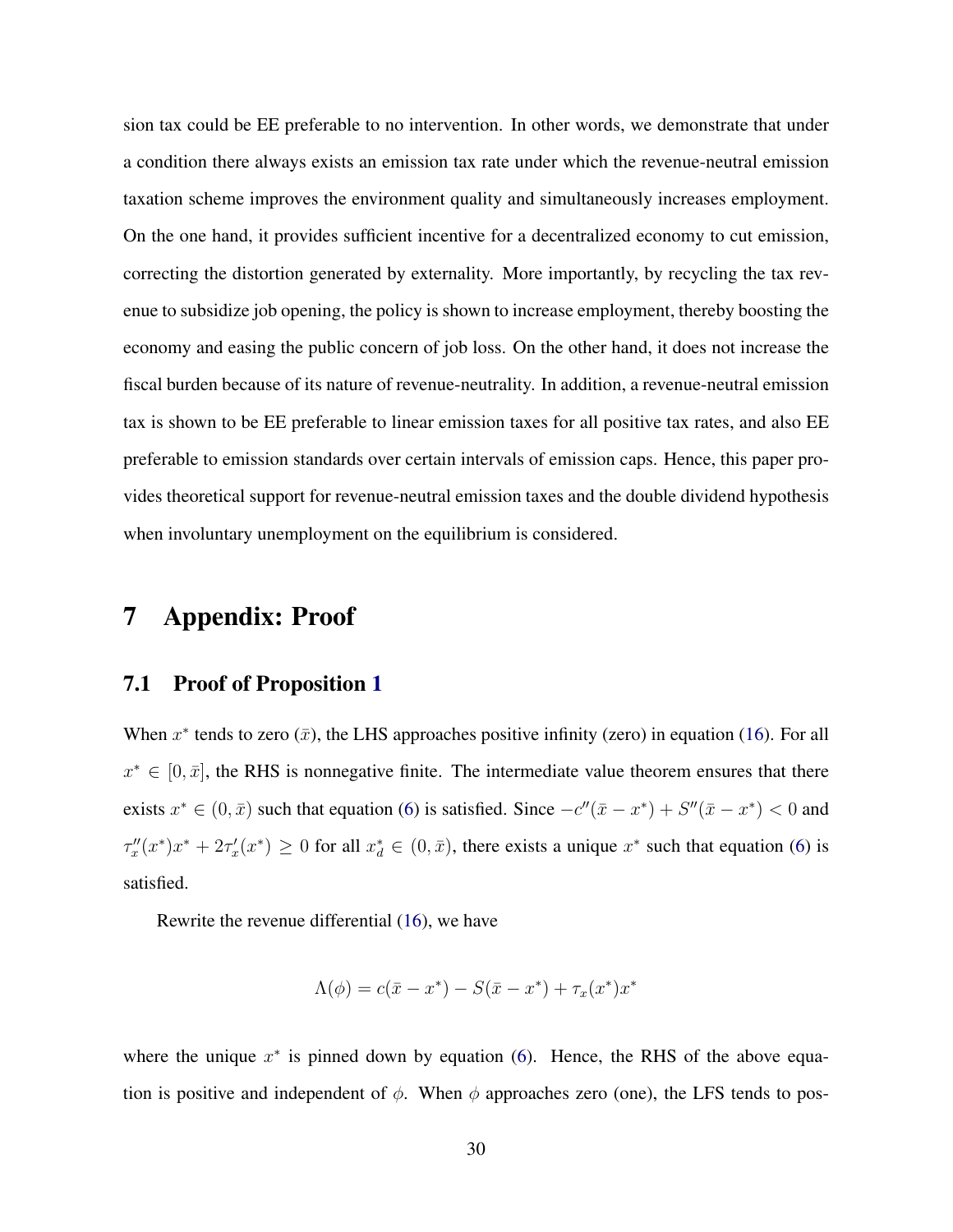itive (negative) infinity. The intermediate value theorem ensures that there exists  $\phi^* \in (0,1)$ such that the above equation is satisfied. Since the LHS is strictly decreasing in  $\phi$ , the  $\phi^*$  is unique. When  $\theta$  tends to zero, the RHS of equation [\(15\)](#page-13-3) approaches positive infinity because of  $\lim_{\theta\to 0} q(\theta) = \infty$ . When  $\theta$  tends to positive infinity, its RHS approaches negative infinity because of  $\lim_{\theta\to\infty} q(\theta) = 0$  and  $\lim_{\theta\to\infty} \theta q(\theta) = \infty$ . As the LHS is a constant, the intermediate value theorem ensures that there exists  $\theta^*$  such that equation [\(15\)](#page-13-3) is satisfied. Since the RHS is strictly decreasing in  $\theta$ ,  $\theta^*$  is unique. Substituting the unique  $\theta^*$  into equation [\(10\)](#page-11-3) yields the unique steady state  $e^*$  and  $u^*$ .

#### 7.2 Proof of Lemma [1](#page-15-2)

Suppose there are two policies  $P$  and  $Q$  such that  $P$  is strictly preferred to  $Q$ . Then, either  $x_P \phi_P e_P < x_Q \phi_Q e_Q$  and  $e_P \ge e_Q$  or  $x_P \phi_P e_P \le x_Q \phi_Q e_Q$  and  $e_P > e_Q$ . In the first case, we have

$$
x_{\mathcal{P}}\phi_{\mathcal{P}} < x_{\mathcal{Q}}\phi_{\mathcal{Q}}\frac{e_{\mathcal{Q}}}{e_{\mathcal{P}}} \leq x_{\mathcal{Q}}\phi_{\mathcal{Q}}
$$

The last inequality uses the result  $e_p \ge e_Q$  and thus  $\frac{e_Q}{e_P} \le 1$ . Hence,  $e_p \ge e_Q$  and  $x_p \phi_P$  $x_{\mathcal{Q}}\phi_{\mathcal{Q}}$ . In the second case, we have

$$
x_{\mathcal{P}}\phi_{\mathcal{P}} \le x_{\mathcal{Q}}\phi_{\mathcal{Q}}\frac{e_{\mathcal{Q}}}{e_{\mathcal{P}}} < x_{\mathcal{Q}}\phi_{\mathcal{Q}}
$$

Hence,  $e_{\mathcal{P}} > e_{\mathcal{Q}}$  and  $x_{\mathcal{P}} \phi_{\mathcal{P}} < x_{\mathcal{Q}} \phi_{\mathcal{Q}}$ . The proof is completed.

#### 7.3 Proof of Proposition [4](#page-24-2)

First, we show that  $\varphi(x_\phi, \phi_{ET}^*) < \varphi(x_{ET}^*, \phi_{ET}^*) < \varphi(x_{ET}^*, \phi_{EC}^*(x_{ET}^*))$ , where  $\phi_{EC}^*(x_{ET}^*)$  solves  $\Lambda(\phi) = c(\bar{x} - x_{ET}^*)$ . Since  $x_{\phi} < x_{ET}^*$  and Lemma [3](#page-22-3) shows that  $d\varphi/d\hat{x} > 0$ , we have  $\varphi(x_{\phi}, \phi_{ET}^*) < \varphi(x_{ET}^*, \phi_{ET}^*).$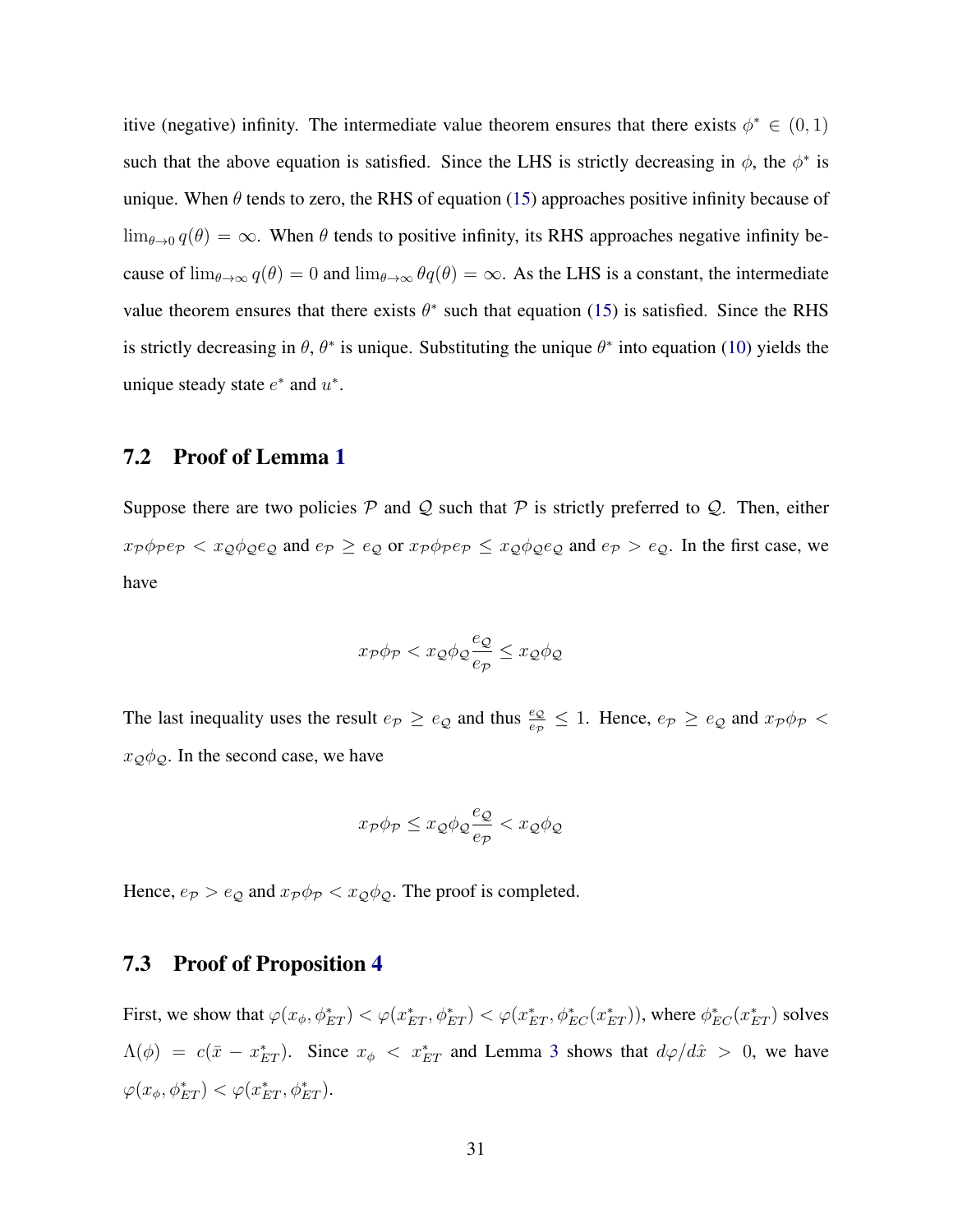Using equations [\(21\)](#page-20-1) and [\(24\)](#page-22-2), we have

$$
\Lambda(\phi_{ET}^*) = c(\bar{x} - x_{ET}^*) + \tau_x x_{ET}^* > c(\bar{x} - x_{ET}^*) = \Lambda(\phi_{EC}^*(x_{ET}^*))
$$

 $\Lambda'(\phi) < 0$  and  $\Lambda(\phi_{ET}^*) > \Lambda(\phi_{EC}^*(x_{ET}^*))$  imply  $\phi_{ET}^* < \phi_{EC}^*(x_{ET}^*)$ . Applying Lemma [3](#page-22-3) yields  $\varphi(x_{ET}^*, \phi_{ET}^*) < \varphi(x_{ET}^*, \phi_{EC}^*(x_{ET}^*)).$ 

Now we have shown that  $\varphi(x_\phi, \phi_{EC}^*(x_\phi)) < \varphi(x_{ET}^*, \phi_{ET}^*) < \varphi(x_{ET}^*, \phi_{EC}^*(x_{ET}^*)),$  where  $\phi_{EC}^*(x_\phi) \equiv \phi_{ET}^*$ . Note that  $\varphi(\hat{x}, \phi_{EC}^*(\hat{x}))$  is continuous in  $\hat{x}$  and  $\phi_{EC}^*(\hat{x})$ , and  $\phi_{EC}^*(\hat{x})$  is continuous in  $\hat{x}$ . The intermediate value theorem ensures that there exists  $x^c \in (x_{\phi}, x_{ET}^*)$  such that  $\varphi(x^c, \phi_{EC}^*(x^c)) = \varphi(x_{ET}^*, \phi_{ET}^*)$ . Since Lemma [3](#page-22-3) indicates that  $d\varphi/d\hat{x} > 0$ , we have  $x^c$  is unique,  $\varphi_{EC}^* < \varphi_{ET}^*$  for all  $\hat{x} \in (x_\phi, x^c)$  and  $\varphi_{EC}^* \geq \varphi_{ET}^*$  for all  $\hat{x} \in [x^c, x_{ET}^*)$ . This completes the proof.

### 7.4 Proof of Theorem [4](#page-28-1)

The First Statement. The first statement follows immediately from Proposition [5](#page-27-0) and Definition [2.](#page-15-0)

The Second Statement. First, using equations [\(10\)](#page-11-3) and [\(15\)](#page-13-3), it is straightforward to show that

$$
\frac{d\left(\Pi_{RN,g} - \frac{\theta\beta r k}{1+\beta}\right)}{d\tau_x} \gtrless 0 \text{ iff } \frac{de}{d\tau_x} \gtrless 0
$$

Next, we show that  $d \left( \prod_{RN,g} - \frac{\theta \beta r k}{1+\beta} \right)$  $\left(\frac{\theta\beta r k}{1+\beta}\right)/d\tau_x$  and  $d\Pi_{RN,g}/d\tau_x$  have the same sign.

$$
\frac{d\left(\Pi_{RN,g} - \frac{\theta\beta rk}{1+\beta}\right)}{d\tau_x} = \frac{d\Pi_{RN,g}}{d\tau_x} - \frac{\beta rk}{1+\beta}\frac{d\theta}{d\tau_x}
$$

Using equation [\(15\)](#page-13-3), one can show that the signs of the left hand side of the above equation and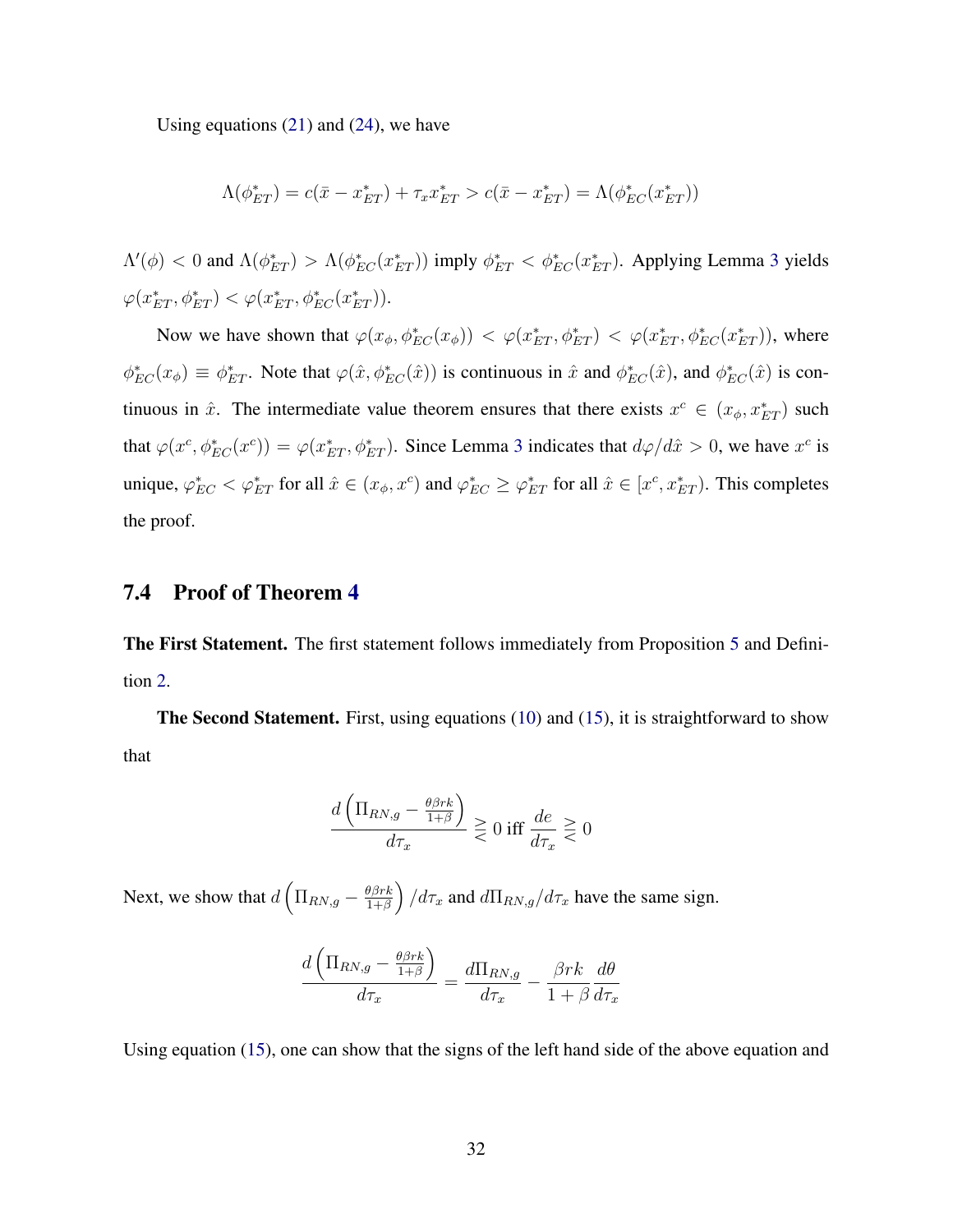$d\theta/d\tau_x$  are identical. Rearranging terms, we have

$$
\frac{d\left(\Pi_{RN,g} - \frac{\theta\beta rk}{1+\beta}\right)}{d\tau_x} + \frac{\beta rk}{1+\beta}\frac{d\theta}{d\tau_x} = \frac{d\Pi_{RN,g}}{d\tau_x}
$$

We are done with the proof that  $d \left( \prod_{RN,g} - \frac{\theta \beta r k}{1+\beta} \right)$  $\left(\frac{\theta\beta r k}{1+\beta}\right)/d\tau_x$  and  $d\Pi_{RN,g}/d\tau_x$  have the same sign. Hence, it is sufficient to pin down the condition such that  $d\Pi_{RN,g}/d\tau_x \ge 0$ . Using equation [\(24\)](#page-22-2), we have

$$
\Pi_{RN,g} = p_g(\phi)A - rk - (1 + \tau_w)z + \phi(p_d(\phi)A - p_g(\phi)A - C(\bar{x} - x))
$$

Differentiating  $\Pi_{RN,g}$  with respect to  $\tau_x$  and using Lemma [2,](#page-22-0) we have

$$
\frac{d\Pi_{RN,g}}{d\tau_x} = (1 - \phi)A \frac{dp_g(\phi)}{d\tau_x} + \phi \left(A \frac{dp_d(\phi)}{d\tau_x} - \frac{dC(\bar{x} - x)}{d\tau_x}\right) + \tau_x x \frac{d\phi}{d\tau_x}
$$

Taking the limit  $\tau_x \to 0$ , we have

$$
\lim_{\tau_x \to 0} \frac{d\Pi_{RN,g}}{d\tau_x} = \lim_{\tau_x \to 0} (1 - \phi) A \frac{dp_g(\phi)}{d\tau_x} + \lim_{\tau_x \to 0} \phi A \frac{dp_d(\phi)}{d\tau_x} - \lim_{\tau_x \to 0} \frac{dC(\bar{x} - x)}{d\tau_x} + \lim_{\tau_x \to 0} \tau_x x \frac{d\phi}{d\tau_x}
$$

Note that

$$
\lim_{\tau_x \to 0} \frac{dC(\bar{x} - x)}{d\tau_x} = \lim_{\tau_x \to 0} \frac{dC(\bar{x} - x)}{dx} \frac{dx}{d\tau_x} = 0 \text{ and } \lim_{\tau_x \to 0} \tau_x x \frac{d\phi}{d\tau_x} = 0
$$

When  $\tau_x$  tends to zero, x approaches  $\bar{x}$ . Since  $\lim_{x\to\bar{x}}\frac{dC(\bar{x}-x)}{dx}=0$  and  $\left|\frac{dx}{d\tau_x}\right|$  $\frac{dx}{d\tau_x}$  |  $\leq \bar{x} < \infty$ ,  $\lim_{\tau_x\to 0}\frac{dC(\bar{x}-x)}{d\tau_x}$  $\frac{d(\bar{x}-x)}{d\tau_x} = 0$ . Since  $\left| \frac{d\phi}{d\tau_x} \right|$  $\frac{d\phi}{d\tau_x}|\leq 1<\infty$ ,  $\lim_{\tau_x\to 0} \tau_x x \frac{d\phi}{d\tau_x}$  $\frac{d\phi}{d\tau_x} = 0$ . Hence, when  $\tau_x$  tends to zero,

$$
\frac{d\Pi_{RN,g}}{d\tau_x} = (1 - \phi)A \frac{dp_g(\phi)}{d\tau_x} + \phi A \frac{dp_d(\phi)}{d\tau_x}
$$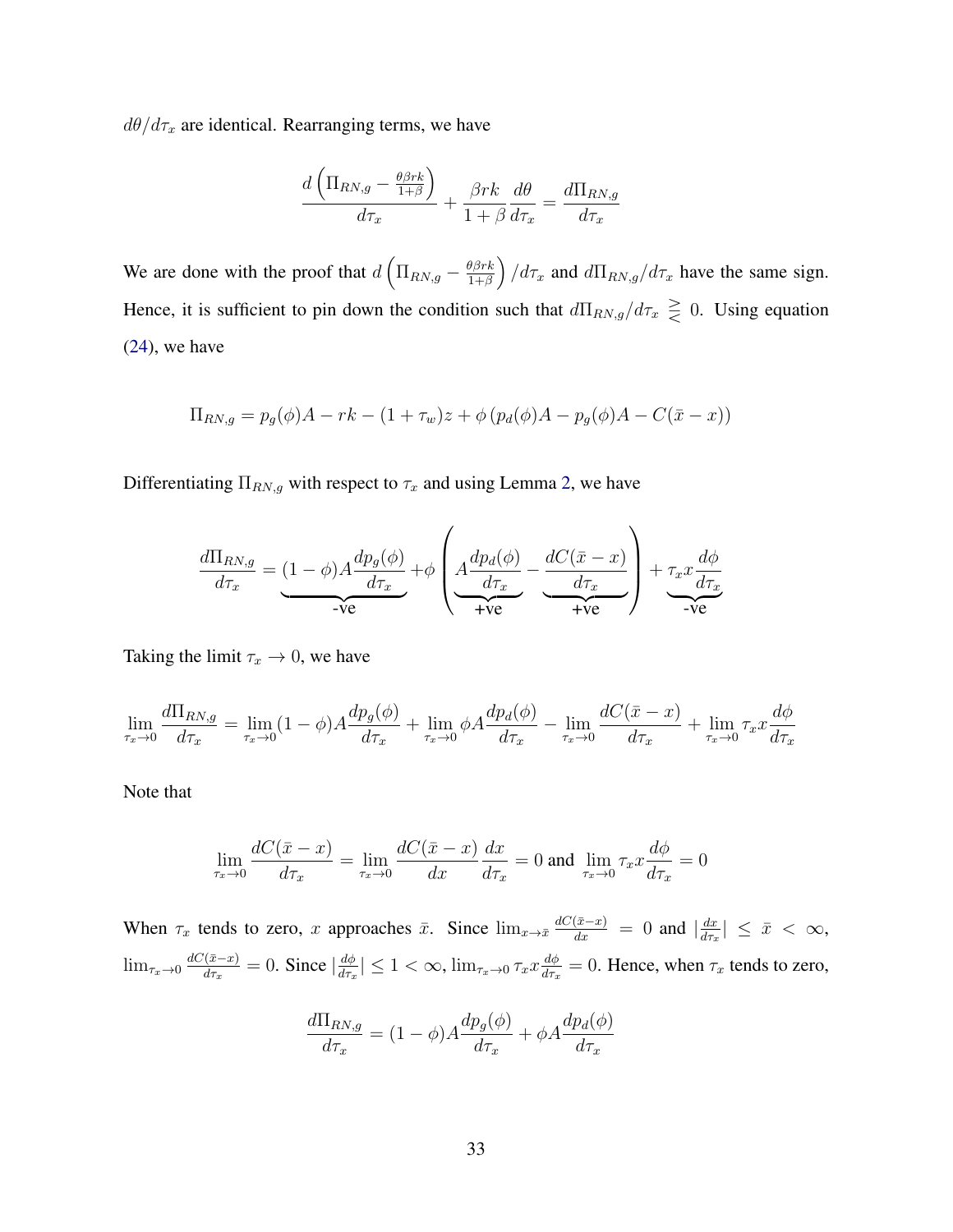So,  $\frac{d\Pi_{RN,g}}{d\tau_x}\gtrless 0$  iff

$$
\begin{array}{rcl}\n\phi A \frac{dp_d(\phi)}{d\tau_x} & \geqslant & -(1 - \phi) A \frac{dp_g(\phi)}{d\tau_x} \\
\phi \varepsilon_{p_d, \tau_x} \frac{p_d}{p_g} & \geqslant & -(1 - \phi) \varepsilon_{p_g, \tau_x}\n\end{array}
$$

Using equation [\(11\)](#page-12-1), we have

$$
\varepsilon_{p_d, \tau_x} \frac{\alpha}{1 - \alpha} \left( \frac{\phi}{1 - \phi} \right)^{\rho} \geq -\varepsilon_{p_g, \tau_x}
$$

$$
\alpha \phi^{\rho} \varepsilon_{p_d, \tau_x} \geq -(1 - \alpha)(1 - \phi)^{\rho} \varepsilon_{p_g, \tau_x}
$$

$$
\alpha \left( \phi^{\rho} \varepsilon_{p_d, \tau_x} - (1 - \phi)^{\rho} \varepsilon_{p_g, \tau_x} \right) \geq -(1 - \phi)^{\rho} \varepsilon_{p_g, \tau_x}
$$

$$
\alpha \geq \frac{-\gamma \varepsilon_{p_g, \tau_x}}{(1 - \gamma) \varepsilon_{p_d, \tau_x} - \gamma \varepsilon_{p_g, \tau_x}}
$$

So, if  $\alpha \geq \frac{(1-\gamma)\varepsilon_{pg,\tau_x}}{\gamma \varepsilon_{\tau} - (1-\gamma)\varepsilon_{\tau}}$  $\frac{(1-\gamma)\varepsilon_{p_g,\tau_x}}{\gamma \varepsilon_{p_d,\tau_x}(1-\gamma)\varepsilon_{p_g,\tau_x}}$ , there exists at least one  $\tau_x \in \mathbb{R}_{++}$  such that  $e_{RN} \ge e_{\varnothing}$ . Using  $\varphi_{RN} < \varphi_{\varnothing}$  in Proposition [5,](#page-27-0) the proof of the second statement is completed.

**The Third Statement.** First, suppose  $\hat{x} = \bar{x}$ ,  $e_{EC} = e_{\emptyset}$ . Lemma [3](#page-22-3) implies that  $e_{EC} < e_{\emptyset}$ for all  $\hat{x} = [0, \bar{x}]$ . Since the condition [\(29\)](#page-28-0) is satisfied, the second statement implies for all  $\tau_x \in \Theta$   $e_{RN} > e_{EC}$  for all  $\hat{x} = [0, \bar{x})$ , and  $\Theta$  is nonempty. Proposition [4](#page-24-2) and [5](#page-27-0) imply that given  $\tau_x \in \mathbb{R}_{++}, \varphi_{RN} < \varphi_{EC}$  for all  $\hat{x} \in [x_{ET}^*, \bar{x}).$ 

Next, given  $\tau_x \in \mathbb{R}_{++}$ , Proposition [4](#page-24-2) and [5](#page-27-0) imply that  $\varphi_{EC} < \varphi_{RN}$  and  $e_{EC} \le e_{RN}$  for all  $\hat{x} \in [0, x_{\phi}]$ . By Definition [2,](#page-15-0)  $\mathcal{RN}(\tau_x)$  is not preferred to  $\mathcal{EC}(\hat{x})$ , and  $\mathcal{EC}(\hat{x})$  is not preferred to  $\mathcal{RN}(\tau_x)$  for all  $\tau_x \in \mathbb{R}_{++}$  and  $\hat{x} \in [0, x_{\phi}]$ . This completes the proof.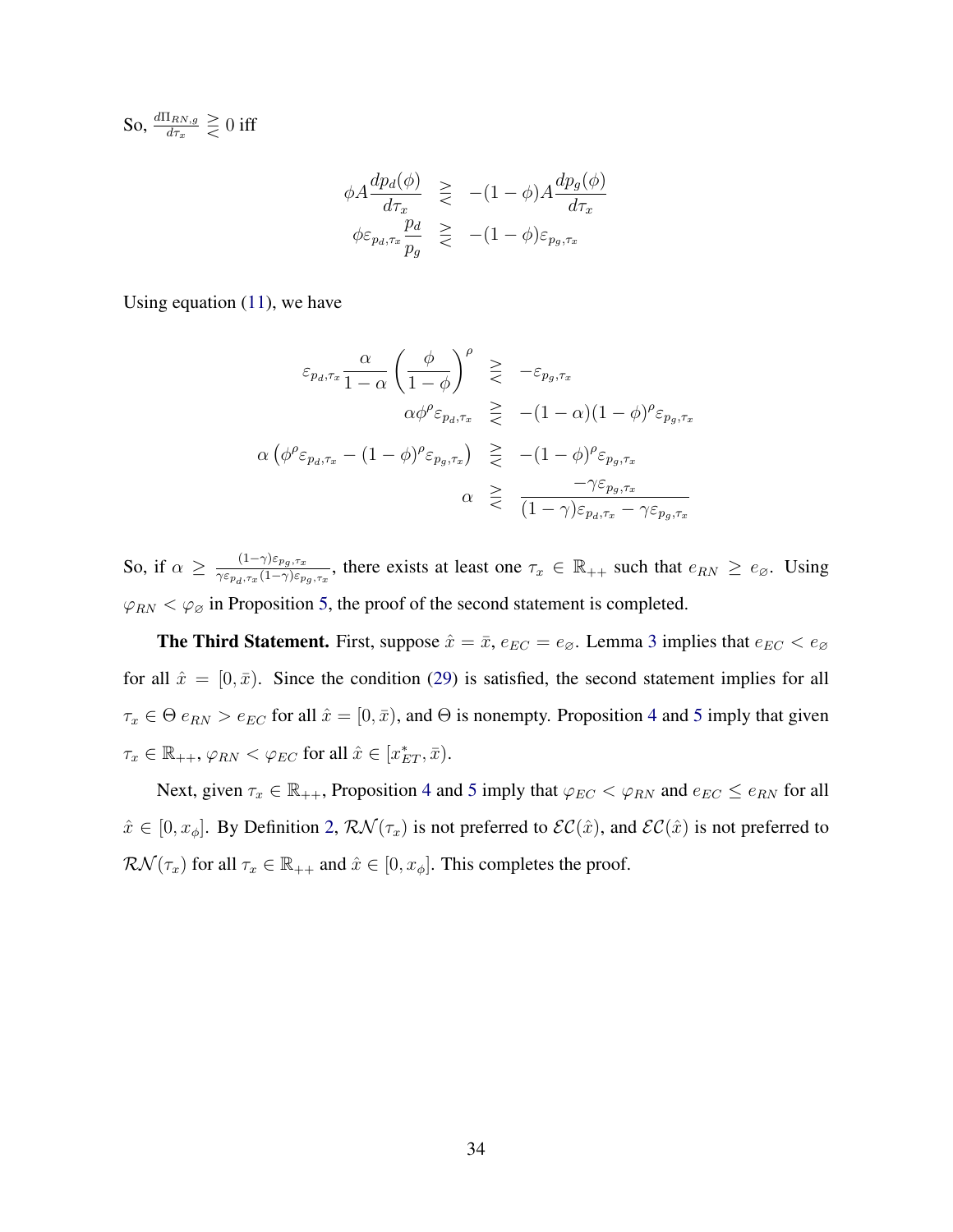## References

- <span id="page-35-5"></span>Acemoglu, D. (2001). Good Jobs Versus Bad Jobs. *Journal of Labor Economics 19*(1), 1–21.
- <span id="page-35-4"></span>Barrage, L. (2014). Optimal Dynamic Carbon Taxes in a Climate-Economy Model with Distortionary Fiscal Policy. *Review of Economic Studies, RR*.
- <span id="page-35-9"></span>Bento, A. M. and M. Jacobsen (2007). Ricardian Rents, Environmental Policy and the "Double-Dividend" Hypothesis. *Journal of Environmental Economics and Management 53*(1), 17–31.
- <span id="page-35-1"></span>Berman, E. and L. T. Bui (2001). Environmental Regulation and Labor Demand: Evidence from the South Coast Air Basin. *Journal of Public Economics 79*(2), 265–295.
- <span id="page-35-2"></span>Bovenberg, A. L. and L. H. Goulder (1996). Optimal Environmental Taxation in the Presence of Other Taxes: General-Equilibrium Analyses. *American Economic Review 86*(4), 985–1000.
- <span id="page-35-3"></span>Bovenberg, A. L. and L. H. Goulder (2002). Environmental Taxation and Regulation. *Handbook of Public Economics 3*, 1471–1545.
- <span id="page-35-8"></span>Chan, Y. T. and C. M. Yip (2017). On the Ambiguity of Job Search. *Working Paper*.
- <span id="page-35-6"></span>Chassamboulli, A. and T. Palivos (2014). A Search-Equilibrium Approach To The Effects Of Immigration On Labor Market Outcomes. *International Economic Review 55*(1), 111–129.
- <span id="page-35-10"></span>Chiroleu-Assouline, M. and M. Fodha (2006). Double Dividend Hypothesis, Golden Rule and Welfare Distribution. *Journal of Environmental Economics and Management 51*(3), 323– 335.
- <span id="page-35-0"></span>Curtis, M. (2014). Who Loses Under Power Plant Cap-and-Trade Programs? *NBER Working Paper #20808*.
- <span id="page-35-7"></span>Dissou, Y. and L. Karnizova (2016). Emissions Cap or Emissions Tax? A Multi-Sector Business Cycle Analysis. *Journal of Environmental Economics and Management*.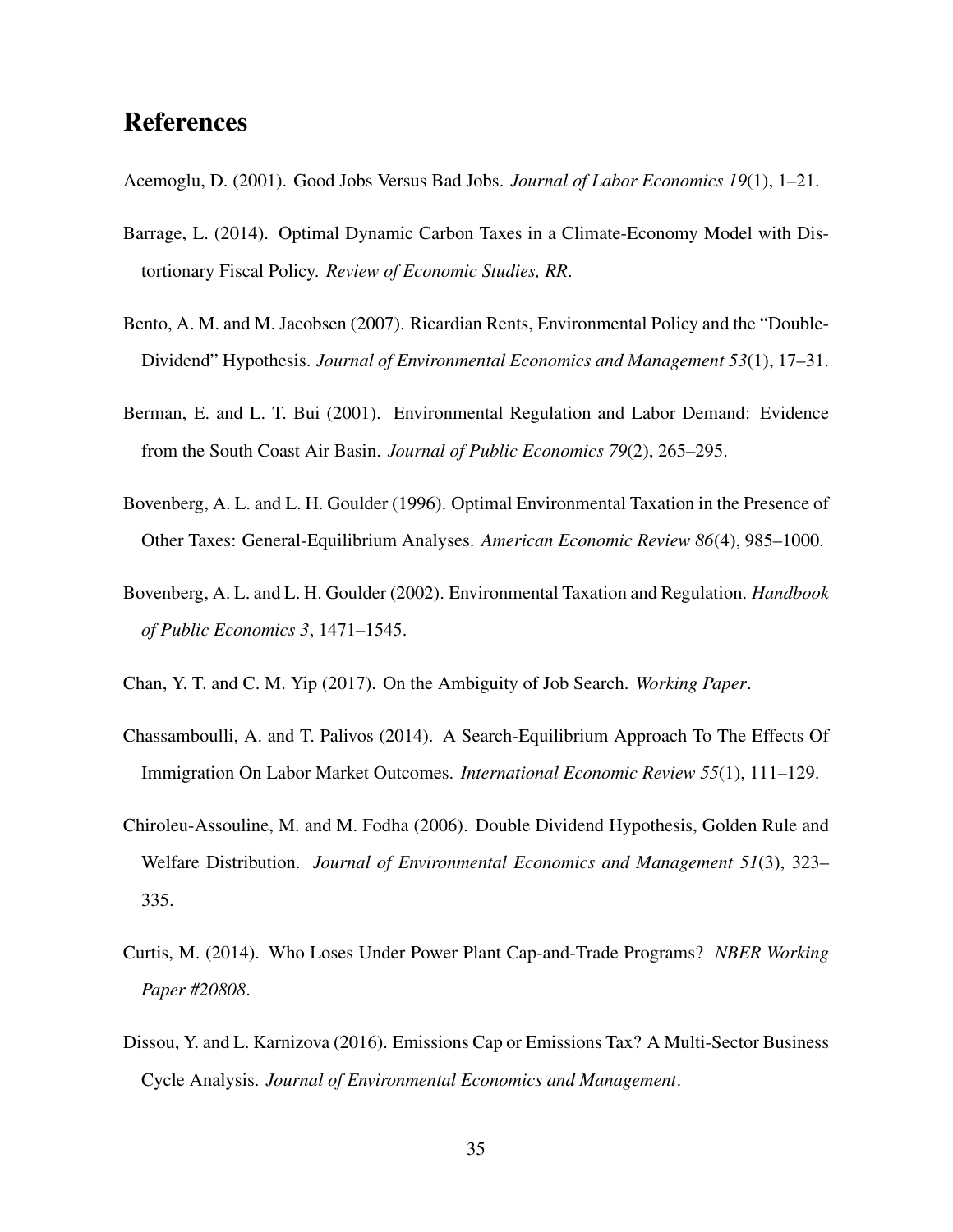- <span id="page-36-9"></span>Dissou, Y. and Q. Sun (2013). GHG Mitigation Policies and Employment: A CGE Analysis with Wage Rigidity and Application to Canada. *Canadian Public Policy/Analyse de Politiques*, S53–S65.
- <span id="page-36-3"></span>Fischer, C. and M. Springborn (2011). Emissions Targets and the Real Business Cycle: Intensity Targets versus Caps or Taxes. *Journal of Environmental Economics and Management 62*(3), 352–366.
- <span id="page-36-6"></span>Fredriksson, P. and B. Holmlund (2006). Improving Incentives in Unemployment Insurance: A Review of Recent Research. *Journal of Economic Surveys 20*(3), 357–386.
- <span id="page-36-5"></span>Fujita, S. and G. Ramey (2012). Exogenous versus Endogenous Separation. *American Economic Journal: Macroeconomics 4*(4), 68–93.
- <span id="page-36-7"></span>Fullerton, D. (1997). Environmental Levies and Distortionary Taxation: Comment. *American Economic Review 87*(1), 245–251.
- <span id="page-36-1"></span>Golosov, M., J. Hassler, P. Krusell, and A. Tsyvinski (2014). Optimal Taxes on Fossil Fuel in General Equilibrium. *Econometrica 82*(1), 41–88.
- <span id="page-36-4"></span>Gonzalez, F. M. and S. Shi (2010). An Equilibrium Theory of Learning, Search, and Wages. *Econometrica 78*(2), 509–537.
- <span id="page-36-8"></span>Goulder, L. H. (1995). Environmental Taxation and the Double Dividend: a Reader's Guide. *International Tax and Public Finance 2*(2), 157–183.
- <span id="page-36-2"></span>Goulder, L. H., M. A. Hafstead, and R. C. Williams III (2016). General Equilibrium Impacts of a Federal Clean Energy Standard. *American Economic Journal: Economic Policy 8*(2), 186–218.
- <span id="page-36-0"></span>Greenstone, M. (2002). The Impacts of Environmental Regulations on Industrial Activity: Evidence from the 1970 and 1977 Clean Air Act Amendments and the Census of Manufactures. *Journal of Political Economy 110*(6), 1175–1219.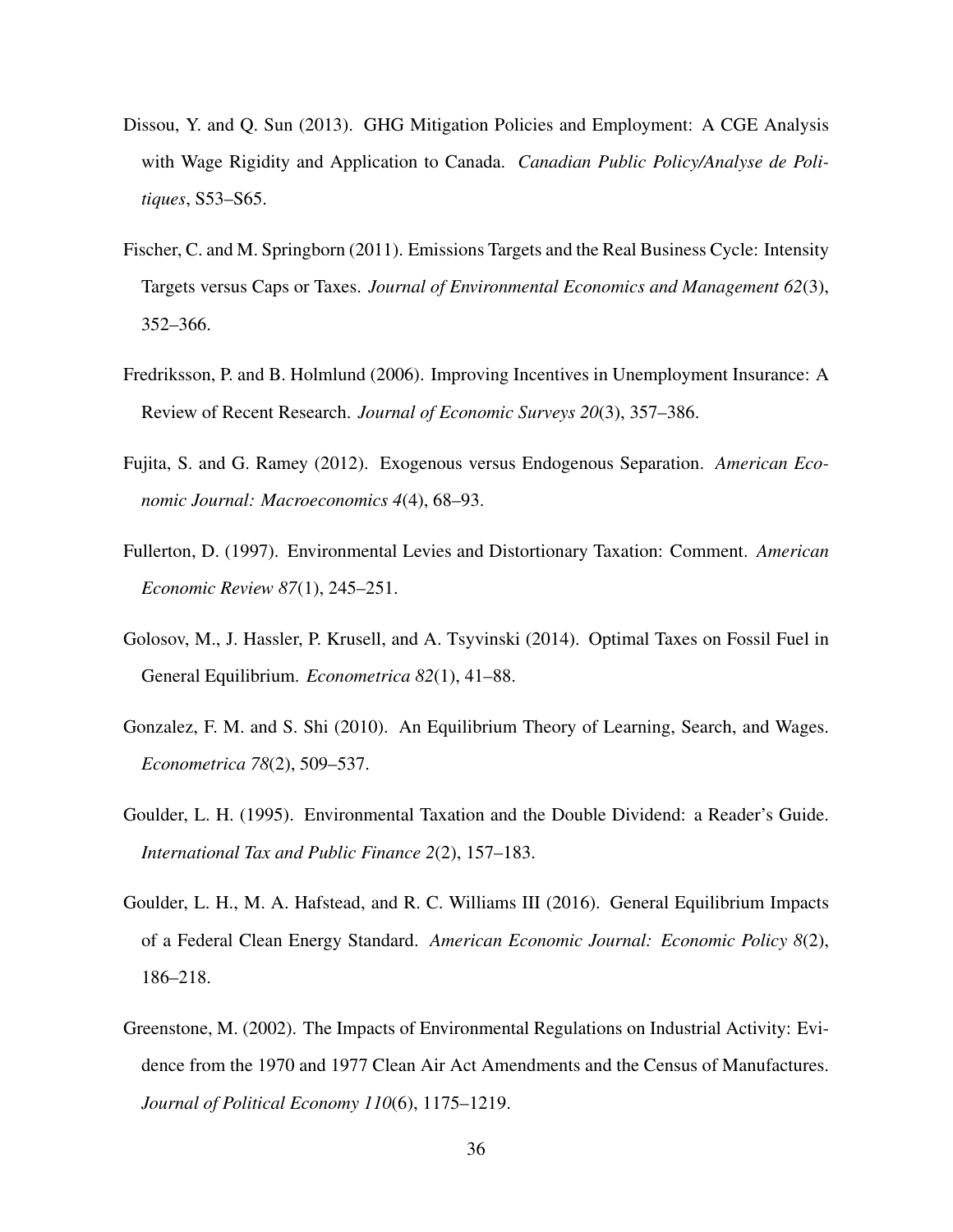- <span id="page-37-5"></span>Guerrieri, V., R. Shimer, and R. Wright (2010). Adverse Selection in Competitive Search Equilibrium. *Econometrica 78*(6), 1823–1862.
- <span id="page-37-0"></span>Hafstead, M. A. and R. C. Williams III (2016). Unemployment and Environmental Regulation in General Equilibrium. *NBER Working Paper #22269*.
- <span id="page-37-7"></span>Hagedorn, M. and I. Manovskii (2008). The Cyclical Behavior of Equilibrium Unemployment and Vacancies Revisited. *American Economic Review 98*(4), 1692–1706.
- <span id="page-37-6"></span>Hall, R. E. (2005). Employment Fluctuations with Equilibrium Wage Stickiness. *American Economic Review 95*(1), 50–65.
- <span id="page-37-8"></span>Hall, R. E. and P. R. Milgrom (2008). The Limited Influence of Unemployment on the Wage Bargain. *American Economic Review 98*(4), 1653–1674.
- <span id="page-37-3"></span>Heutel, G. (2012). How Should Environmental Policy Respond to Business Cycles? Optimal Policy under Persistent Productivity Shocks. *Review of Economic Dynamics 15*(2), 244–264.
- <span id="page-37-2"></span>Holland, S. P. (2012). Emissions Taxes versus Intensity Standards: Second-Best Environmental Policies with Incomplete Regulation. *Journal of Environmental Economics and Management 63*(3), 375–387.
- <span id="page-37-4"></span>Holland, S. P. and A. J. Yates (2015). Optimal Trading Ratios for Pollution Permit Markets. *Journal of Public Economics 125*, 16–27.
- <span id="page-37-1"></span>Konishi, Y. and N. Tarui (2015). Emissions Trading, Firm Heterogeneity, and Intra-Industry Reallocations in the Long Run. *Journal of the Association of Environmental and Resource Economists 2*(1), 1–42.
- <span id="page-37-9"></span>Manresa, A. and F. Sancho (2005). Implementing a Double Dividend: Recycling Ecotaxes Towards Lower Labour Taxes. *Energy Policy 33*(12), 1577–1585.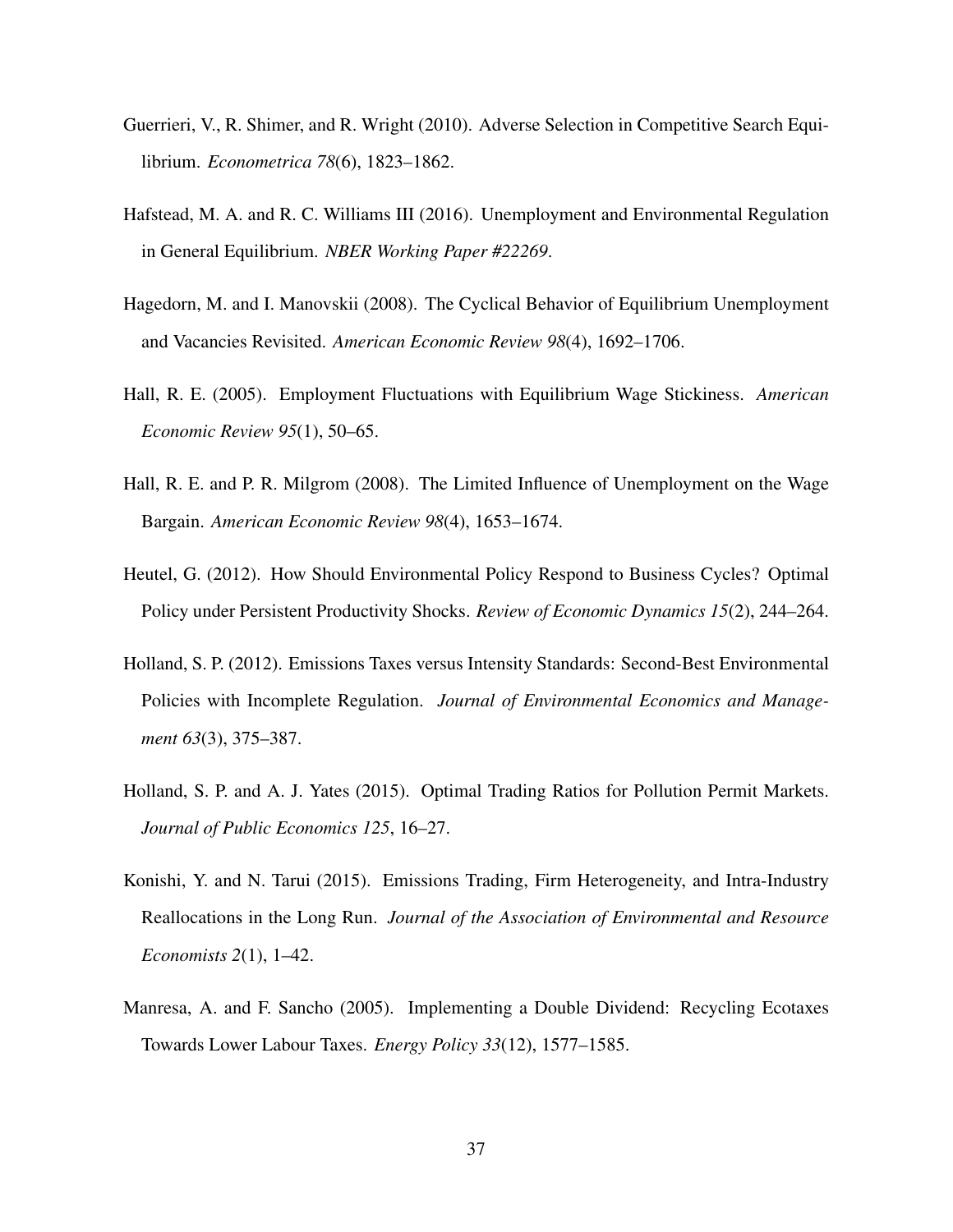- <span id="page-38-0"></span>Martin, R., L. B. de Preux, and U. J. Wagner (2014). The Impact of a Carbon Tax on Manufacturing: Evidence from Microdata. *Journal of Public Economics 117*, 1–14.
- <span id="page-38-8"></span>Michaillat, P. (2012). Do Matching Frictions Explain Unemployment? Not in Bad Times. *American Economic Review 102*(4), 1721–1750.
- <span id="page-38-6"></span>Moen, E. R. (1997). Competitive Search Equilibrium. *Journal of Political Economy 105*(2), 385–411.
- <span id="page-38-5"></span>Mortensen, D. T. and C. A. Pissarides (1994). Job Creation and Job Destruction in the Theory of Unemployment. *Review of Economic Studies 61*(3), 397–415.
- <span id="page-38-7"></span>Moscarini, G. (2005). Job Matching and the Wage Distribution. *Econometrica 73*(2), 481–516.
- <span id="page-38-9"></span>Parry, I. W. (1995). Pollution Taxes and Revenue Recycling. *Journal of Environmental Economics and Management 29*(3), S64–S77.
- <span id="page-38-10"></span>Parry, I. W. and A. M. Bento (2000). Tax Deductions, Environmental Policy, and the "Double Dividend" Hypothesis. *Journal of Environmental Economics and Management 39*(1), 67–96.
- <span id="page-38-1"></span>Parry, I. W., R. C. Williams, and L. H. Goulder (1999). When Can Carbon Abatement Policies Increase Welfare? The Fundamental Role of Distorted Factor Markets. *Journal of Environmental Economics and Management 37*(1), 52–84.
- <span id="page-38-2"></span>Ploeg, F. and C. Withagen (2014). Growth, Renewables, and the Optimal Carbon Tax. *International Economic Review 55*(1), 283–311.
- <span id="page-38-4"></span>Rivers, N. and B. Schaufele (2015). Salience of Carbon Taxes in the Gasoline Market. *Journal of Environmental Economics and Management 74*, 23–36.
- <span id="page-38-3"></span>Rogerson, R., R. Shimer, and R. Wright (2005). Search-Theoretic Models of the Labor Market: A Survey. *Journal of Economic Literature 43*(4), 959–988.